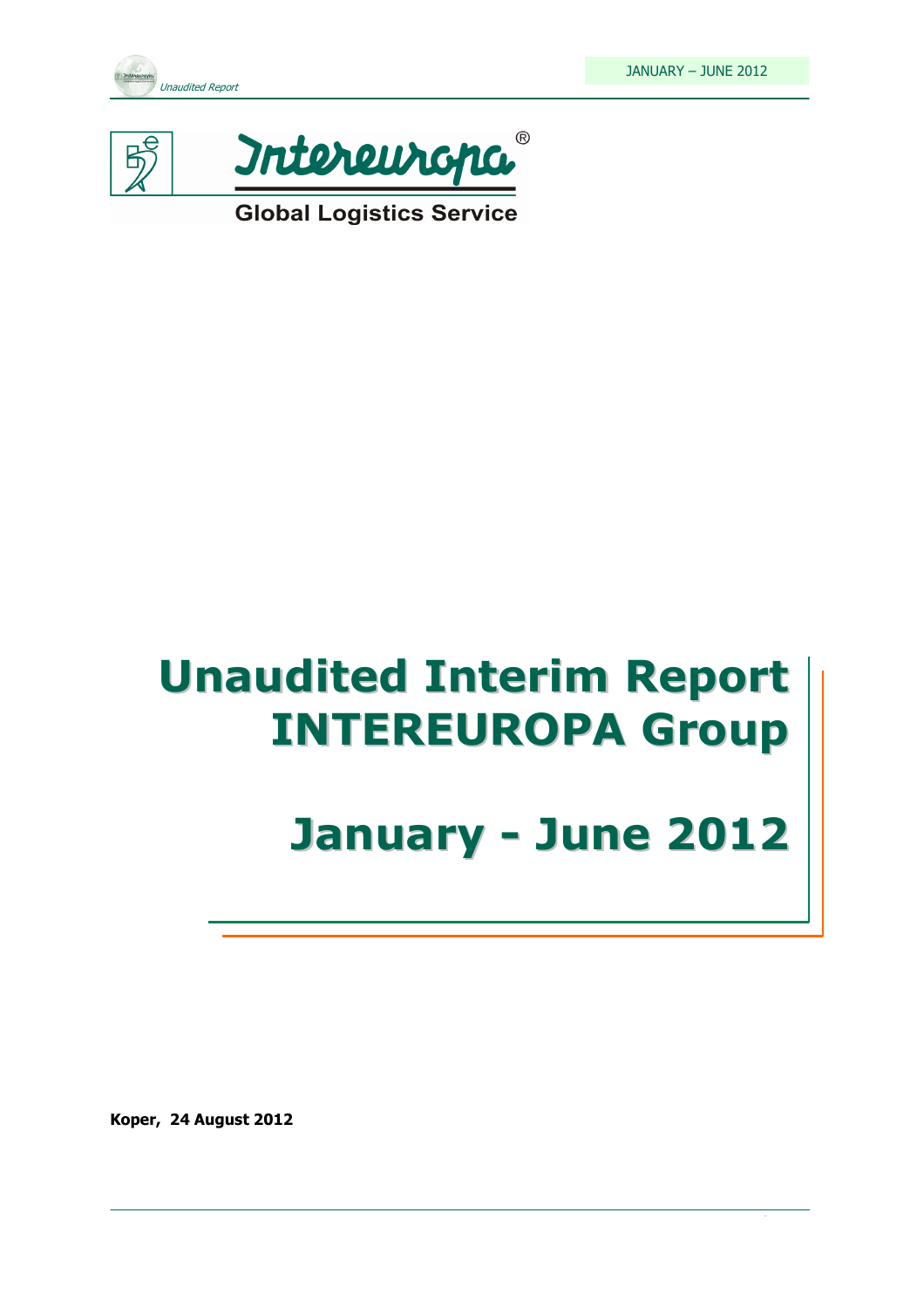

The INTEREUROPA d.d. is publishing this Unaudited Interim Report of Intereuropa Group for January - June 2012, in accordance with the Market in Financial Instruments Act (ZTFI).

The unaudited consolidated and non-consolidated financial statements have been prepared in accordance with the provisions of International Financial Reporting Standards (IFRS).

This Report is available at the Company's registered office at Vojkovo nabrežje 32, 6504 Koper.

The Unaudited Interim Report of Intereuropa Group for January - June 2012 shall also be published on the web site of INTEREUROPA d.d. www.intereuropa.si on August 24, 2012.

## C O N T E N T S

| 2.1. Underlying financial statements of the Parent Company Intereuropa d.d 43 |  |
|-------------------------------------------------------------------------------|--|
|                                                                               |  |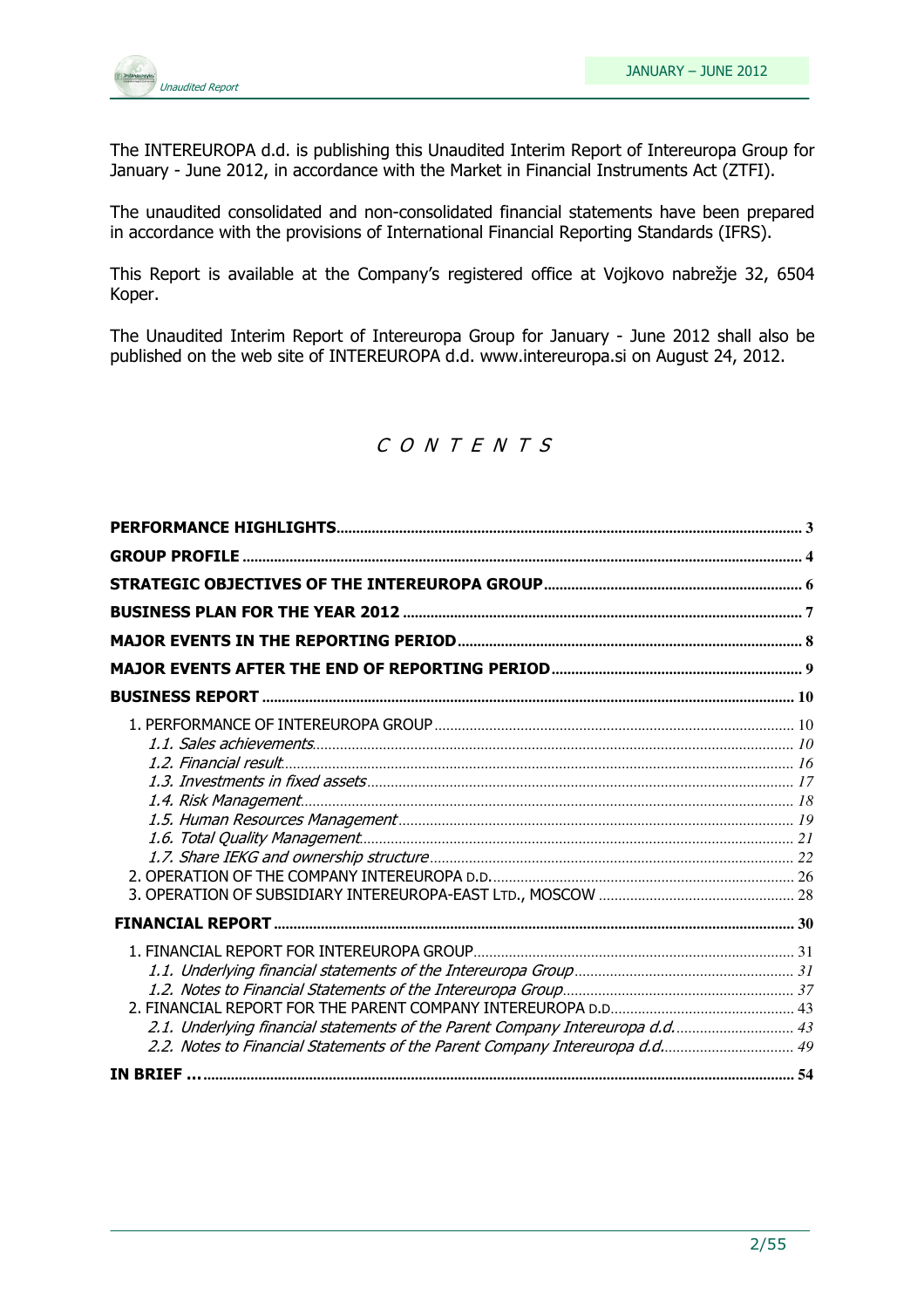

#### PERFORMANCE HIGHLIGHTS

In the second quarter we were able to maintain the positive trend of this year's first quarterly term in the Intereuropa Group. Despite unfavourable economic situation we achieved most of the financial goals on the group level. The aggregate sales revenue was lower than in the same term 2011 due to the stoppage of operation of some companies in the group, however, still complying with our sales targets. We continued with other activities towards business optimization, such as enhanced restructuring of transport services, ITimplementation of processes and simplification of supporting processes, which had already yielded positive results in efficiency, cost-effectiveness and return during the preceding term. In the six-month term we generated 9.2 million  $\epsilon$  of operating profit and increased slightly the share of operating profit in the sales revenue (EBIT margin) over the level of the first quarterly term.

Concurrently, we proceeded with the activities leading to financial stability. After the respite was granted in February for the repayment of principals by 30 September 2012, we carried on negotiations with creditor banks who expressed their readiness to approach to financial restructuring. The major shareholders are not in favour of increasing the capital of the company, therefore the restructuring is only feasible by the engagement of creditor banks. The restructuring concept comprises further disinvestment and increase in share capital by new contributions in kind, representing the claims receivable of creditor banks from Intereuropa d.d., to be followed by the residual debt rescheduling in a modality that provides for financial sustainability, along with a quest for strategic partner who would assure development to the company in the long run.

|                                                         | <b>INTEREUROPA GROUP</b> |                 |              | <b>INTEREUROPA D.D.</b> |                 |              |
|---------------------------------------------------------|--------------------------|-----------------|--------------|-------------------------|-----------------|--------------|
| (in 1000 $\epsilon$ )                                   | Jan-Jun<br>2012          | Jan-Jun<br>2011 | <b>Index</b> | Jan-Jun<br>2012         | Jan-Jun<br>2011 | <b>Index</b> |
| Sales Revenue                                           | 96,940                   | 109,615         | 12/11<br>88  | 56,942                  | 51,152          | 12/11<br>111 |
| <b>EBITDA</b>                                           | 13,975                   | 11,873          | 118          | 6,586                   | 4,570           | 144          |
| Operating profit or loss (EBIT)                         | 9,160                    | 5,620           | 163          | 4,228                   | 1,987           | 213          |
| Net profit or loss                                      | 2,958                    | $-258$          |              | 2,168                   | 2,150           | 101          |
|                                                         |                          |                 |              |                         |                 |              |
| EBITDA margin in %                                      | 14.4                     | 10.8            | 133          | 11.6                    | 8.9             | 129          |
| EBIT margin in %                                        | 9.4                      | 5.1             | 184          | 7.4                     | 3.9             | 191          |
| Sales Revenue per employee/month                        | 8.356                    | 8.414           | 99           | 12.802                  | 11.511          | 111          |
| Value Added per employee / month                        | 2.722                    | 2.438           | 112          | 3.607                   | 3.133           | 115          |
| (in 1000 €)                                             |                          |                 | <b>Index</b> |                         |                 | <b>Index</b> |
|                                                         | 30.6.2012                | 31.12.2011      | 12/11        | 30.6.2012               | 31.12.2011      | 12/11        |
| Assets                                                  | 388,934                  | 407,207         | 96           | 299,891                 | 312,409         | 96           |
| Equity                                                  | 146,076                  | 140,988         | 104          | 90,015                  | 84,645          | 106          |
| Net debt                                                | 170,884                  | 176,567         | 97           | 119,035                 | 118,224         | 101          |
|                                                         |                          |                 |              |                         |                 |              |
| No. of employees                                        | 1,939                    | 2,114           | 92           | 753                     | 768             | 98           |
|                                                         |                          |                 |              | Jan-Jun                 | <b>Jan-Dec</b>  | <b>Index</b> |
|                                                         |                          |                 |              | 2012                    | 2011            | 12/11        |
| No. of shares at the end of term                        |                          |                 |              |                         | 7,902,413       | 100          |
| Net earning per share (in $\epsilon$ )                  |                          |                 |              |                         | $-0.47$         |              |
| Closing price at the end of term (in $\epsilon$ )       |                          |                 |              |                         | 0.43            | 107          |
| Book value of share at the end of term (in $\epsilon$ ) |                          |                 |              |                         | 10.74           | 106          |
| Closing price / Book value of share                     |                          |                 |              | 0.04                    | 0.04            | 101          |
| P/E                                                     |                          |                 |              | 1.70                    | $-0.91$         |              |

EBITDA: Earnings Before Interest, Taxes, Depreciation and Amortisation Net debt: financial liabilities – loans and deposits given - cash P/E: Closing price at the end of term/ Net earning per share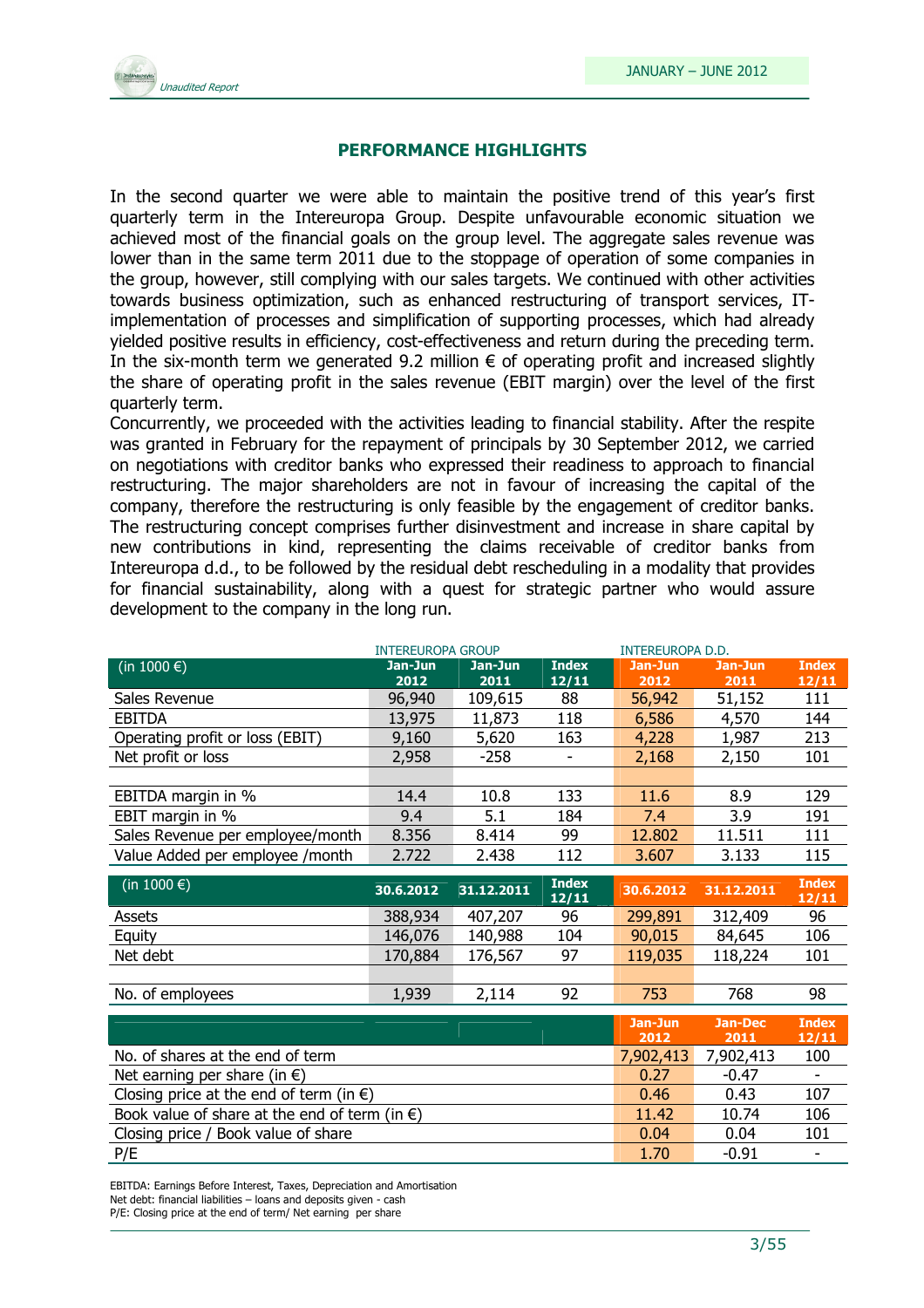

#### GROUP PROFILE

| <b>Parent company</b>           | Intereuropa, Global Logistics Service, Ltd. Co.                   |
|---------------------------------|-------------------------------------------------------------------|
|                                 |                                                                   |
| Abbreviated name                | Intereuropa d.d.                                                  |
| Country of the parent company   | Slovenia                                                          |
| Head office of the parent       | Vojkovo nabrežje 32, 6000 Koper                                   |
| company                         |                                                                   |
| Comp. ID no.                    | 5001684                                                           |
| Tax no.                         | 56405006                                                          |
| Entry in Companies Register     | Registered with the District Court in Koper, file no. 1/00212/00  |
| Share capital                   | € 32,976,185.11                                                   |
| Number of of issued and paid-up | 7,902,413 no-par value shares                                     |
| shares                          |                                                                   |
| Share listing                   | Shares deignated IEKG are included in blue chips on the Ljubljana |
|                                 | Stock Exchange, CEESEG.                                           |
| Management Board                | Ernest Gortan, Msc., President of the Management Board            |
|                                 | Tatjana Vošinek Pucer, Deputy President of the Management Board   |
| Chair of the Supervisory Board  | Bruno Korelič                                                     |

## Intereuropa Group

| No. of employees            | 1,939 employees                                              |
|-----------------------------|--------------------------------------------------------------|
| Vehicle fleet               | 189 company-owned trucks, tractors, and trailers and other   |
|                             | commercial vehicles                                          |
| Total warehousing area      | 262,500 $m^2$ of in-house warehouse                          |
| Total land area             | 2,152,200 $m2$ of land area                                  |
| Membership in international | FIATA, IATA, FETA, FONASBA, BIMCO, IRU                       |
| organisations               |                                                              |
| Quality certificates        | certifcate ISO 9001:2008:                                    |
|                             | Intereuropa d.d., Koper<br>$\circ$                           |
|                             | Intereuropa, log. usluge d.o.o. Zagreb<br>$\circ$            |
|                             | Intereuropa RTC d.d. Sarajevo.<br>$\circ$                    |
| Branch network              | Slovenia, Croatia, Montenegro, Bosnia & Herzegovina, Serbia, |
|                             | Kosovo, Macedonia, Albania, Ukraine, Russia                  |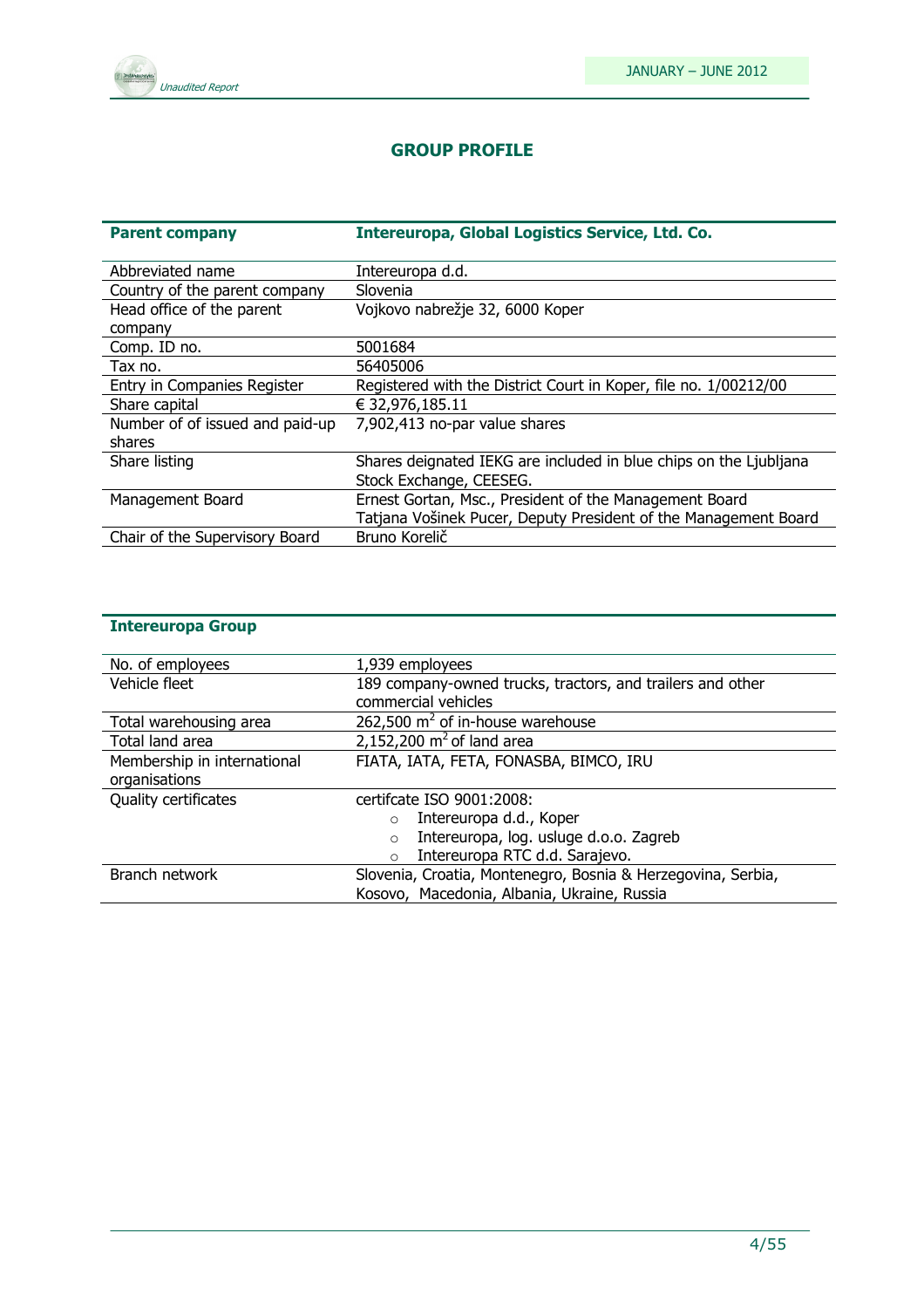



\*Intereuropa Transport d.o.o., Koper has been in liquidation proceedings since 17 January 2012.

Figure 1: Intereuropa Group as of 30.06.2012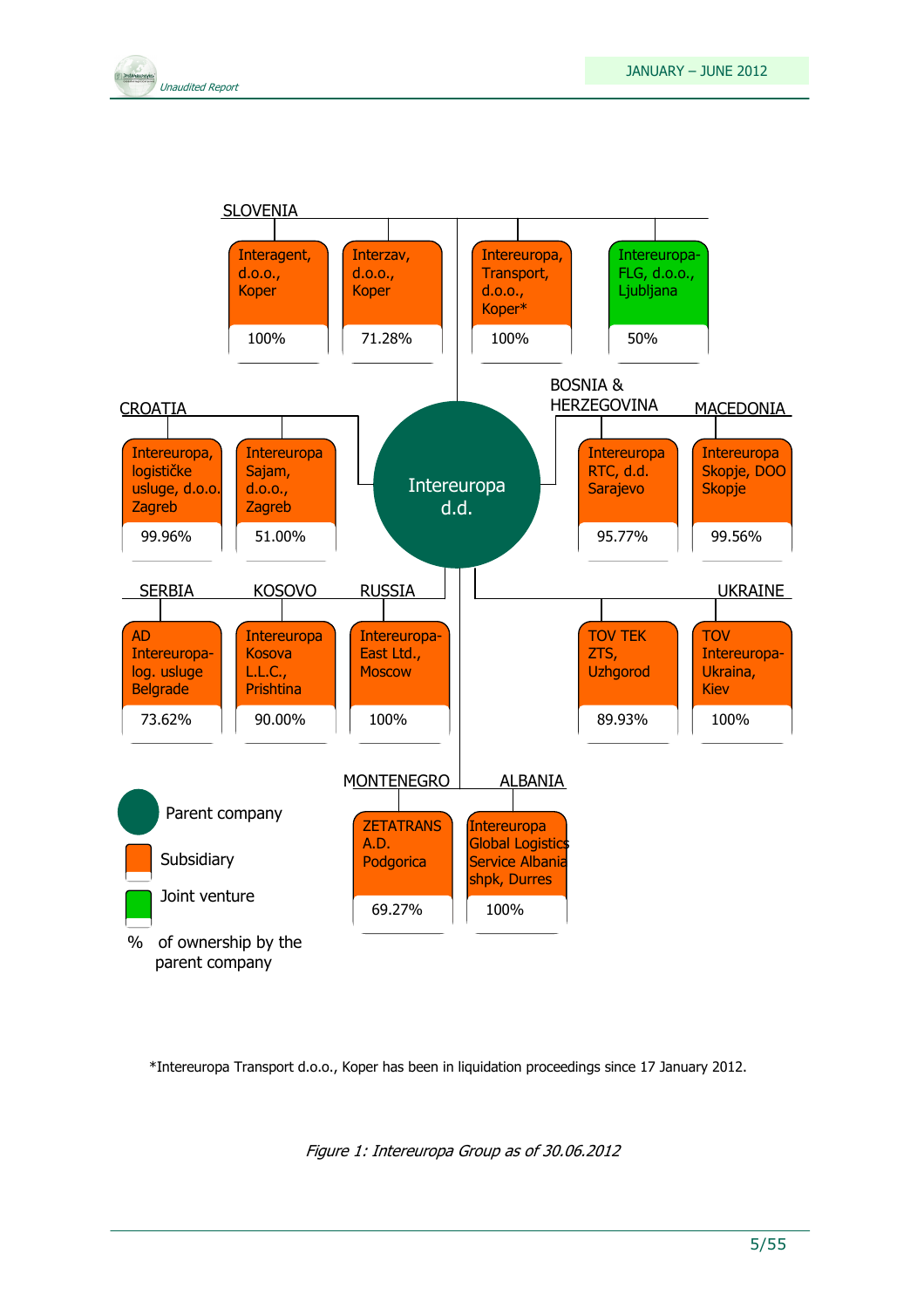

#### STRATEGIC OBJECTIVES OF THE INTEREUROPA GROUP

#### Corporate vision

To become a top-ranked provider of integral logistics solutions.

#### Mission

The mission of the Intereuropa group is to meet the need for logistics services and provide the optimal functioning of supply chains to the complete satisfaction of our customers, while creating added value for shareholders, employees and other stake-holders in a socially responsible manner.

#### Values

**Professional attitude towards customers.** Our activities seek to offer optimal solutions for the logistics needs of each and every customer, based on advanced logistics know-how.

Adaptability and flexibility. Our services are prompt and tailored to customers' needs. They are based on inventive business solutions and good organization.

**Responsibility.** We are distinguished by a high level of responsibility for all obligations and arrangements undertaken, as well as for both the social and natural environments.

**Team work and respect for co-workers.** The quality of our services is the result of the work of individuals and excellent expert teams. We duly take into account co-workers' knowledge, experience and views.

Our organizational structure and professional competence will enable us to fully realize our competitive advantages:

- $\rightarrow$  own network of affiliated companies,
- $\rightarrow$  established partnership network,
- $\rightarrow$  a wide range of different products and our own infrastructure,
- $\rightarrow$  technically qualified staff.

#### Strategic goals up to the year 2012:

- $\rightarrow$  Maintaining and strengthening our position as the leading provider of comprehensive logistics services in Slovenia and the countries of the former Yugoslavia.
- $\rightarrow$  Continuous optimization of processes in all business segments at the group level and within the consolidated companies.
- $\rightarrow$  Ensuring financial stability through divestment, de-leverage, debt rescheduling and effective management of working capital.
- $\rightarrow$  Establishing a strategic partnership in the company Intereuropa East Ltd., Moscow.
- $\rightarrow$  Acquiring a strategic partner for Intereuropa d.d. that will carry out recapitalization, thus contributing to the group's financial stability as well as the development of our core business.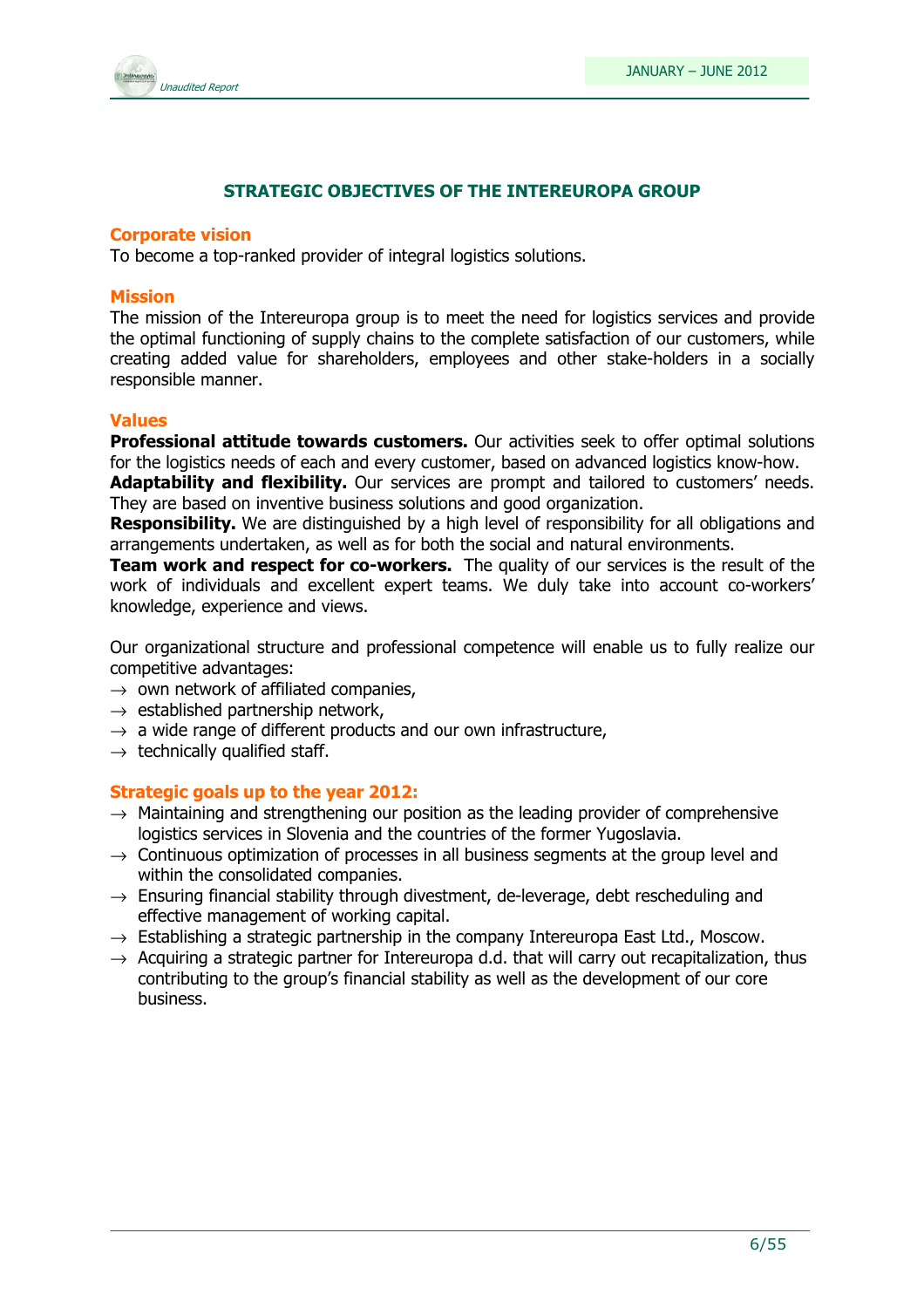

#### BUSINESS PLAN FOR THE YEAR 2012

The baseline for the 2012 Business Plan of the Intereuropa Group relies on retaining and strengthening the leading position in the market of comprehensive logistical services in Slovenia and countries of former Yugoslavia.

The underlying principles in drawing up the operating plan for the year 2012 are the assurance of satisfactory cash flows for the liquidity of companies in the group, aiming to allow for the time needed for financial recovery of the Parent company Intereuropa d.d. in the long run.

In setting the goals we considered the minimal economic growth forecasts for the majority of countries in which the group operates, the preparations for the accession of Croatia to the EU, and the aggravated liquidity situation in the markets, as well as the pressure on prices.

Following these baselines, we have set the following operating and financial goals for the year 2012 on the group level:

- $\rightarrow$  Further optimization of business processes.
- $\rightarrow$  Focus on the markets with a high market share,
- $\rightarrow$  Using the synergies of the corporate network,
- $\rightarrow$  Restructuring of our range of services,
- $\rightarrow$  Increasing the share of customers users of integral logistics.
- $\rightarrow$  Agreement with creditor banks on a more favourable structure of financing for the Parent company,
- $\rightarrow$  Ensuring adequate liquidity for a smooth operation of the group,
- $\rightarrow$  Core financial goals:
	- $\triangleright$  Sales: € 191.8 million,
	- EBITDA:  $\in$  23.2 million,
	- > Operating Profit or Loss:  $€ 13.0$  million,
	- > Investments:  $\in$  2.5 million,
	- $\triangleright$  Number of employees at year-end: 1,894.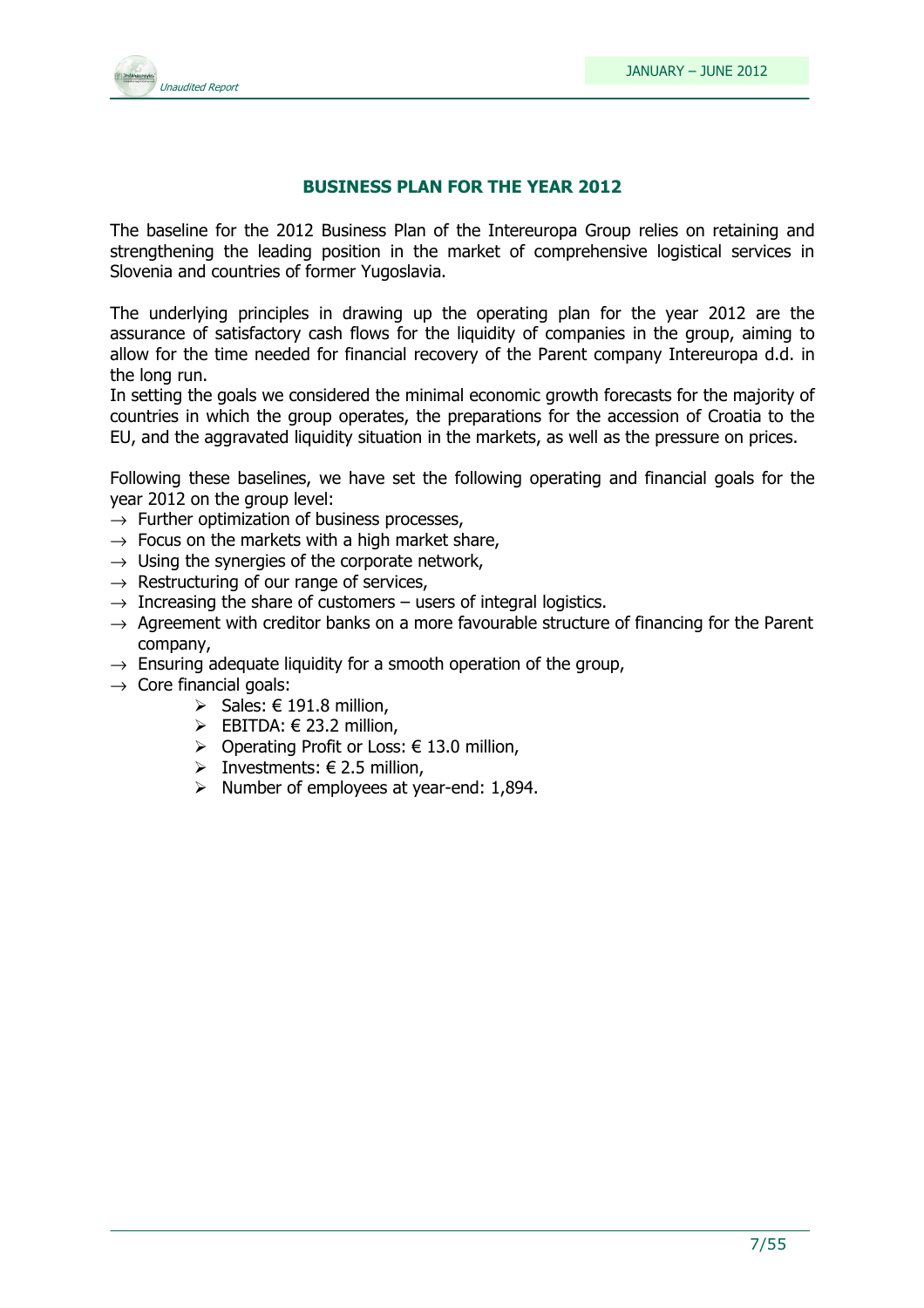

#### MAJOR EVENTS IN THE REPORTING PERIOD

#### **January**

 $\rightarrow$  On 17 January 2012 the initiation of voluntary winding-up of the subsidiary Intereuropa Transport d.o.o. was published in the Court Register of Companies, along with the changed firm Intereuropa Transport d.o.o., in liquidation; Ernest Gortan was appointed as the Liquidation Trustee for the company.

#### February

- $\rightarrow$  On 27 February 2012 the Supervisory Board was informed on the operation of the Intereuropa Group in the year 2011, in which the Intereuropa Group recorded 11 percent higher sales revenue, at  $\epsilon$  211.9 million, which was 11 percent above the sales target as well.
- $\rightarrow$  Creditor banks granted to Intereuropa d.d. a grace period until 30.09.2012 for the repayment of principal and expressed in principle their readiness for the conversion of a part of debt into equity. They also expect support from shareholders, who are expected to decrease the share capital by reducing the nominal share value to  $1 \in \mathbb{R}$  and adopt the resolution on capital increase by the conversion referred to above. In this way the banks would reschedule the liabilities for loans so that financial liabilities of Intereuropa d.d. be sustainable. That would further provide for a sale of the banks' equity to strategic investors.

#### March

 $\rightarrow$  Our customer Top Shop International SA informed us of their intended termination of cooperation with us. The Management Board estimates that the envisioned termination would cut the planned sales revenue of the group by approximately 2.5 percent in the current year. We will attempt to mitigate the negative impact of the reduced volume of the business with said customer by activities addressing the resulting situation, both by active marketing and cost adjustment.

#### April

- $\rightarrow$  On 19 April 2012 the Supervisory Board of Intereuropa d.d. adopted in its 19<sup>th</sup> ordinary session the Audited Annual Report 2011 for the Intereuropa Group, the Auditor's Report by the appointed external certified auditor, and the Report prepared by the Supervisory Board on reviewing the Intereuropa d.d. Audited Annual Report 2011, following a due discussion of all reports.
- $\rightarrow$  On 24 April 2012 Intereuropa made a presentation in the Day of Slovenian Capital organized by the Ljubljana Stock Exchange (Ljubljanska borza d.d.), and the Management Board president Ernest Gortan Msc. reported on the achievement of strategic goals in 2011 and on the planned activities and goals of the Intereuropa Group for the present year.

#### **May**

 $\rightarrow$  On 18 May 2012 was held the 20<sup>th</sup> ordinary session of the Supervisory Board of Intereuropa d.d. to get informed on the quarterly performance of the Intereuropa Group: the sales revenue totalled  $\epsilon$  47.4 million and the net profit amounted to  $\epsilon$  4.5 million.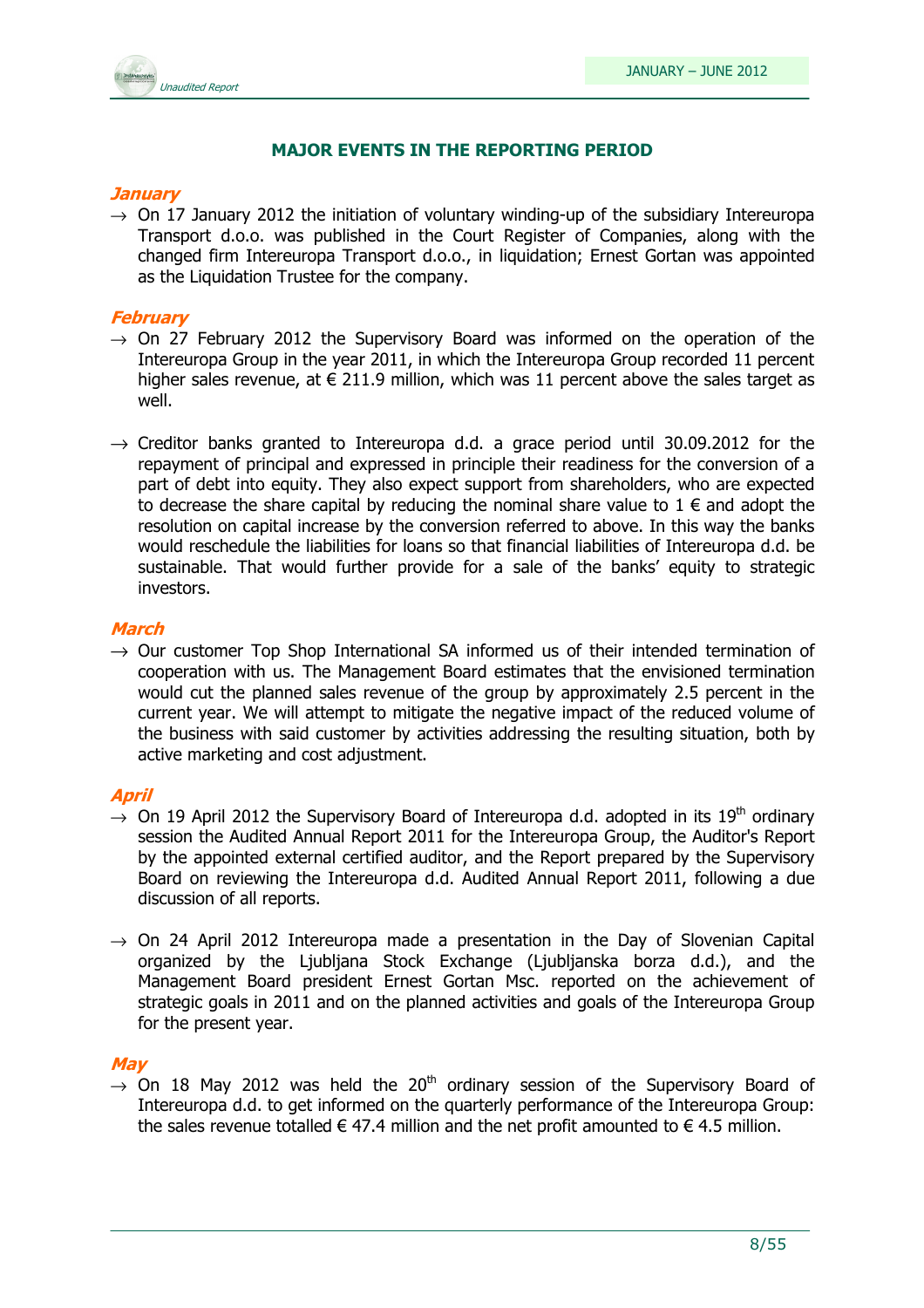

#### MAJOR EVENTS AFTER THE END OF REPORTING PERIOD

**July** 

 $\rightarrow$  On 27 July 2012 the Company published the letter convening the 24<sup>th</sup> General Meeting for 28 August 2012, with the agenda, proposals and substantiation of resolutions.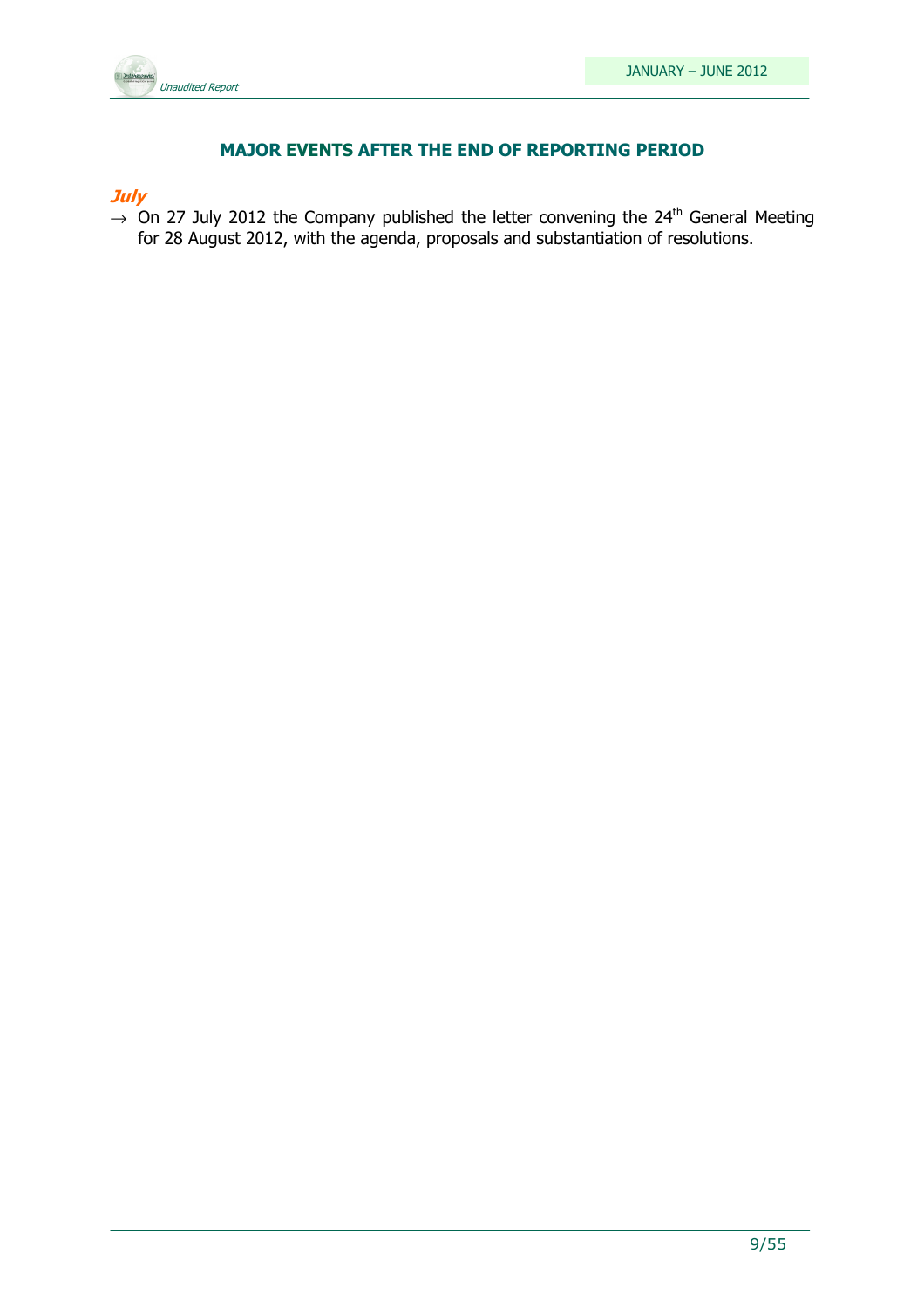

## BUSINESS REPORT

## 1. PERFORMANCE OF INTEREUROPA GROUP

#### 1.1. Sales achievements

#### ECONOMIC TRENDS

Like in the first quarter of this year, the short-term economic activity ratios in the Euro Zone recorded a weak economic activity in the second quarterly term. The volume of industrial output in processing industries decreased, and downturn trends continued in the construction industry and retail trade. Also the economic sentiment was abating over the reporting half-year. The movement of crude oil price saw a downturn in the second quarterly term: after record peak values in March, the oil price hit the bottom in June, after one year and a half.

The short-term ratios for Slovenia reflect the global trends, just the output volume of processing industries was slightly higher than at the beginning of the year. In real terms, exports have been stagnating since January and reached the opening level from 2011 in April this year. Activity in the construction industry and retail trade has greatly declined: in the latter, the income fell to the lowest value in the last two years, as the shrinkage in the sale of food and non-food products was also accompanied by lower income from the sale of motor fuels. Similarly, the negative trends from the last quarter 2011 persisted in Croatia, too. The causes for the GDP drop, in real terms, are attributable to continued decline in domestic demand, cut in investing activity, and shrinking private and public consumption. Exports (primarily of services) represented the only category that was favourable for the Croatian economic growth. The dynamics of economic growth in other countries of the Western Balkans did not record any major changes.

On the contrary, Russia saw a sound economic growth. Its GDP strengthened by approximately 4 percent, on the annual level, in the second quarterly term. In part, such a growth rate resulted from high oil prices; concurrently, the country recorded a slow-down of industrial output and relatively modest foreign direct investments.

| <b>Countries</b> |        | <b>BDP</b> growth,<br>in $%$ |      | Inflation,<br>in % |        | <b>Exports of goods growth,</b><br>in $%$ |         | Imports of goods growth,<br>in % |  |
|------------------|--------|------------------------------|------|--------------------|--------|-------------------------------------------|---------|----------------------------------|--|
|                  | 2012   | 2013                         | 2012 | 2013               | 2012   | 2013                                      | 2012    | 2013                             |  |
| <b>EU 27</b>     | 0.0    | 1.3                          | 2.1  | 1.7                | $1.1*$ | $3.1*$                                    | $-0.8*$ | $2.2*$                           |  |
| <b>CEE</b>       | 1.9    | 2.9                          | 5.3  | 4.1                | 5.2    | 3.8                                       | 8.5     | 4.0                              |  |
| Slovenia         | $-0.9$ | 1.2                          | 2.0  | 1.9                | 1.3    | 5.8                                       | $-2.0$  | 5.0                              |  |
| Croatia          | $-0.5$ | 1.0                          | 2.5  | 2.7                | 2.1    | 1.5                                       | $-11.1$ | $-1.5$                           |  |
| BiH              | 0.0    | 1.0                          | 2.2  | 2.1                | 1.8    | 5.4                                       | 1.9     | 4.5                              |  |
| Serbia           | 0.5    | 3.0                          | 4.5  | 4.0                | 4.9    | 5.7                                       | 7.6     | 8.1                              |  |
| Kosovo           | 3.8    | 4.1                          | 1.0  | 1.9                | $-0.3$ | 7.3                                       | $-4.6$  | 5.7                              |  |
| Montenegro       | 0.2    | 1.5                          | 1.7  | 1.3                | 1.0    | 1.6                                       | $-0.1$  | 3.4                              |  |
| Macedonia        | 2.0    | 3.2                          | 2.0  | 2.0                | 7.2    | 10.7                                      | 6.0     | 9.4                              |  |
| Albania          | 0.5    | 1.7                          | 3.1  | 3.0                | 1.4    | 6.7                                       | $-1.5$  | 2.8                              |  |
| Russia           | 4.0    | 3.9                          | 6.2  | 6.5                | 2.3    | 2.8                                       | 16.6    | 13.2                             |  |
| Ukraine          | 3.0    | 3.5                          | 7.9  | 5.9                | 3.0    | 7.0                                       | 5.3     | 6.2                              |  |

Table 1: Forecast of economic trends in goegraphic markets of the Intereuropa Group

\* Euro zone

Source:

World Economic Outlook, IMF, April 2012 Spring forecast of economic trends 2012, UMAR, March 2012 Economic mirror – June 2012, UMAR, July 2012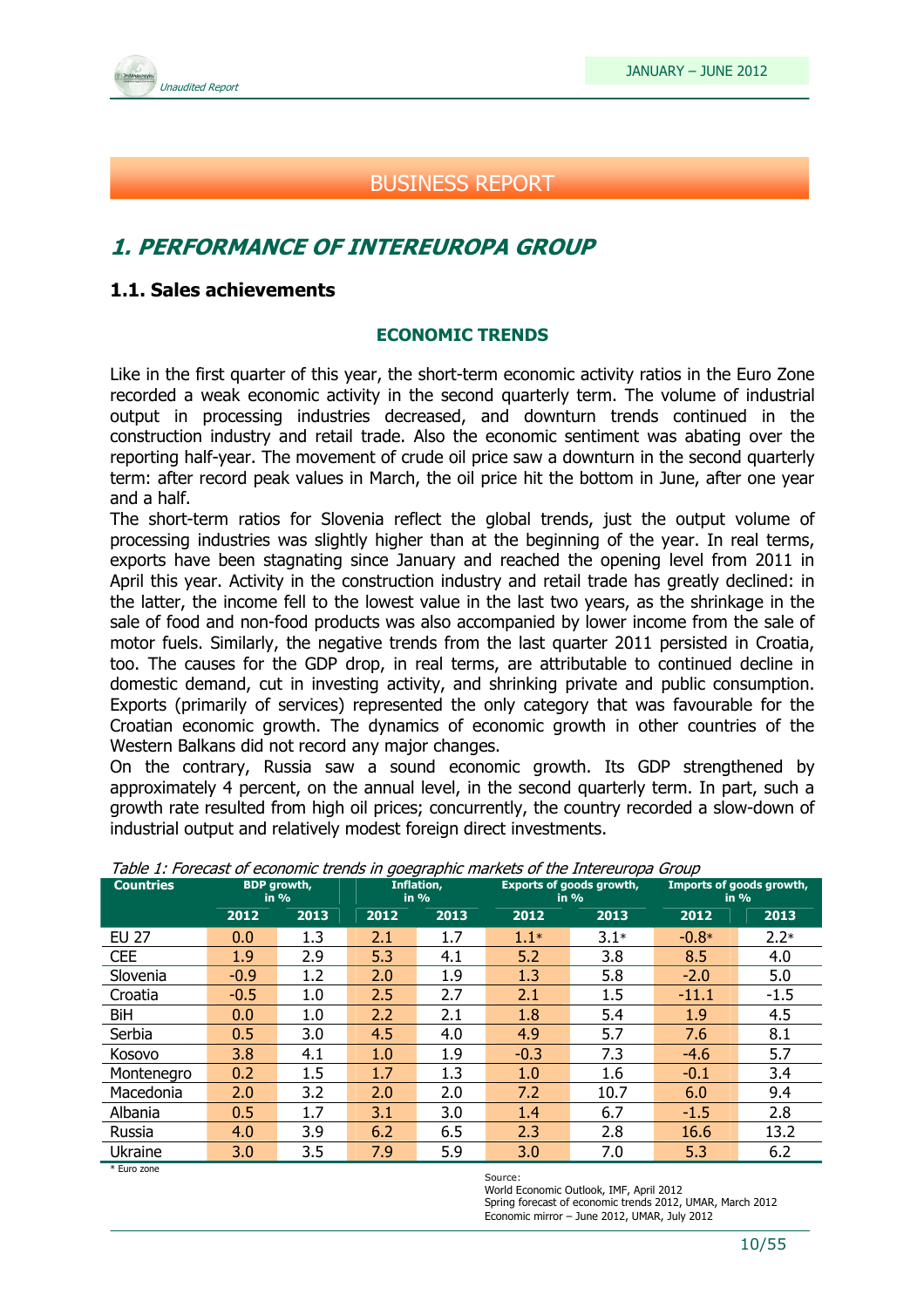

l.

#### SALES REVENUE

The Intereuropa Group generated a sales revenue of  $\epsilon$  96.9 million in the first half-year 2012, which was on the planned sales level. Our Land transport and Intercontinental transport exceeded the sales target, but we were not so successful in the sale of services in Logistics solutions. In the products road transport in Slovenia and car logistics in Russia we achieved better sales results than planned, and lower in the warehousing product in Croatia, where the impact of shrinking economy and stronger competition of foreign logistics providers reflected on the performance of our companies.

Table 2: Sales revenue of the Intereuropa Group by business area, in  $\epsilon$  thousand

|   | <b>Business area</b>       | Jan - Jun<br>2012 | <b>Structure</b> | Index <sup>1</sup><br>2012/plan | <b>Index</b><br>2012/2011 |  |
|---|----------------------------|-------------------|------------------|---------------------------------|---------------------------|--|
|   | Land transport             | 55,993            | 58%              | 103                             | 82                        |  |
|   | Logistics solutions        | 12,387            | 13%              | 87                              | 86                        |  |
|   | Intercontinental transport | 25,168            | 26%              | 102                             | 102                       |  |
| 4 | Other services             | 3,392             | 3%               | 97                              | 136                       |  |
|   | <b>TOTAL SALES REVENUE</b> | 96,940            | <b>100%</b>      | 100                             | 88                        |  |

In line with our planning, our sales result in the reporting term was 12 percent lower than in the first half-year 2011. Decline was recorded in Land transport and Logistics solutions, while the Intercontinental transport showed a 2 percent growth, resulting from better sales of services in car logistics. The biggest share of that decline in volume is mainly attributable to certain optimization activities within the group:

- $\rightarrow$  declining activity and the initiation of voluntary liguidation proceedings on our subsidiary Intereuropa Transport d.o.o.;
- $\rightarrow$  closing down our subsidiary company in Germany and the disposal of our subsidiary in France, and further development in these markets through our partner networks.

The sales volume lying below the achievement of the preceding year was also a logical consequence of the lower planned volume of operations of our Ukrainian company due to the declining volume of goods flows in transit in railway transport, and partly a consequence of a less favourable sales volume in Croatia and Bosnia and Herzegovina due to a slow-down in the economic activity in that region.

|    | <b>Geografical area</b><br>(by companies' head office) | Jan - Jun<br>2012 | <b>Structure</b> | <b>Index</b><br>2012/plan | <b>Index</b><br>2012/2011 |
|----|--------------------------------------------------------|-------------------|------------------|---------------------------|---------------------------|
|    | Slovenia                                               | 55,687            | 57%              | 101                       | 93                        |
| 2  | Croatia                                                | 15,773            | 16%              | 94                        | 96                        |
| 3  | Bosnia & Herzegovina                                   | 2,954             | 3%               | 94                        | 84                        |
| 4  | Serbia                                                 | 1,727             | 2%               | 103                       | 109                       |
| 5  | Macedonia                                              | 706               | 1%               | 108                       | 107                       |
| 6  | Kosovo                                                 | 849               | 1%               | 110                       | 113                       |
|    | Montenegro                                             | 2,522             | 3%               | 85                        | 93                        |
| 8  | Albania                                                | 250               | $0\%$            | 106                       | 90                        |
| 9  | Russia                                                 | 8,164             | 8%               | 121                       | 135                       |
| 10 | Ukraine                                                | 8,308             | 9%               | 97                        | 57                        |
|    | <b>TOTAL SALES REVENUE</b>                             | 96,940            | 100%             | 100                       | 88                        |
|    | EU countries                                           | 55,687            | 57%              | 101                       | 93                        |
|    | Non-EU countries                                       | 41,253            | 43%              | 99                        | 82                        |

Table 3: Sales revenue of Intereuropa Group by geogr.area (by companies' head office) in € thousand

 $^1$  Due to a change to the method on revenue analysis according to business area in our subsidiary in Croatia, the indexes of plan achievement by business areas and products do not present a full and accurate picture in particular in the area of Logistics Solutions.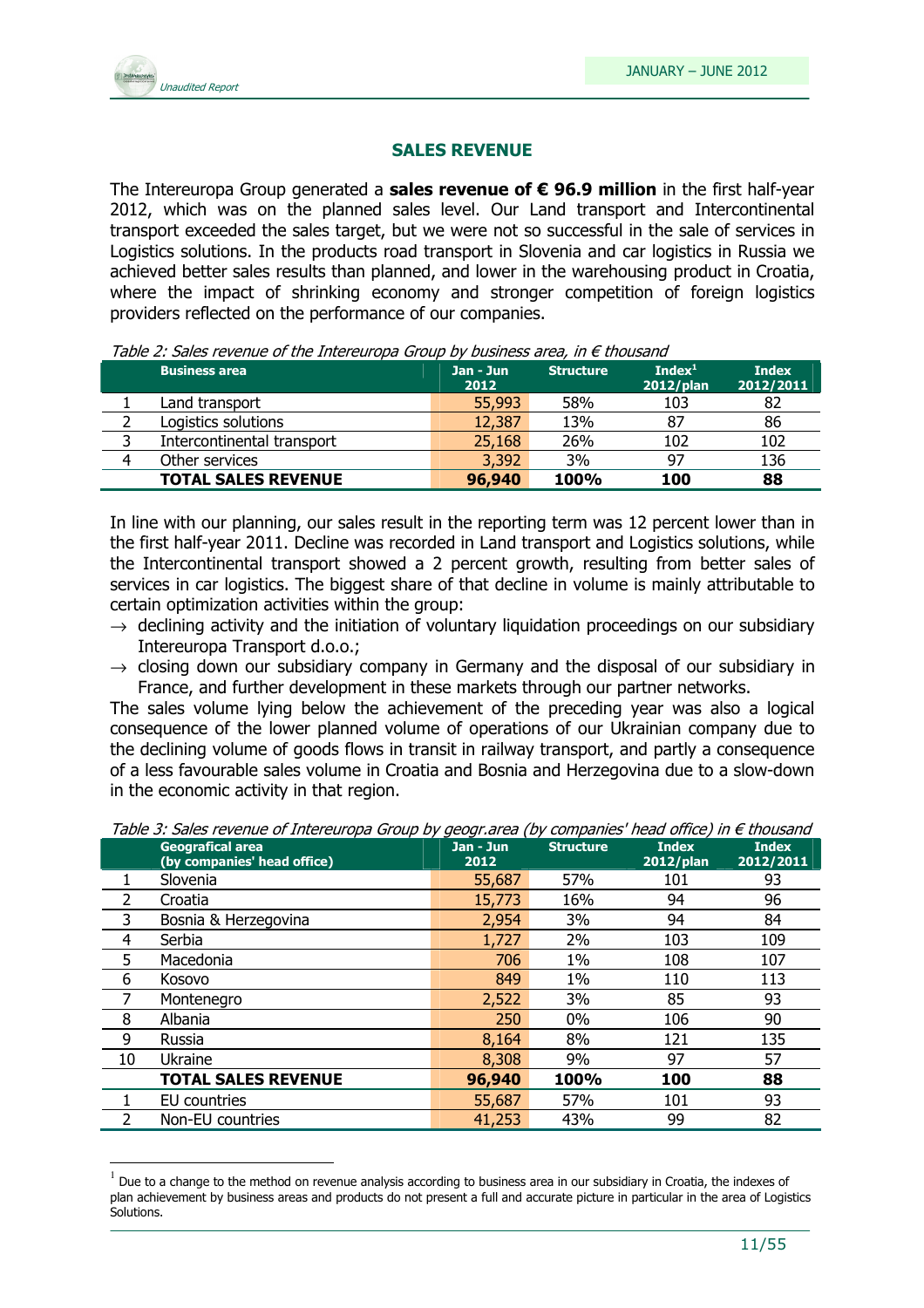

|    | <b>Geografical area</b><br>(by customers' head office) | Jan - Jun<br>2012 | <b>Structure</b> | <b>Index</b><br>2012/2011 |
|----|--------------------------------------------------------|-------------------|------------------|---------------------------|
|    | Slovenia                                               | 28,819            | 30%              | 90                        |
|    | Croatia                                                | 14,812            | 15%              | 93                        |
| 3  | Russia                                                 | 8,389             | 9%               | 132                       |
| 4  | Bosnia & Herzegovina                                   | 382               | 0%               | 10                        |
| 5  | Serbia                                                 | 1,561             | 2%               | 97                        |
| 6  | Montenegro                                             | 2,378             | 2%               | 93                        |
|    | Other countries                                        | 40,600            | 42%              | 86                        |
| 7a | Other EU countries                                     | 18,094            | 19%              | 59                        |
| 7b | Other countries                                        | 22,505            | 23%              | 134                       |
|    | <b>TOTAL SALES REVENUE</b>                             | 96,940            | 100%             | 88                        |

Table 4: Sales revenue of the Intereuropa Group by geographic area (by customers' head office), in  $\epsilon$ thousand

#### Land transport

The Land transport area contributes 58 percent to the sales revenue of the Group. In the reporting half-year we exceeded the target sales revenue by 2 percent; however, the revenue was 18 percent below the figure achieved in the comparable term last year.

More than one half of the setback behind last year's result is attributable to lower income from the road transport product, primarily as a consequence of the stoppage of operation of Intereuropa Transport d.o.o., and also due to the closing down of our subsidiary in Germany (in May 2011) and the disposal of the subsidiary in France (in June 2011). The remaining part of the setback was recorded in the railway transport product, due to a lower sales revenue in our Ukrainian company TEK ZTS Uzhgorod.

The trend of falling margins in the transport services has continued. The recession is felt in the markets that we supply with our services, resulting in a lower volume of trading in goods and further affected by aggravated ill payment practices, which calls for much caution in acquiring new business. Also the competitors are aware of these risks and try all the harder to acquire the business with "sound" customers. As the shrinkage on the cost-side affects our customers as well, all the more business can only be acquired by tenders, which leads to reduction of prices and our margins.

#### Groupage Services:

- $\rightarrow$  The sales plan was outstripped by 10 percent and 2 percent growth over the year 2011 was recorded on the group level.
- $\rightarrow$  In Slovenia, where 80 percent of all revenues are generated for this product, we achieved the sales target and exceeded the comparable figure of last year by one percent.
- $\rightarrow$  In Croatia, which is the second major market, we exceeded the sales plan but did not achieve the sales revenue of the year ago.
- $\rightarrow$  The greatest setback was recorded in our susbsdiary in Bosnia and Herzegovina.

#### Express service:

- $\rightarrow$  The Group stood 7 percent below the result of the comparable term last year and recorded a setback behind the plan at almost the same level.
- $\rightarrow$  The company in Slovenia saw the greatest setback (21 percent lower sales revenue than in 2011).
- $\rightarrow$  The restructuring process on this product is conducted both in Slovenia and Croatia.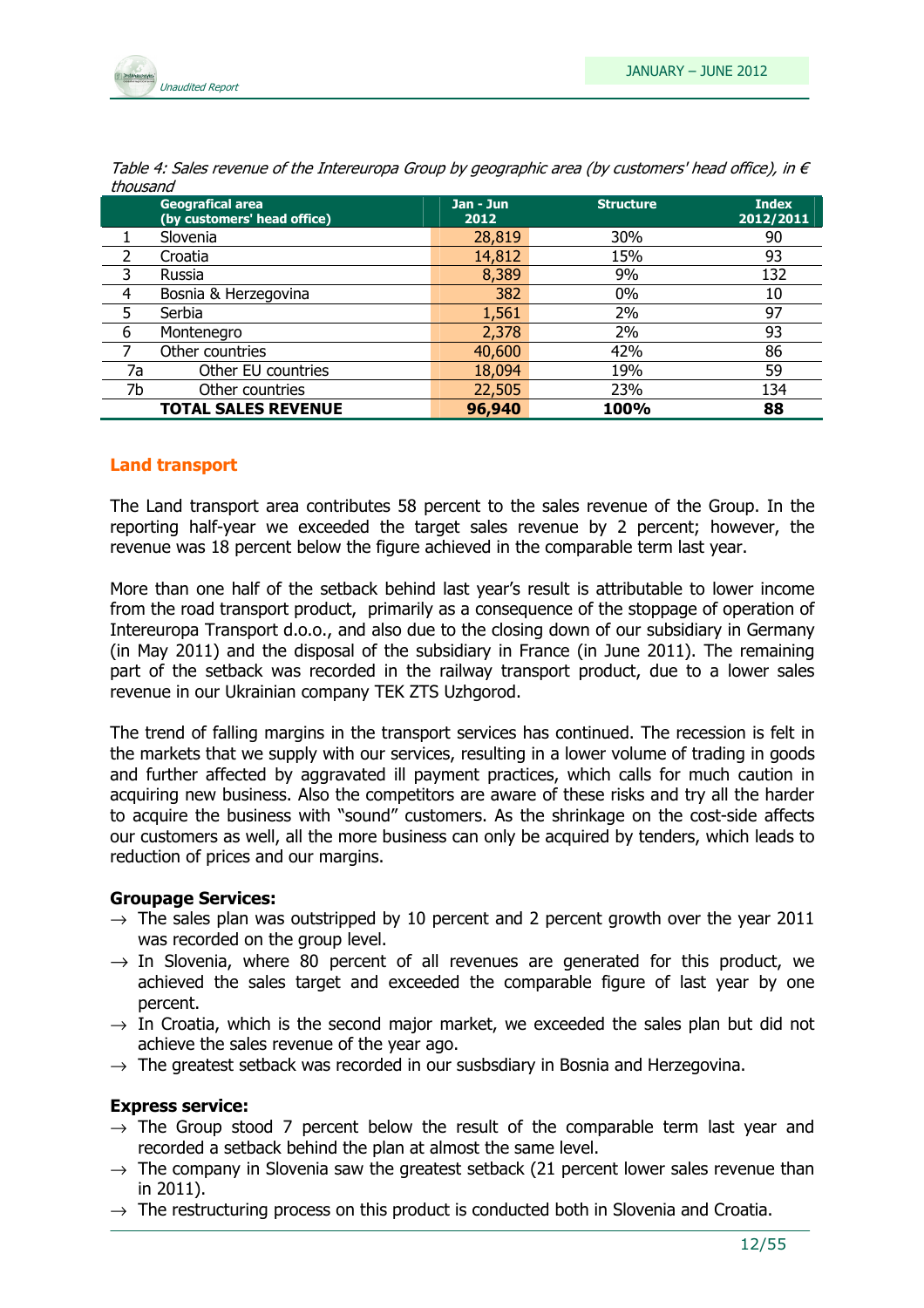

#### Road transport:

- $\rightarrow$  Good results were achieved by the parent company Intereuropa d.d., which started to service the customers who were formerly doing business with Intereuropa Transport d.o.o., which is in the process of liquidation.
- $\rightarrow$  We surpassed the sales plan on the Group level, however, we earned 24 percent less sales revenue than last year: that is a consequence of closing down the subsidiary Intereuropa Transport d.o.o., the German subsidiary and the disposal of the subsidiary in France.

#### Customs services:

- $\rightarrow$  These services brought 2 percent more income than in the first half-year 2011.
- $\rightarrow$  The highest achievement above the plan was recorded in our Border Despatch Branch in the parent company, which generated 45 percent sales in this product, while the Croatian subsidiary saw the worst underachievement.

#### Rail Transport:

- $\rightarrow$  Due to reduced goods flows in transit, our Ukrainian subsidiary recorded a lower volume of operations than a year ago and also below the plan.
- $\rightarrow$  The specialized company Intereuropa-FLG d.o.o. Ljubljana was lagging behind the plan and below the achievement of the last year's comparable term.

In the coming term we expect a significant loss of income in Land transport area (road transport, customs services) due to the relocation of the customer Top Shop International SA. We further expect a loss of income from border despatch due to the accession of Croatia into the NCTS-system.

We will continue with the optimization of operations. The restructuring process on the Express Services product has continued both in Slovenia and Croatia. In the repeat slowdown of the international economy, the logistics business in Slovenia is exposed primarily through international exchange of goods. In the given situation, the recession in Europe and the general economic climate in Slovenia are not the best provisions for a more promising outlook up to the year-end.

#### Logistics solutions

The Logistics solutions segment achieved good operating results in the reporting period compared with the first half-year 2011. We made a sales revenue of  $\epsilon$  12.4 million, or 13 percent in the total sales structure of the group, which resulted mostly from the sales revenue of the parent company in Slovenia, standing for 60 percent in the sales structure of that business segment. The sales revenues from warehousing products in Slovenia rose by 5 percent above the last-year's figures, and also exceeded the plan by 4 percent.

The second largest market in the Logistics solutions segment is Croatia which contributed 15 percent to the sales of this business area. Croatia recorded an underachievement in sales revenue of 14 percent below the comparable term last year. These results are attributable to the recession and financial crisis in the country, as well as to tougher competition of foreign logistics providers.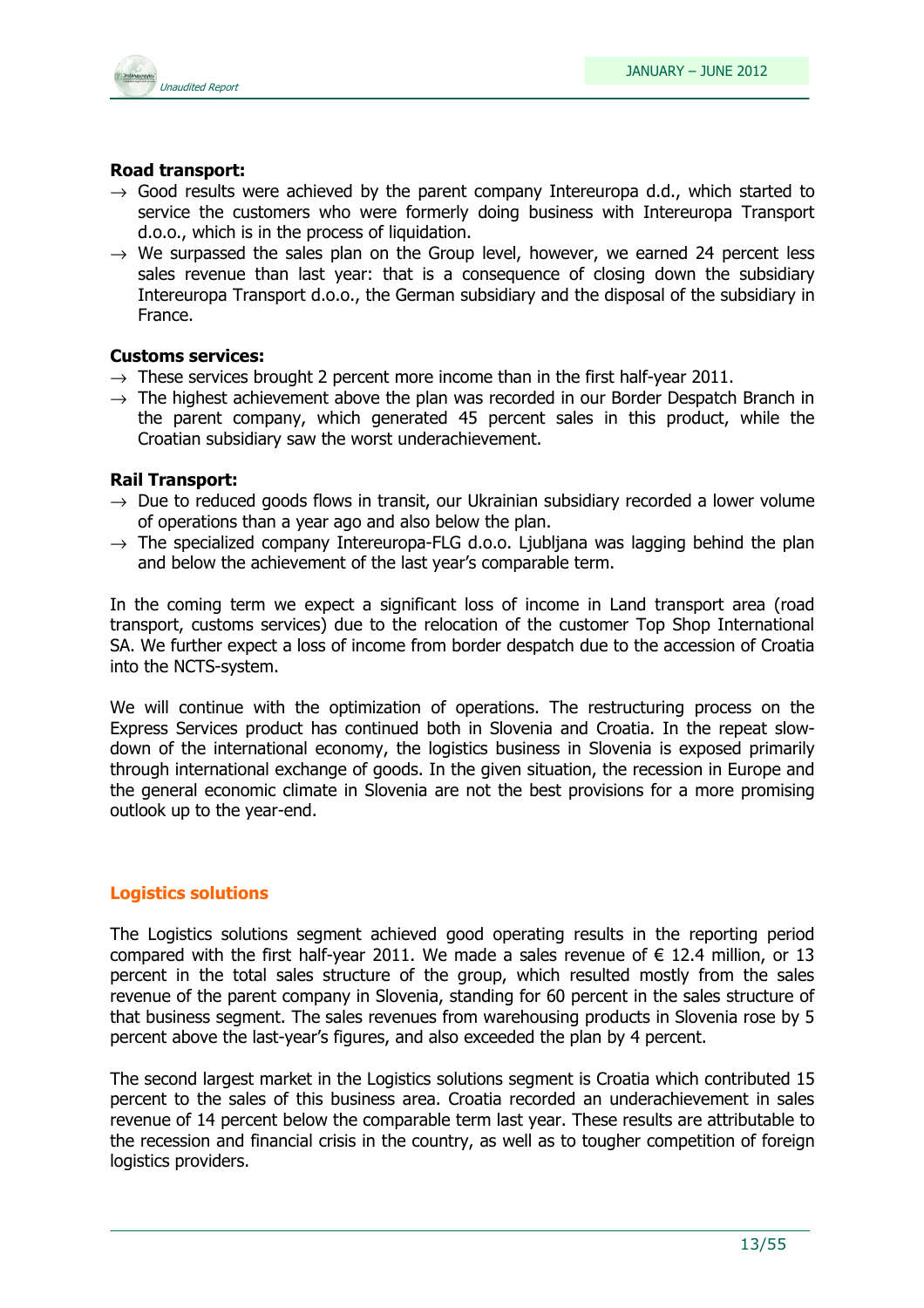

The highest rise in the sales revenue was recorded by our subsidiary in Russia, which now stands for 13 percent in the sales of this business segment. The warehouse capacities in Russia were fully occupied, so the last year's achievement was exceeded by 112 percent and the plans by 21 percent. A positive trend was achieved by our subsidiary in Montenegro, which increased the sales revenue by 5 percent above the year ago and one percent above the plan.

The performance still reflects the adverse economic situation, with minor shifts to the positive trend in the movement of goods flows and consequently, the increase of the inventories of goods in warehouses.

Within this business segment we envision for this year

- $\rightarrow$  Intense marketing activities addressing large-scale logistics business,
- $\rightarrow$  Further extension of e-business (Electronic Data Interchange),
- $\rightarrow$  Improvement of efficiency and productivity (primarily in Slovenia).

#### Intercontinental transport

Our operations in this segment were within the sales targets for the reporting term. We achieved a sales revenue of  $\epsilon$  25.1 million or 26 percent in the total sales of the group. Slovenia and Russia remain our most important markets in the seafreight and car logistics products. In particular, our best performing segment was car logistics, in which we outstripped the sales targets by 12 percent.

#### Sea-Freight:

- $\rightarrow$  The revenue in the first half-year was 4 percent below the achievement of the comparable period in 2011.
- $\rightarrow$  In conventional sea-freight revenue we surpassed the sales targets by 8 percent, thanks to a good season for the transportation of cooled fruit and vegetables via the Koper Port, and also to newly acquired business in this year.
- $\rightarrow$  In container transport services, we were faced with lower freight rates and a reduced volume of container transportation by trucks via Koper, so we have not achieved the plan.
- $\rightarrow$  Our RO-RO product was as expected, although 2 percent below the target for the first half-year, however, we expect it to improve and to close the year on the planned level.
- $\rightarrow$  Slovenia remains our key market, standing for 90 percent in the sales structure.
- $\rightarrow$  The sales targets were exceeded in Bosnia and Herzegovina, Macedonia and Croatia.

#### Car logistics:

- $\rightarrow$  The sales revenue amounted to  $\in$  11.0 million, which was 12 percent above the target, too.
- $\rightarrow$  Our key markets are Slovenia and Russia, where we achieve a similar volume of sales.
- $\rightarrow$  The number of vehicles handled in Slovenia, via the Koper port as well as via our car terminal in Koper, has risen and we also acquired new businesses.
- $\rightarrow$  A high occupancy of the car terminal was recorded in Russia, with existing customers, achieving a good vehicle turnover at the terminal as well – which contributes to the revenues from car transportation, handling and storage.
- $\rightarrow$  The target revenue is further estimated to be achieved in the second half-year of this year.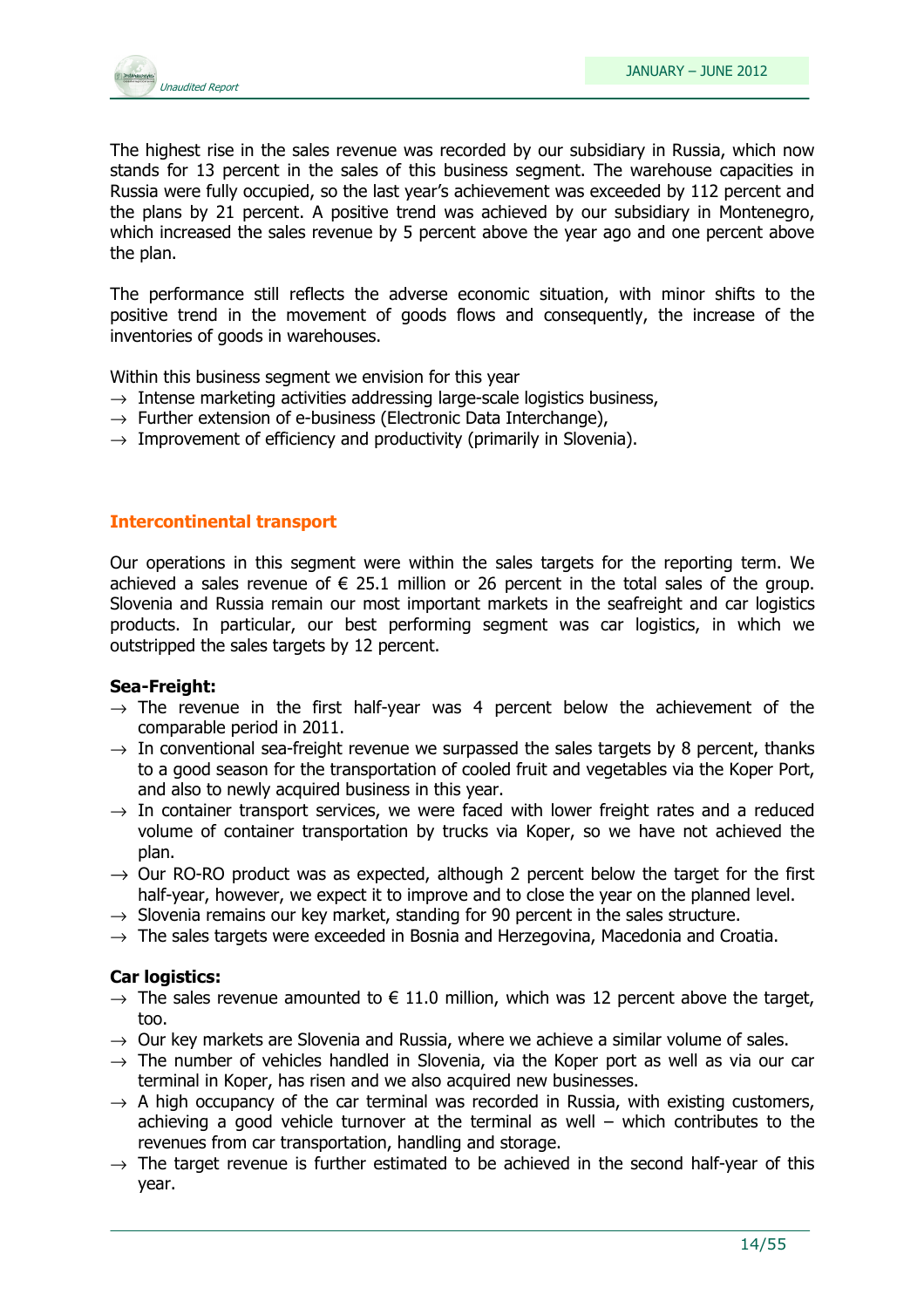

#### Shipping Agency:

- $\rightarrow$  Interagent d.o.o. was performing as planned and remains to be the leading shipping agency in terms of the number of ships represented in the Port of Koper.
- $\rightarrow$  We acquired the agency for new shipowners calling at Koper.
- $\rightarrow$  Activities are conducted to acquire the agency representation for a container service liner operating in the Adriatic, which could contribute to improved sales in the second halfyear.
- $\rightarrow$  Our goal is to acquire agency representation in other Balkan countries as well.

#### Airfreight:

- $\rightarrow$  In the Airfreight product, the situation was different from our expectations and we remained behind the sales targets.
- $\rightarrow$  A significant growth was recorded in Serbia and Croatia.
- $\rightarrow$  We are faced with competitors who organize direct land transport to the European hub ports, and such an approach is also gaining ground in the Balkan region.
- $\rightarrow$  The adverse situation has induced more and more customers to opt for a cheaper transportation and seek an alternative for air-freight services, despite a longer total transport time.
- $\rightarrow$  We expect improvement for the second half-year, in particular in the last quarter.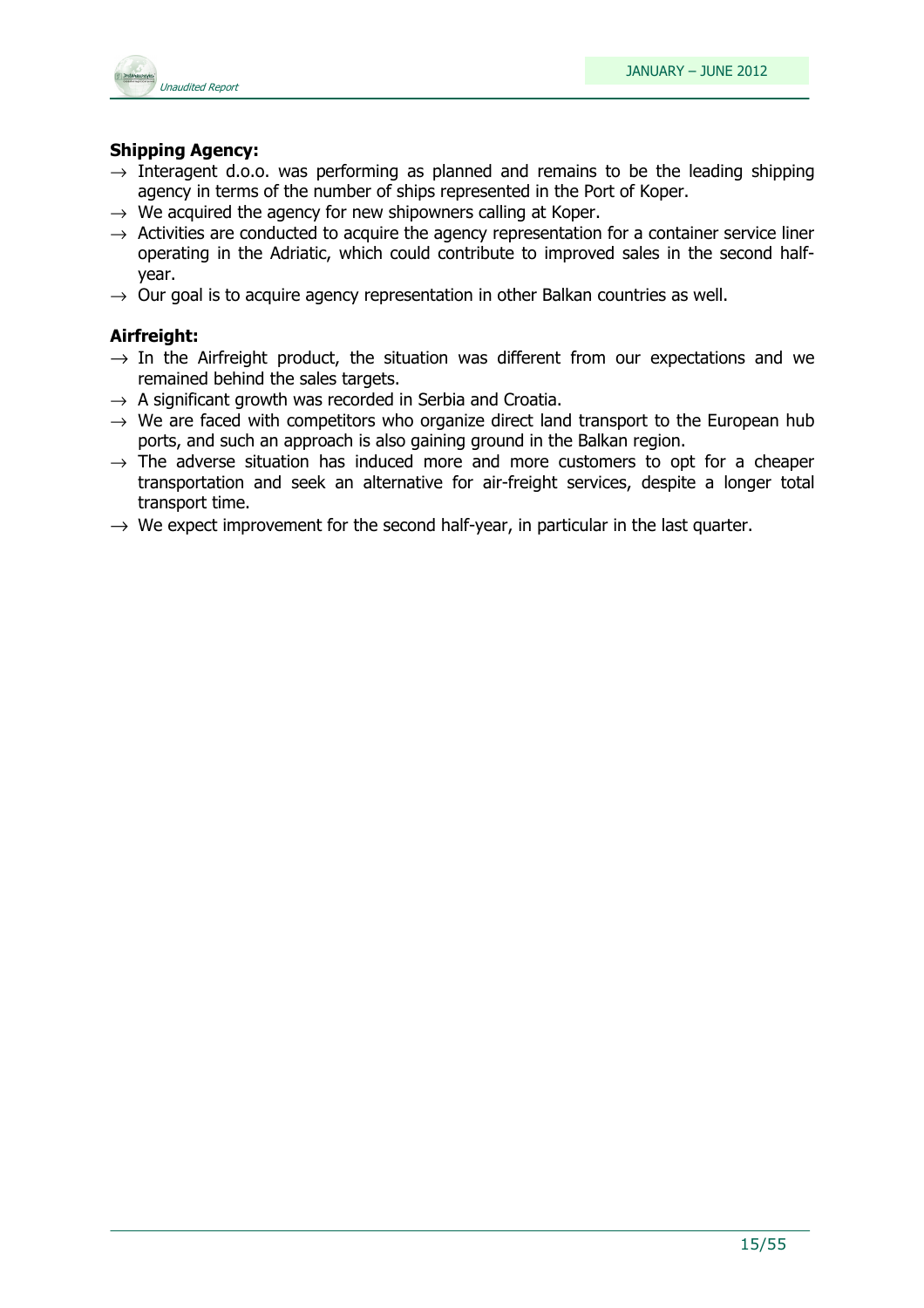

## 1.2. Financial result

| rapics 5 and 01 midnesdi results or the Interest operators samally same 2012, in thousand c |                   |                               |                   |                              |                           |  |
|---------------------------------------------------------------------------------------------|-------------------|-------------------------------|-------------------|------------------------------|---------------------------|--|
| <b>Item / Index</b>                                                                         | Jan - Jun<br>2012 | Jan - Jun<br><b>Plan 2012</b> | Jan - Jun<br>2011 | <b>Index</b><br>$2012$ /plan | <b>Index</b><br>2012/2011 |  |
| Sales revenue                                                                               | 96,940            | 96,758                        | 109,615           | 100                          | 88                        |  |
| EBITDA*                                                                                     | 13,975            | 11,158                        | 11,873            | 125                          | 118                       |  |
| Operating profit or loss                                                                    | 9,160             | 5,910                         | 5,620             | 155                          | 163                       |  |
| Financing profit or loss                                                                    | $-3,855$          | $-8,500$                      | -5,784            |                              | ٠                         |  |
| Net profit or loss                                                                          | 2,958             | $-1,515$                      | $-258$            |                              | ٠                         |  |
|                                                                                             |                   |                               |                   |                              |                           |  |
| EBIT margin in %                                                                            | 9.4%              | 6.1%                          | 5.1%              | 155                          | 184                       |  |
| Sales revenue per                                                                           |                   |                               |                   |                              |                           |  |
| employee/month                                                                              | 8.356             | 8.051                         | 8.414             | 104                          | 99                        |  |
| Value added per employee/month                                                              | 2.722             | 2.439                         | 2.438             | 112                          | 112                       |  |
|                                                                                             | $\star$ $\tau$    |                               |                   |                              |                           |  |

|  | Tables 5 and 6: Financial results of the Intereuropa Group for January-June 2012, in thousand $\epsilon$ |
|--|----------------------------------------------------------------------------------------------------------|

\* EBITDA: Earnings Before Interest, Taxes, Depreciation and Amortisation

| Item / Index                  | 30.06.<br>2012 | <b>Plan</b><br>31.12.2012 | 31.12.<br>2011 | <b>Index</b><br>2012/plan | <b>Index</b><br>2012/2011 |
|-------------------------------|----------------|---------------------------|----------------|---------------------------|---------------------------|
| Balance sheet total*          | 388,934        | 379,794                   | 407,207        | 102                       | 96                        |
| Equity*                       | 146,076        | 146,892                   | 140,988        | 99                        | 104                       |
| Net debt**                    | 170,884        | 173,614                   | 176,567        | 98                        | 97                        |
| Short-term assets/ Short-term |                |                           |                |                           |                           |
| liabilities*                  | 0.33           | 1.25                      | 0.35           | 26                        | 93                        |
| Net Return On Equity (yearly  |                |                           |                |                           |                           |
| $level)****$                  | 3.71%          | $-1.16%$                  | $-1.45%$       |                           | $\overline{\phantom{0}}$  |

\* as of the last day of the reporting period

\*\* financial liabilities – loans and deposits given - cash

\*\*\* average equity (capital) of the report. period

#### The Operating profit or loss, and EBITDA

- $\rightarrow$  The higher Operating profit is primarily attributable to the growing sales revenue in the parent company and subsidiary in Russia, concurrently with the efficient management of indirect costs. In the remaining companies of the group, we retained the same level of indirect costs, or were even able to cut the costs in some companies. As a result we have improved the profitability of the operations which reflects in a very high EBIT margin that is currently being maintained.
- $\rightarrow$  Excluding the transactions that are not directly related to the ordinary business, the following EBITDA and Operating profit values would be achieved:

| in 1000 $\epsilon$       | Jan-Jun | Jan-Jun | Index     |
|--------------------------|---------|---------|-----------|
|                          | 2012    | 2011    | 2012/2011 |
| EBITDA                   | 12,815  | 10,187  | 126       |
| Operating profit or loss | 8,051   | 3,966   | 203       |

#### The Financing profit or loss

 $\rightarrow$  Better Financing profit depends primarily on the non-occurrence of negative foreign exchange differences and lower interest expenses than in the preceding year (fall in interest rates), as well as lower net expenses resulting from the allowance for, and writeoff of accounts receivables.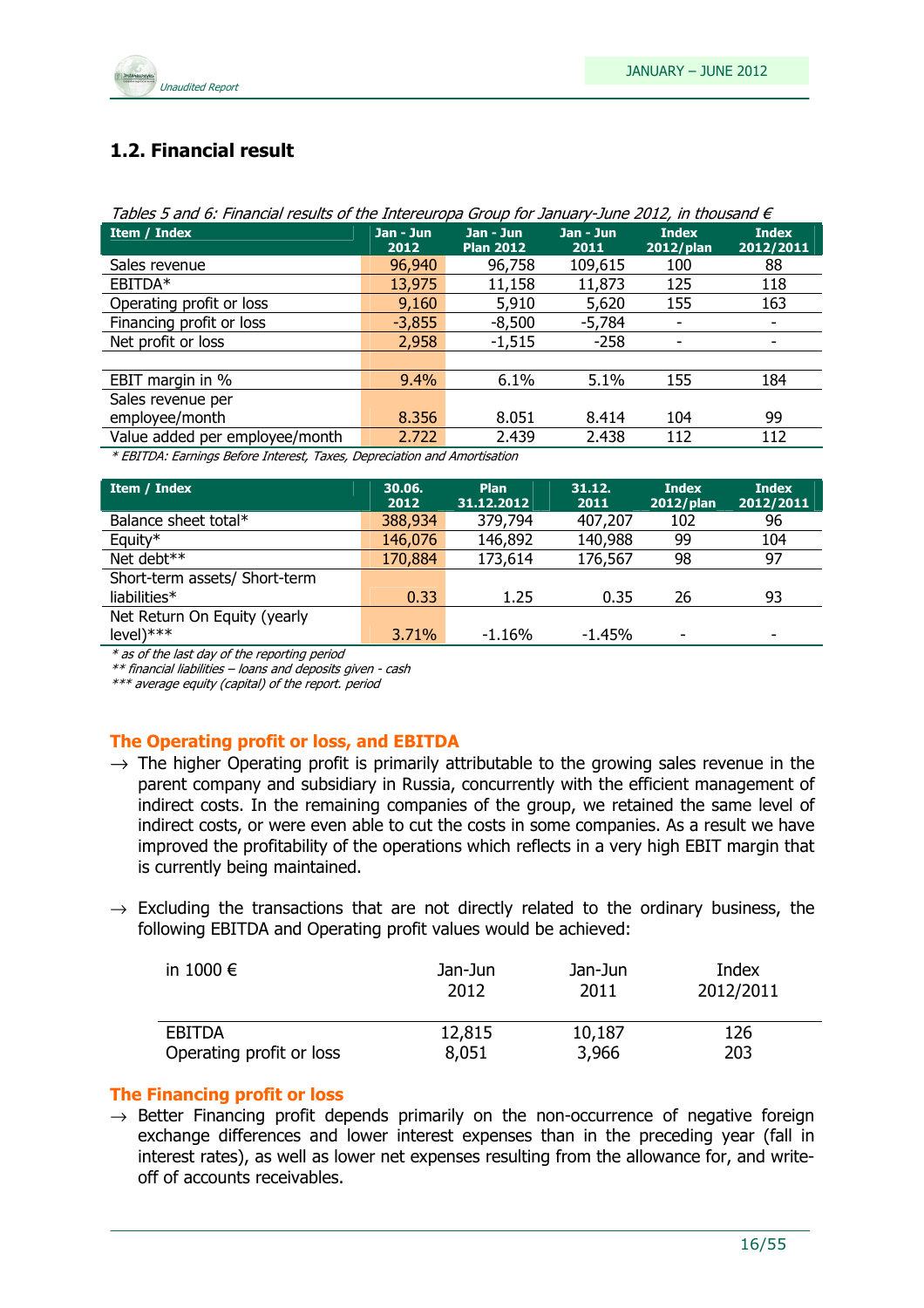

#### Net Profit or Loss

 $\rightarrow$  The Net operating profit reduces our tax liability for the corporate income tax. Most of these liabilities relate to deferred taxes of 2.3 million EUR, which are significantly dependent on the changes in taxation legislation in Slovenia.

#### 1.3. Investments in fixed assets

In the first half-year 2012, the **investments in fixed assets** realized by the Intereuropa Group totalled  $\epsilon$  402 thousand, thereof 189 thousand in real estate and 213 thousand in plant /equipment and intangible assets. The annual plan of investments was completed to the level of 15 percent.

| <b>Company</b>     |                 | <b>Real property</b>        | <b>Plant &amp; Equipment</b> |                             | <b>TOTAL INVESTMENTS</b> | $%$ of                      |                   |
|--------------------|-----------------|-----------------------------|------------------------------|-----------------------------|--------------------------|-----------------------------|-------------------|
|                    | Jan-Jun<br>2012 | Jan-Jun<br><b>Plan 2012</b> | Jan-Jun<br>2012              | Jan-Jun<br><b>Plan 2012</b> | Jan-Jun<br>2012          | Jan-Jun<br><b>Plan 2012</b> | annual<br>realiz. |
| Intereuropa d.d.   | 80              | 756                         | 95                           | 947                         | 175                      | 1,704                       | 10                |
| Subsidiaries       | 109             | 404                         | 118                          | 627                         | 227                      | 1,031                       | 22                |
| <b>TOTAL</b>       |                 |                             |                              |                             |                          |                             |                   |
| <b>INVESTMENTS</b> | 189             | 1,161                       | 213                          | 1,574                       | 402                      | 2,735                       | 15                |

Table 7: Overview of Investment in January- June 2012, in thousand  $\epsilon$ 

The investments of the parent company Intereuropa d.d. were made in real estate, equipment and intangible assets ( $\epsilon$  175 thousand); other members of the group invested  $\epsilon$ 227 thousand in fixed assets. The most of invested funds were earmarked to:

- Buildings and equipment (€ 294 thousand),
- Repairs and purchase of motor vehicles (€ 35 thousand),
- − Computer hardware and software (€ 33 thousand).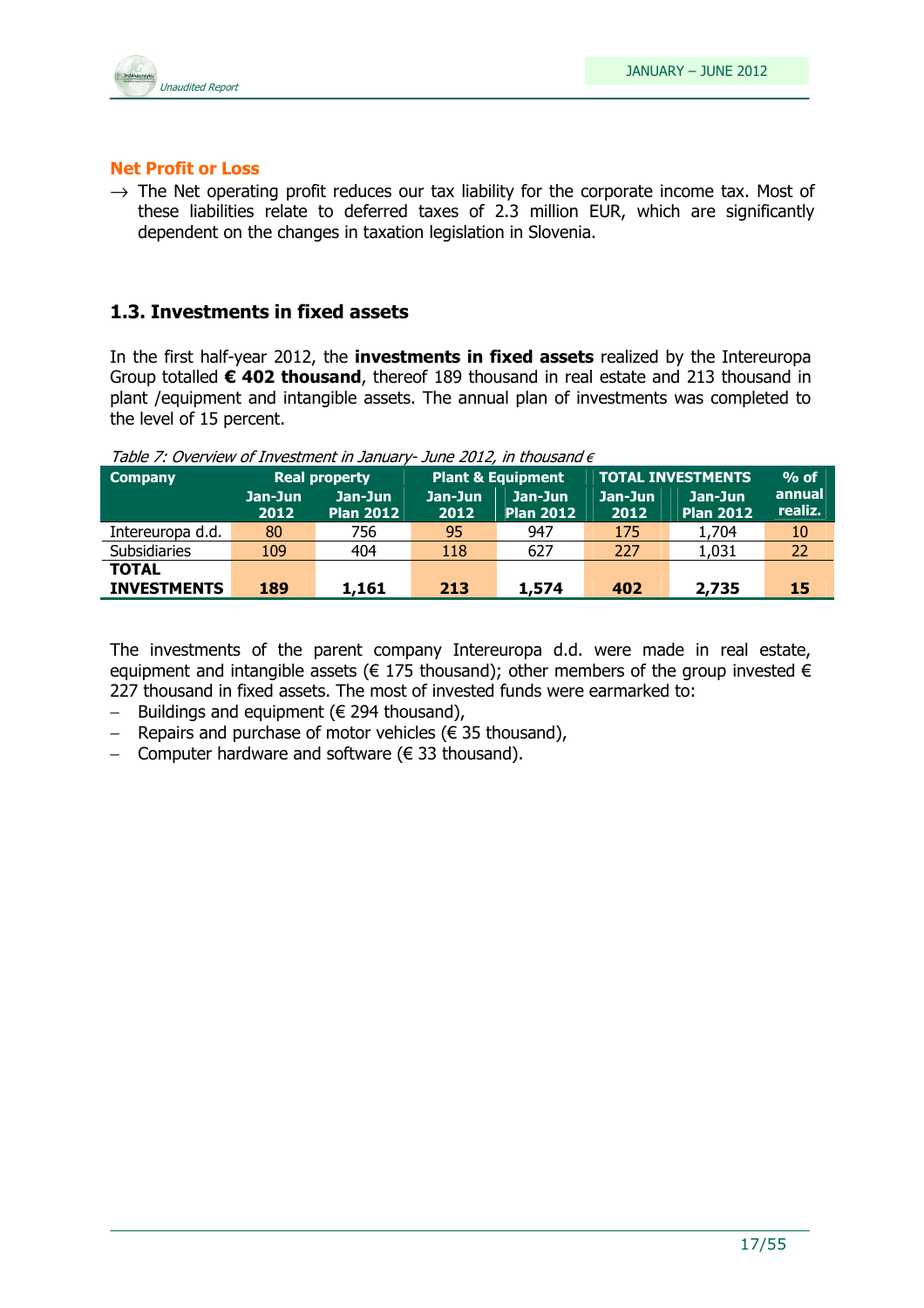

## 1.4. Risk Management

The central goal in risk management is to effectively address and reduce uncertainty in the company and thereby assure higher operating performance and retain the competitive advantages of the company. As of 30.06.2012, there were 73 types of risk identified in the company Intereuropa d.d., thereof 23 key risks. The most relevant risks for the company remain those related to assurance of financial stability and the risks for a decreased demand for our services.

In the first half-year we did not perceive any higher exposure to individual risk types, and no major negative effects were recorded. We achieved the target performance values in the operating indexes/ratios, and even exceeded them.

The liquidity risk is managed, and even decreased, by heightened control over the cash flows and the current/ working capital, as well as by the balancing of short-term credit facilities with the commercial banks. The decreasing variable Euribor interest rate has had a favourable influence on the interest rate risk, which we were able to halve.

Our major attention is dedicated to the selling risks adapting to individual needs of our customers. Despite increasing pressures on our rates, we have not recorded any downturn in the demand for our services to date; in fact we were able to increase the volume of our operations and improve the productivity. We also intensified our sales activities and enhanced our presence in the market. However, the prices in the logistics market remain volatile and we continue with our internal optimization and concurrently assure a high quality level of our services. The introduction of the new IT solution to support the logistics processes was one of the key elements in our internal management of change.

Our business achievements reflected on the HR area, too, in which the appropriate communication, motivation and rewarding system linked to efficiency are in the forefront. A survey measuring the employee satisfaction points to a positive trend, which is encouraging in the given uncertain situation.

The assurance of financial stability of the company is the key risk and most important in our daily focus: we endeavour to maintain it on an acceptable level (the agreed grace period for the repayment of principals, consistent implementation of the corporate business and financial restructuring programme).

The announcement of our major customer Top Shop International SA, and the approaching 30 September 2012, on which the grace period for the repayment of principals expires, implies the increased exposure of Intereuropa d.d. in the second half-year 2012.

To mitigate the loss of income from a major customer who is going to relocate, we adopted a number of measures in the sales, organization and finance on the group level and in our individual business units/ subisidary. The results of the effects will be measured monthly and in case of a variance, we will take additional action.

It is estimated that the action taken by Intereuropa d.d. in the second half-year 2012 will be essential for reducing the exposure to both selling and financial risks.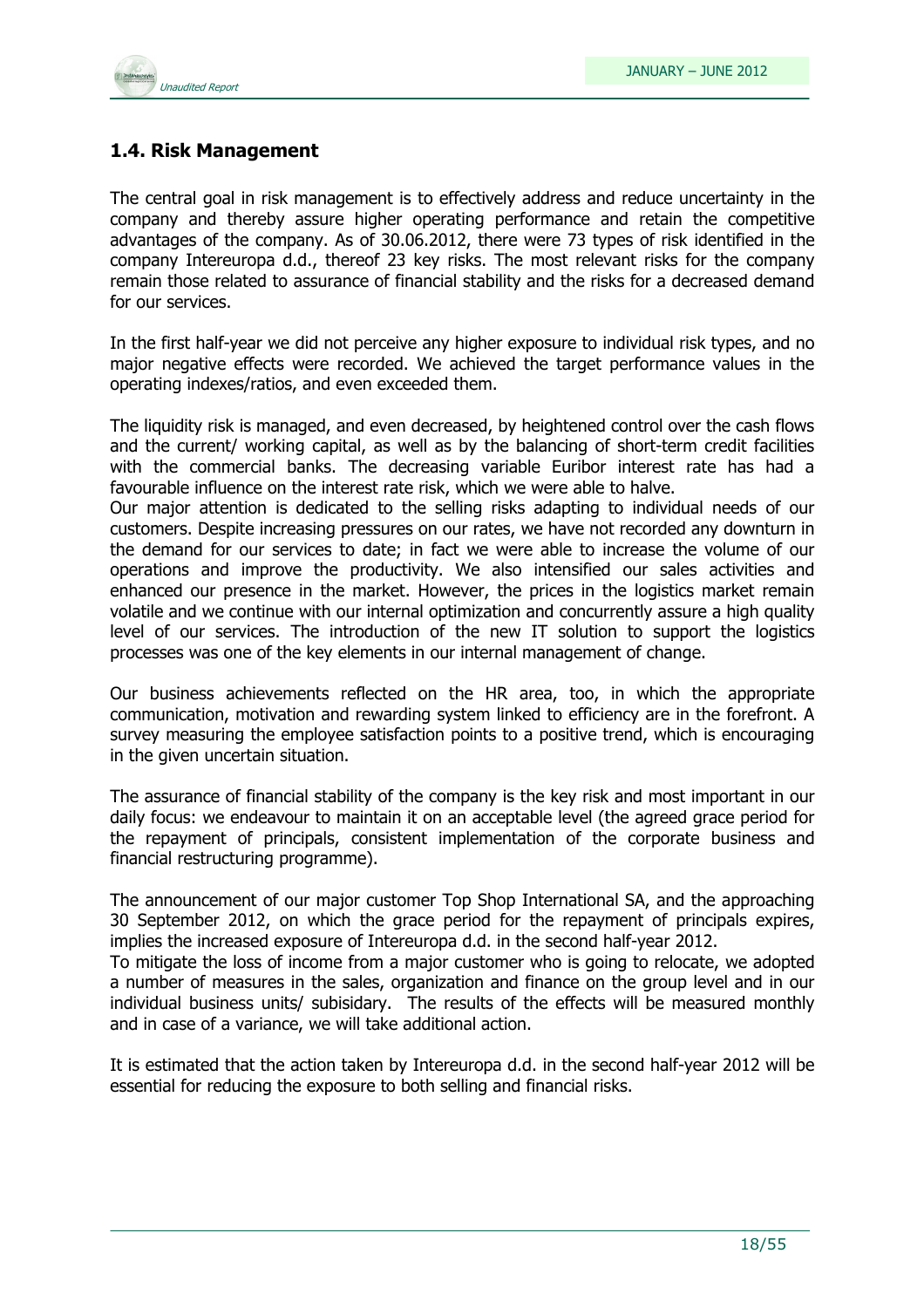

#### 1.5. Human Resources Management

#### EMPLOYMENT TRENDS

On the group level, there were 175 fewer employees (8 percent) in the term January -June 2012. The downsizing trend was highest in the Slovenian part of the group, which resulted from the liquidation procedure instituted on our subsidiary Intereuropa Transport d.o.o., with 115 redundant workers. The number of employees was also reduced by 7 percent, or 34 employees, in our subsidiary in Zagreb.

Twenty-six employees terminated their labour relationship in the parent company Intereuropa d.d. and were substituted by 11 newcomers, so that the downsizing comprised 15 employees.

Table 8: No. of employees in the Intereuropa Group according to countries, as of 30.06.2012

|                               | 30.6.2012 | 31.12.2011 | <b>Difference</b><br>$12 - 11$ | <b>Index</b><br>2012/2011 |
|-------------------------------|-----------|------------|--------------------------------|---------------------------|
| Slovenia                      | 777       | 908        | $-131$                         | 86                        |
| Croatia                       | 480       | 514        | $-34$                          | 93                        |
| Bosnia & Herzegovina          | 136       | 145        | -9                             | 94                        |
| Serbia                        | 111       | 108        | 3                              | 103                       |
| Macedonia                     | 34        | 33         |                                | 103                       |
| Kosovo                        | 24        | 25         | -1                             | 96                        |
| Montenegro                    | 157       | 162        | -5                             | 97                        |
| Albania                       |           |            |                                | 100                       |
| Russia                        | 168       | 168        | 0                              | 100                       |
| Ukraine                       | 50        | 49         |                                | 102                       |
| <b>TOTAL No. OF EMPLOYEES</b> | 1,939     | 2,114      | -175                           | 92                        |

In addition to permanent (full-time) staff, there were on average 163 persons per month working, recruited through other forms of labour, such as: hired from HR agencies and Students' Job Centres (this figure comprises the number of students with full-time employment).

#### DEVELOPMENT AND TRAINING

In the reporting half-year, 29 percent of employees (569 participations) were included in various forms of training and education to acquire new knowledge and skills, i.e. 4,881 hours in total. We spent less than one half of the budget earmarked thereto ( $\epsilon$  74 thousand). Forty percent or more of the training forms were implemented by internal human resources.

In the structure of hours, the greatest share of training was dedicated to acquire and upgrade the knowledge of occupational health and safety (30 percent), logistics (25 percent), and other technical and specialist knowledge/skills from various fields, such as auditing, accounting, etc. (25 percent).

In June we held a two-day workshop on the training in leadership skills, attended by 19 heads or executives from the parent company. Our sales staff (18 employees) took part in a training on efficient sales.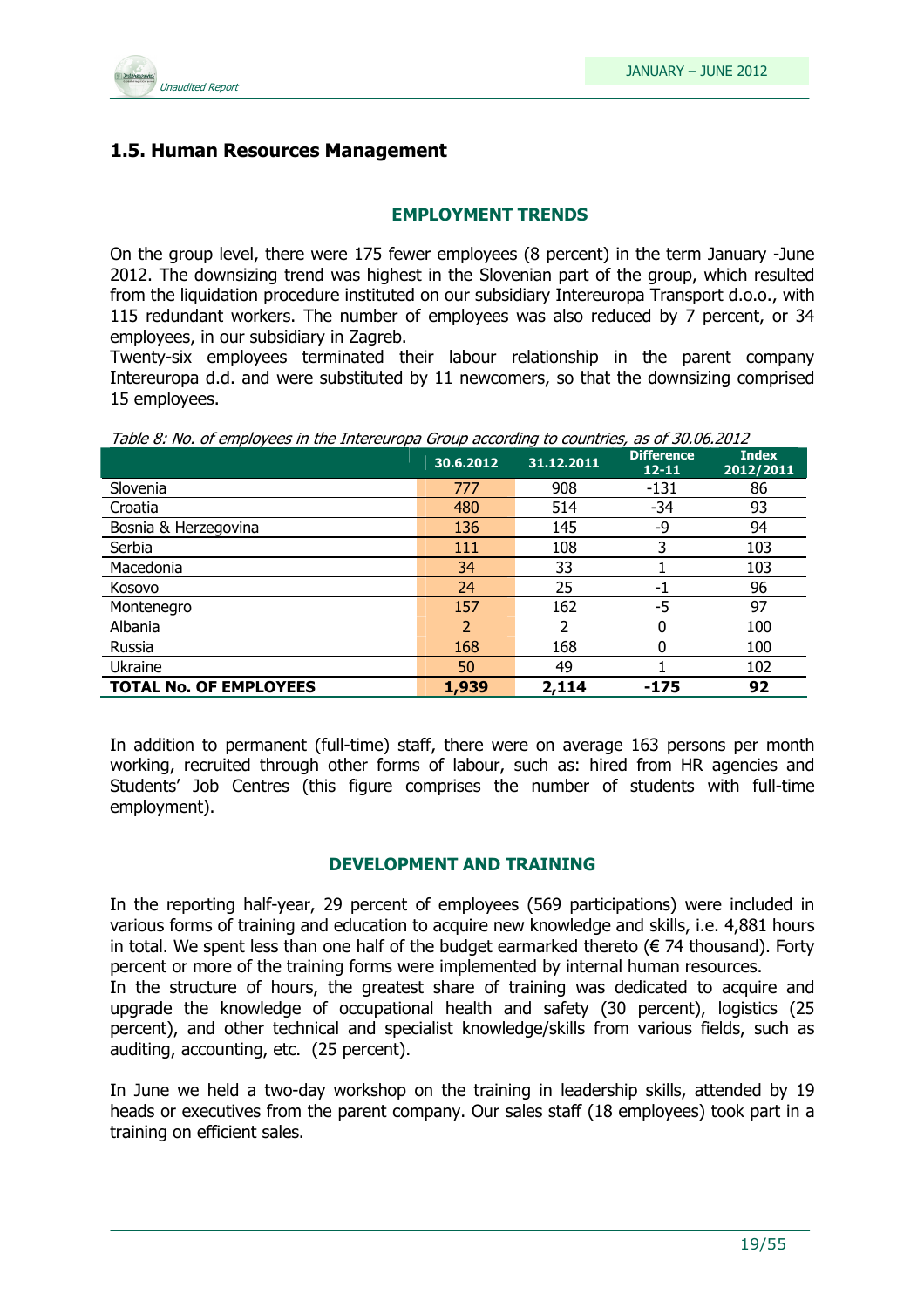



Figure 2: Structure of training hours in period January – June 2012 according to topics, in the Group

#### EMPLOYEE CARE AND WIDER SOCIAL ENVIRONMENT

- $\rightarrow$  Financial aid was provided to 42 employees in difficult health condition or inferior financial situation, in total amount of  $\epsilon$  28 thousand (compared to 29 thousand in the same period last year);
- $\rightarrow$  We provided practicum to 63 secondary school and university students in the group (compared with 43 last year).

#### HEALTH PROTECTION

The following activities are being implemented in the parent company in this area:

- $\rightarrow$  Preparation of the health-strengthening programme promoting the occupational health care in the workplace;
- $\rightarrow$  New fire-fighting regulations are being completed for each individual business unit,
- $\rightarrow$  ''Operational regulations'' for our private railway siding tracks are being completed,
- $\rightarrow$  Updating the current health and safety declaration with risk assessment,
- $\rightarrow$  Amending to, or harmonizing our internal acts/bylaws with the new occupational health and safety act,
- $\rightarrow$  Amending /updating the brief summary of fire-fighting regulations for the business units in which solar power plants were installed, and informing the individual fire brigades with the operation or function thereof,
- $\rightarrow$  Other current activities in the areas occupational safety and health, and fire safety.

This year, there were 622 sets of different working assets/ equipment examined, 205 preventive medical check-ups and the training for 220 employees (thereof 162 our employees, 31 persons working under other contracts, 27 students) undertaken on the group level.

In the reporting half-year, there were 10 employees injured at work, compared to 13 injuries in the first half-year 2011.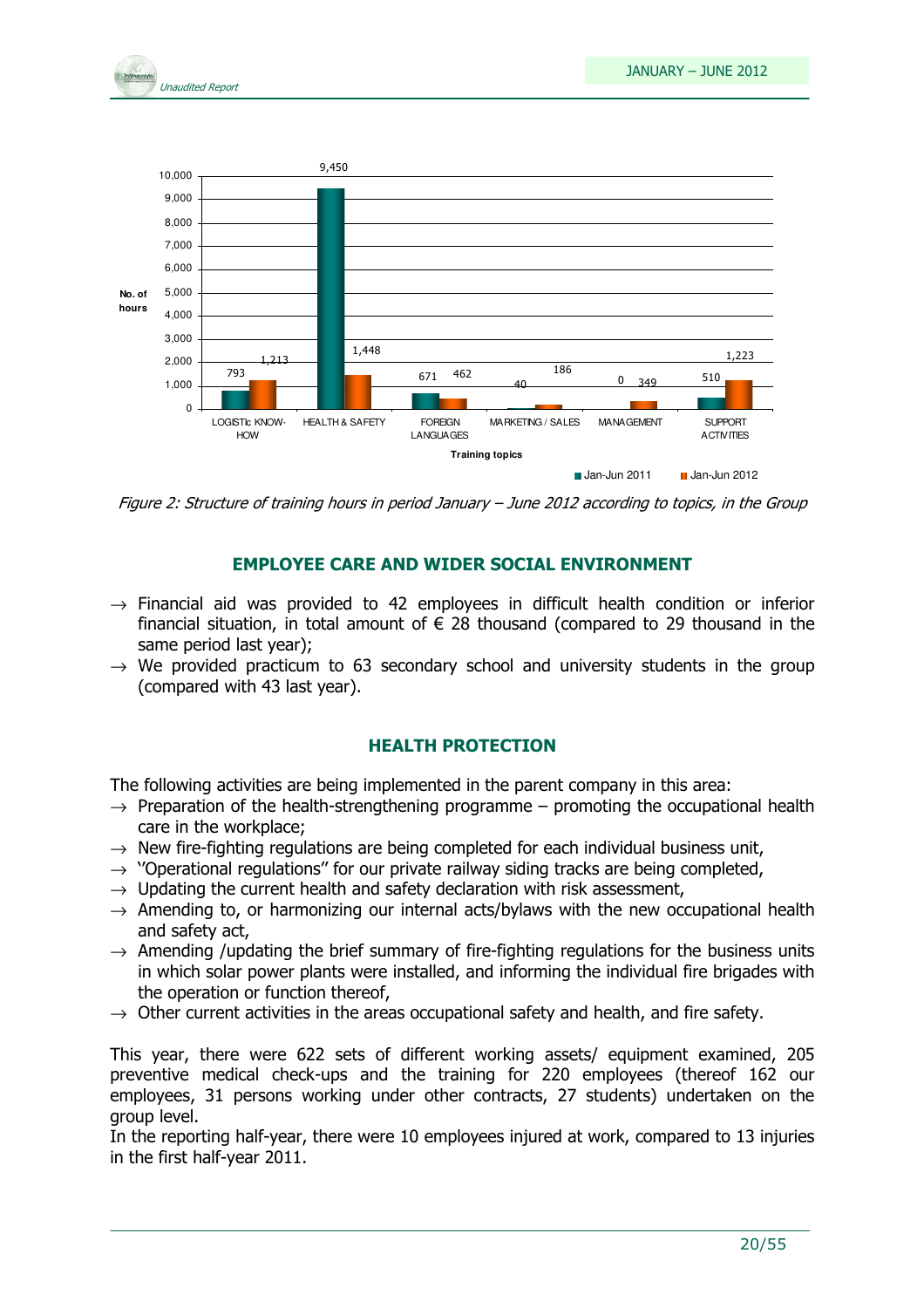

## 1.6. Total Quality Management

Three companies of the Intereuropa group (out of fourteen) hold a certification under the ISO 9001:2008 Standard. There are 66 percent of all employees working in the companies with certification for quality management. External Audits of the Quality Management System were conducted in Intereuropa d.d. and Intereuropa, log. usluge d.o.o Zagreb in the reporting term and the decision was made to discontinue the certification in two companies: Intereuropa Transport d.o.o. in liquidation, and in Interagent d.o.o.

#### Maintaining the ISO 9001:2008 Quality Management System

- $\rightarrow$  Yearly QMS reports were prepared for the year 2011 and the measures to improve the QM system were triggered in all the three companies.
- $\rightarrow$  A new Ouality Management System Manual for the company Intereuropa d.d. was issued and the second version is in preparation.

#### Internal quality of service auditing

 $\rightarrow$  An internal audit of the on-load process was conducted in Intereuropa d.d. There were five recommendations for improvement issued, and one non-compliance found.

#### Quality control by QM indicators

 $\rightarrow$  There were 17% fewer complaints recorded in Intereuropa d.d., in the value involved therein was only one third of the value in the comparable term last year.

| No. of<br>complaints | Index<br>12/11 | No. of claims | Value         | Index<br>12/11 | Approved<br>Value  | Index<br>12/11 |
|----------------------|----------------|---------------|---------------|----------------|--------------------|----------------|
|                      |                |               | in 1000 $\in$ |                | in 1000 $\epsilon$ |                |
| 258                  |                | 95            | 50            | 33             |                    | 34             |

#### External quality of service audit by the certification authority

- $\rightarrow$  The audit was the fourth re-certification (renewal) audit, thirteenth in sequence. It was conducted in the organizational units: Managing Board, business units (BU) Koper, Brnik, Celje, Maribor, Dravograd.
- $\rightarrow$  Auditors have confirmed in their reports that our operations are conducted in compliance with the requirements of the ISO 9001 standard. They did not find any non-compliance, however, they issued 21 recommendations for improvement.
- $\rightarrow$  The implementation plan for the recommendations accepted on our part will be prepared; we will substantiate any recommendations that are not accepted. The report on measures taken was submitted to the certification body at the beginning of June.

The result of external audit in Intereuropa log. usluge d.o.o. Zagreb, conducted this year:

- $\rightarrow$  The audit was the first follow-up control audit following the certification audit last year.
- $\rightarrow$  The audit was conducted on 29.06.2012 in the following organizational units: Management Board, Zagreb Branch, Macelj Border Pass, Warehouse at Samobor, and Split Branch.
- $\rightarrow$  The auditors did not detect any non-compliance, but they issued 15 recommendations to which the company will respond in three months.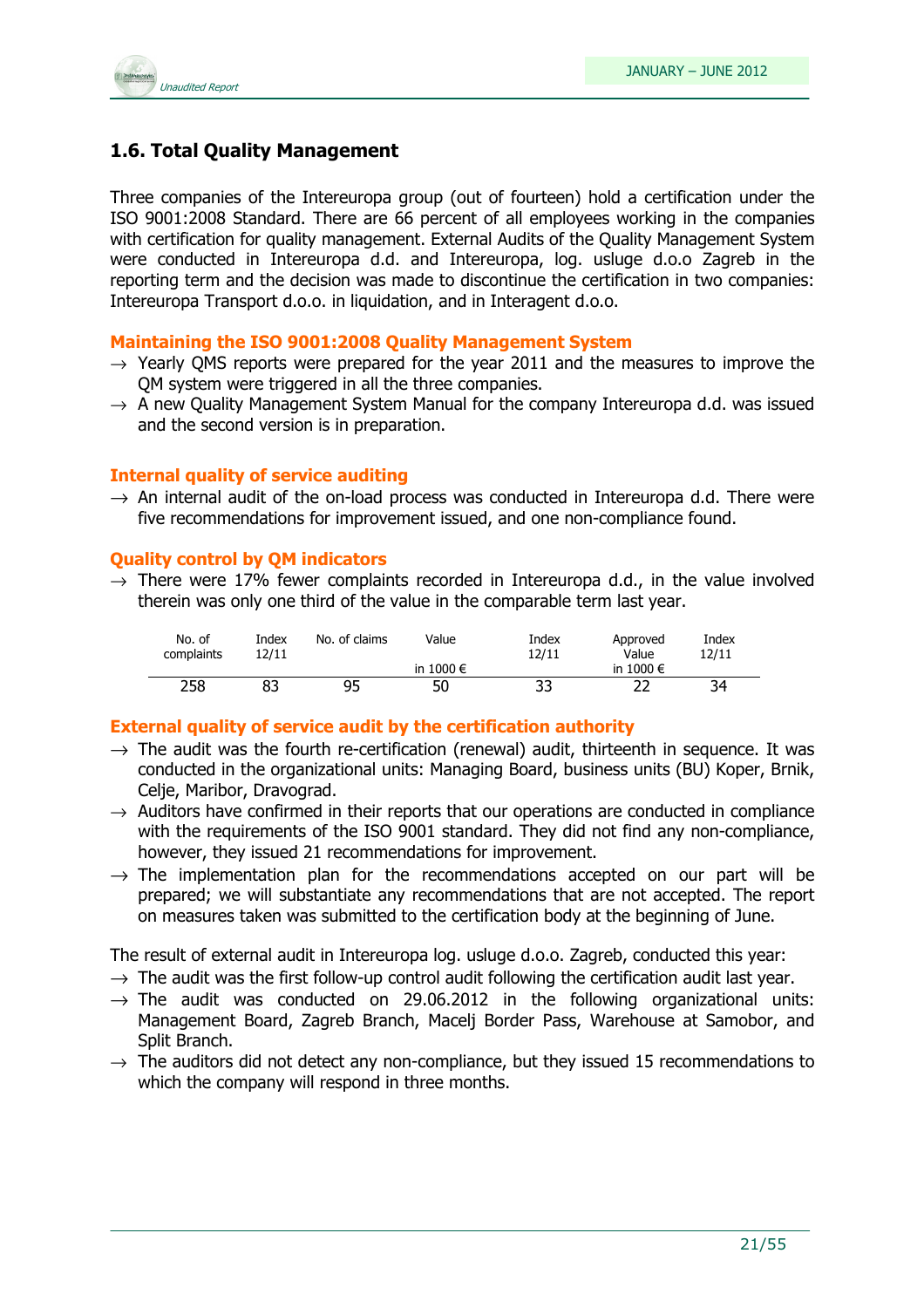

## 1.7. Share IEKG and ownership structure

#### KEY DATA ON SHARE

Table 9: Key Data on Intereuropa Share (IEKG) for the term January - June 2012

|                                               | Jan-Jun   | Jan-Dec   |
|-----------------------------------------------|-----------|-----------|
|                                               | 2012      | 2011      |
| No. of shares*                                | 7,902,413 | 7,902,413 |
| No. of treasury shares*                       | 18,135    | 18,135    |
| Share book value in $\in^*$                   | 11.42     | 10.74     |
| Earnings per share in $\epsilon$              | 0.27      | $-0.47$   |
| Market capitalisation in $\epsilon$ thousand* | 3,627     | 3,398     |
| Trading volume in $\epsilon$ thousand         | 132       | 433       |
| Closing price in $\epsilon$                   | 0.46      | 0.43      |
| Weighted average price in $\epsilon$          | 0.52      | 2.62      |
| Highest price in $\epsilon$                   | 1.32      | 3.99      |
| Lowest price in $\epsilon$                    | 0.33      | 0.40      |
| P/E                                           | 1.70      | $-0.91$   |
| Capital gain                                  | 6.7%      | $-89.0%$  |
|                                               |           |           |

\* as of the last day of the period

#### Notes:

Book value = capital/ (number of ordinary shares – number of treasury shares) Market capitalisation = closing price at the end of period  $*$  number of shares listed in SE Earning per share = Net profit/( number of ordinary shares – number of treasury shares)  $P/E = closing$  price at the end of period / Net earning per share Capital gain = price increase in period

#### SHARE TRADING

The trading in shares on the Ljubljana Stock Exchange (SE) again marked a falling trend of the rates quoted, and extremely low liquidity of the securities traded. The SBITOP Index, which saw the lowest rates in its history as at the closing date of the first half-year, recorded an 11.8 percent drop.

In the first half-year 2012, the turnover with the IEKG share was very moderate, amounting to € 132 thousand. During the reporting period the trading comprised 218,758 IEKG shares, thereof the average daily turnover amounted to  $\in$  1.1 thousand. After the share rate hit the bottom at  $\epsilon$  0.33 in January, and recorded the highest closing rate at  $\epsilon$  1.32, the price of Intereuropa share started to drop towards  $\epsilon$  0.40. On the last day of the reporting period it was worth  $\epsilon$  0.46 and achieved a 6.7 percent growth.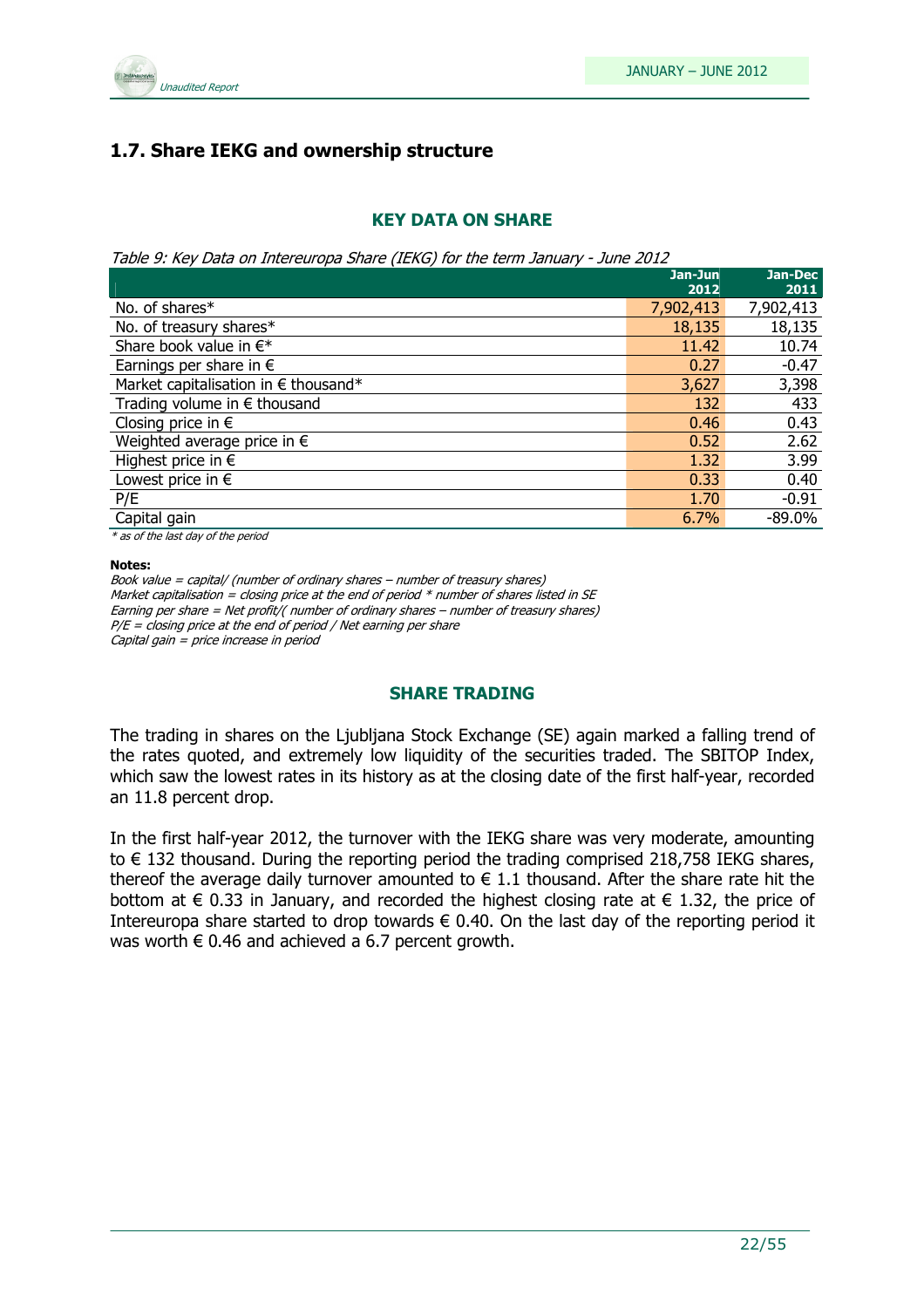



Figure 3: Closing prices of IEKG share and of SBITOP index in the period January – June 2012



Figure 4: Trading volume of IEKG share in the period January – June 2012

#### OWNERSHIP STRUCTURE

The shareholdings of the top ten shareholders have remained unchanged from the year-end 2011. They were still holding 60.2 percent of Intereuropa at the end of the reporting term.

|     |                                         | 30.6.2012               |                        | 31.12.2011              |                        | <b>Index</b>    |
|-----|-----------------------------------------|-------------------------|------------------------|-------------------------|------------------------|-----------------|
|     | <b>Delničar</b>                         | No. of<br><b>shares</b> | share<br>$\frac{9}{6}$ | No. of<br><b>shares</b> | share<br>$\frac{9}{0}$ | Jun12/<br>Dec11 |
|     | Luka Koper d.d.                         | 1,960,513               | 24.8                   | 1,960,513               | 24.8                   | 100             |
| 2.  | Kapitalska družba d.d.                  | 719,797                 | 9.1                    | 719,797                 | 9.1                    | 100             |
| 3.  | Slovenska odškodninska družba d.d.      | 474,926                 | 6.0                    | 474,926                 | 6.0                    | 100             |
| 4.  | INFOND d.o.o. UVS Infond Global         | 313,391                 | 4.0                    | 313,391                 | 4.0                    | 100             |
| 5.  | NFD 1 Delniški investicijski sklad d.d. | 304,312                 | 3.9                    | 304,312                 | 3.9                    | 100             |
| 6.  | Abanka Vipa d.d.                        | 244,473                 | 3.1                    | 244,473                 | 3.1                    | 100             |
| 7.  | NLB d.d.                                | 240,000                 | 3.0                    | 240,000                 | 3.0                    | 100             |
| 6.  | Zavarovalnica Triglav d.d.              | 213,640                 | 2.7                    | 213,640                 | 2.7                    | 100             |
| 9.  | Delniški VS Triglav Steber I d.d.       | 152,482                 | 1.9                    | 152,482                 | 1.9                    | 100             |
| 10. | Interfin naložbe d.d.                   | 129,862                 | 1.6                    | 129,862                 | 1.6                    | 100             |

Table 10: Top ten shareholders of Intereuropa d.d. as of 30.06.2012 compared to 31.12.2011

In the reporting term, the number of shareholders was lower by 166 (-3%) and fell to 5,557 shareholders in total. The share of foreign investors remained unchanged and the reporting term closed at 2.3 percent.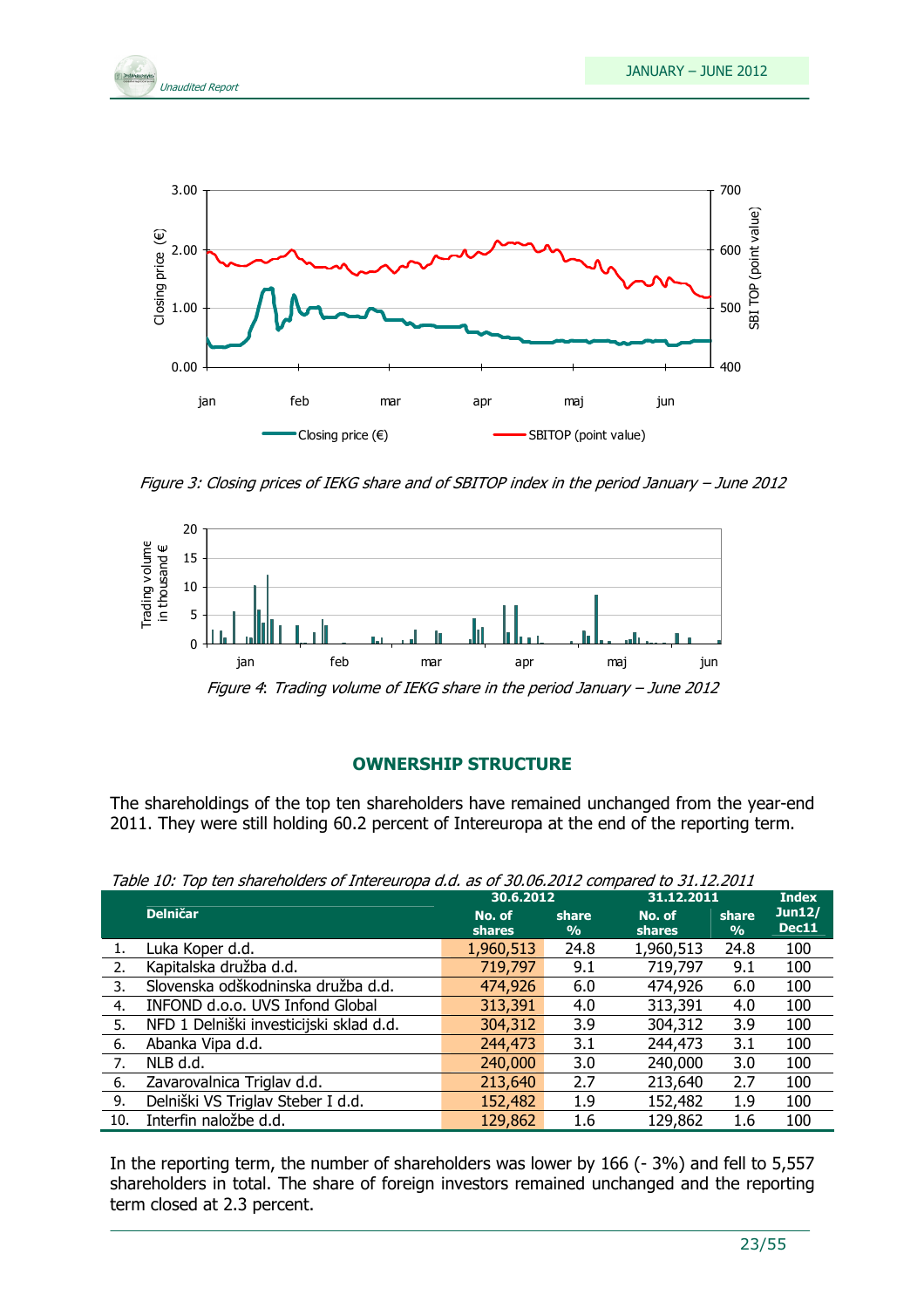



Figure 5: Ownership structure of Intereuropa d.d. as of 30.06.2012

#### SHARE OWNERSHIP BY THE MANAGEMENT AND SUPERVISORY BOARD **MEMEBERS**

The Managing Board President Ernest Gortan, and Deputy President Tatjana Vošinek Pucer did not own any Intereuropa shares on 30.06.2012.

Table 11: Shares held by Supervisory Board members, as of 30.06.2012

| <b>Supervisory Board</b>                                  | No. of shares share in % |       |
|-----------------------------------------------------------|--------------------------|-------|
| Bruno Korelič, president of Supervisory Board             |                          | 0.000 |
| Maksimilijan Babič, deputy president of Supervisory Board | 100                      | 0.001 |
| Nevija Pečar, member of Supervisory Board                 | 4.185                    | 0.053 |
| Maša Čertalič, Msc., member of Supervisory Board          | 99                       | 0.001 |

#### TREASURY SHARES

As of 30.06.2012, the company Intereuropa d.d. held 18,135 treasury shares (IEKG) in total value of  $∈$  180 thousand, representing 0.2295 percent of all shares. The percentage of treasury shares has not changed since 31.12.2011.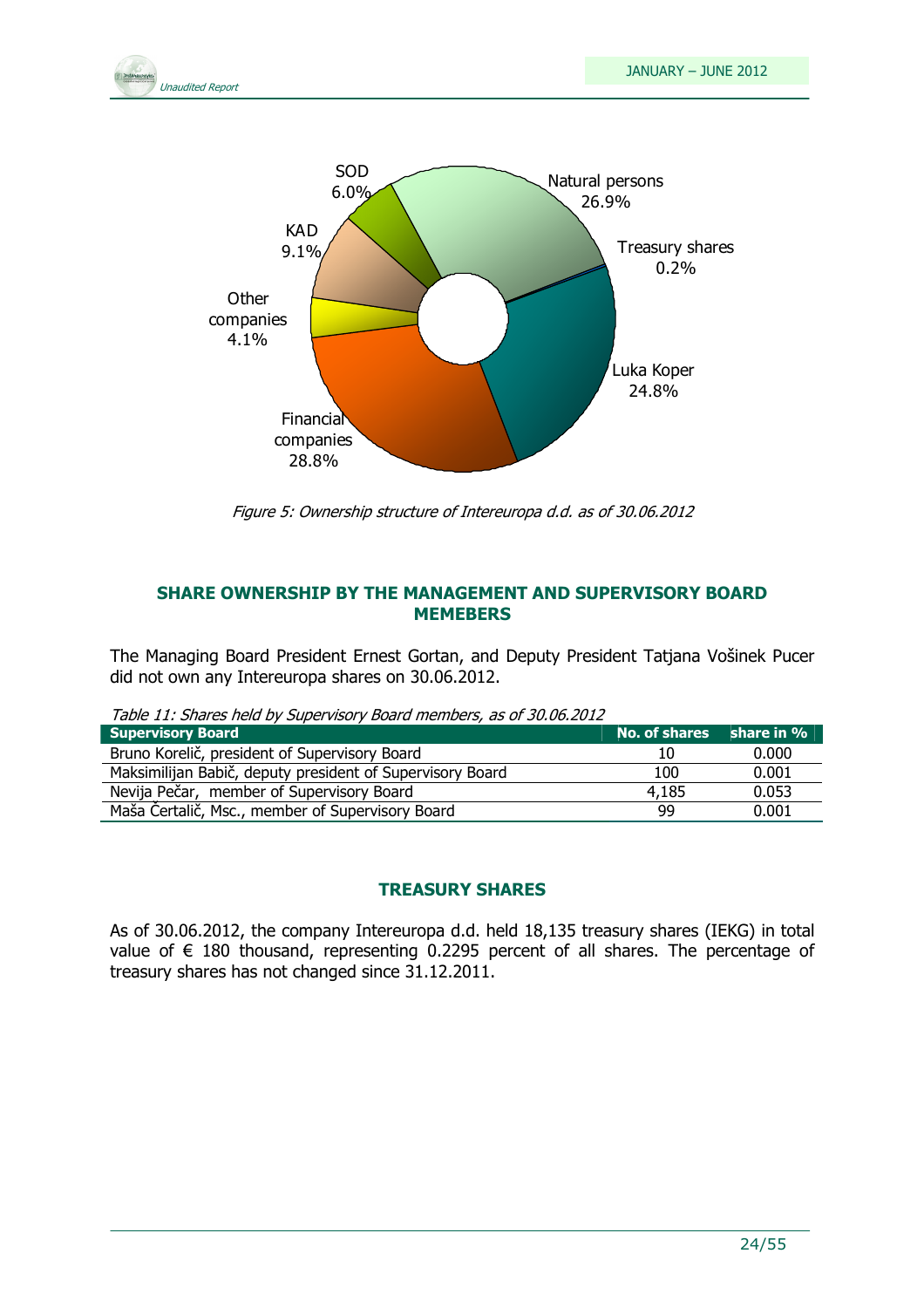

#### AUTHORISED CAPITAL

According to the Resolution adopted by the General Meeting in its ordinary session of 1 July 2010, amending the Statute of Intereuropa d.d. in section 5.13 which authorises the Managing Board - in five years' time after this amendment to the Statute is registered in the Court Register of Companies, without having to issue a separate Resolution by the General Meeting but subject to the consent by the Supervisory Board - to increase the share capital by issuing new shares for contributions up to the amount of one half of the share capital existing on the day of adopting the Resolution in the  $22^{nd}$  General Meeting, which represents a nominal amount of  $\epsilon$  16,488,092.56 (the authorized capital). As of the cut-off date (30.06.2012), the company has got authorized and unused capital in total amount of  $\epsilon$ 16,488,092.56.

#### DIVIDEND

Intereuropa d.d. does not plan to pay any dividend in the year 2012.

#### INFORMING THE SHAREHOLDERS

The communication strategy of the company is based on the principle of transparent communication providing equal and timely information of all stakeholders. Shareholders have the decisive influence on strategic business decisions and directions, therefore we see a regular and open communication with existing and potential shareholders as the right way to strengthen the successful operation of Intereuropa.

In our communication with the shareholders are used:

- $\rightarrow$  Ordinary General Meetings of Shareholders,
- $\rightarrow$  Presentations of the company in conference for investors,
- $\rightarrow$  Press conferences upon publication of business results and other price sensitive information,
- $\rightarrow$  Regular communication via by the Stock Exchange (SEO-net) electronic system,
- $\rightarrow$  Regular communication with financial media,
- $\rightarrow$  Website,
- $\rightarrow$  E-news.

Our shareholders can e-mail their remarks and proposals to us at: info@intereuropa.si.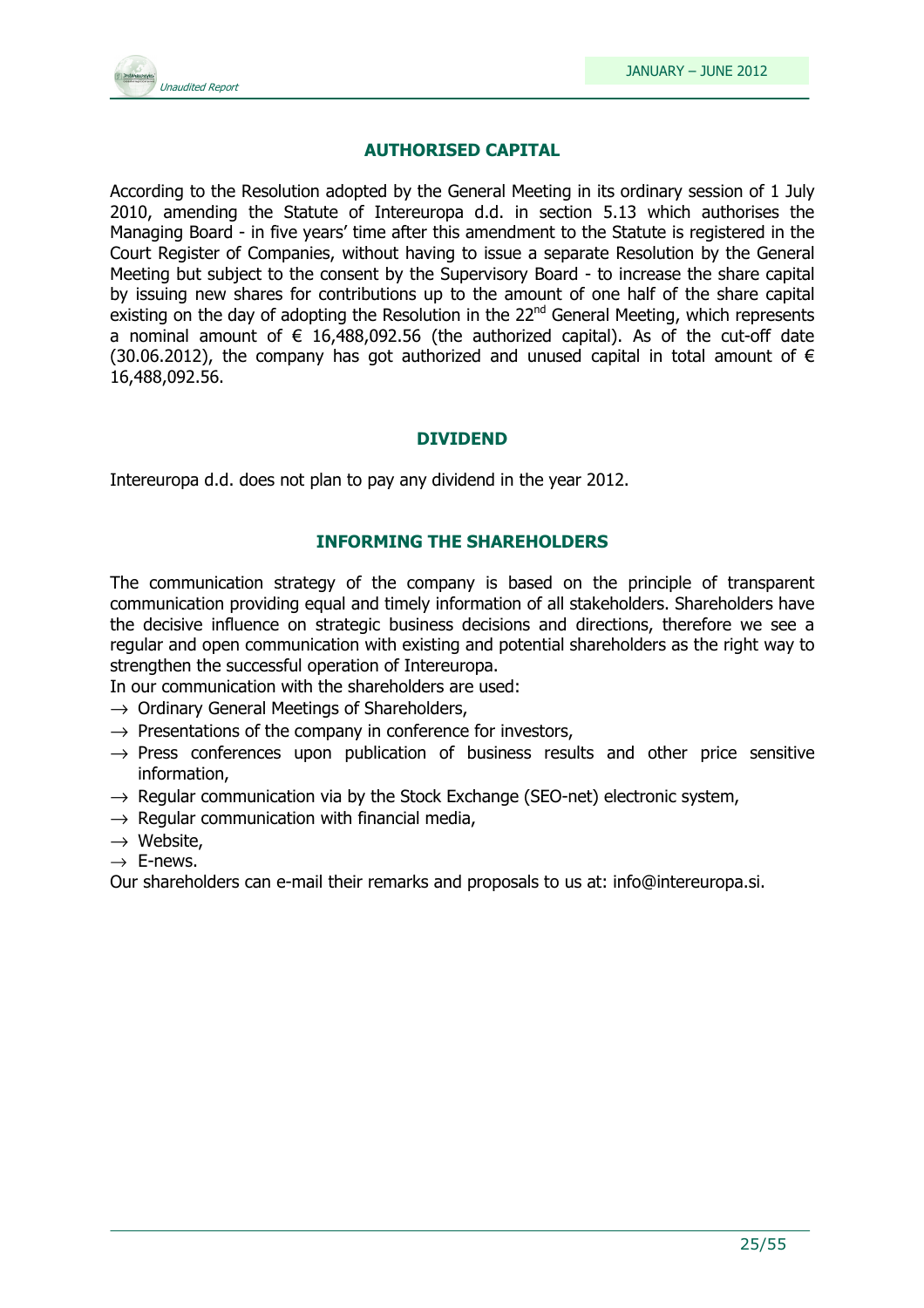

## 2. OPERATION OF THE COMPANY INTEREUROPA d.d.

| rapics in and is. operations or intercarged and in sandary<br>$30.72$ $20.12$ , $11$ $0.700$ $0.70$ |                   |                               |                     |                              |                           |  |
|-----------------------------------------------------------------------------------------------------|-------------------|-------------------------------|---------------------|------------------------------|---------------------------|--|
| <b>Item/Index</b>                                                                                   | Jan - Jun<br>2012 | Jan - Jun<br><b>Plan 2012</b> | $Jan - Jun$<br>2011 | <b>Index</b><br>$2012$ /plan | <b>Index</b><br>2012/2011 |  |
| Sales revenue                                                                                       | 56,942            | 56,453                        | 51,152              | 101                          | 111                       |  |
| Land transport                                                                                      | 29,271            | 27,171                        | 22,897              | 108                          | 128                       |  |
| Logistic solutions                                                                                  | 7,364             | 7,537                         | 7,617               | 98                           | 97                        |  |
| Intercontinental transport                                                                          | 17,719            | 19,192                        | 18,230              | 92                           | 97                        |  |
| Other services                                                                                      | 2,589             | 2,554                         | 2,408               | 101                          | 107                       |  |
| EBITDA*                                                                                             | 6,586             | 5,275                         | 4,570               | 125                          | 144                       |  |
| Operating profit or loss                                                                            | 4,228             | 2,758                         | 1,987               | 153                          | 213                       |  |
| Financing profit or loss                                                                            | $-682$            | $-549$                        | $-35$               |                              |                           |  |
| Net profit ot loss                                                                                  | 2,168             | 2,054                         | 2,150               | 106                          | 101                       |  |
|                                                                                                     |                   |                               |                     |                              |                           |  |
| EBIT margin in %                                                                                    | 7.4%              | 4.9%                          | 3.9%                | 152                          | 191                       |  |
| Sales revenue per employee/month                                                                    | 12.802            | 12.543                        | 11.511              | 102                          | 111                       |  |
| Value added per employee/month                                                                      | 3.607             | 3.281                         | 3.133               | 110                          | 115                       |  |
| * EDITOA: Founings Defeue Internet, Touse, Depressiption and Americation                            |                   |                               |                     |                              |                           |  |

#### Tables 12 and 13: Operations of Intereuropa d.d. in January - June 2012, in thousand  $\epsilon$

\* EBITDA: Earnings Before Interest, Taxes, Depreciation and Amortisation

| <b>Item/Index</b>                      | 30.06.<br>2012 | Plan<br>31.12.2012 | 31.12.<br>2011 | <b>Index</b><br>2012/plan | <b>Index</b><br>2012/2011 |
|----------------------------------------|----------------|--------------------|----------------|---------------------------|---------------------------|
| Balance sheet total*                   | 299,891        | 305,699            | 312,409        | 98                        | 96                        |
| Equity*                                | 90,015         | 92,923             | 84,645         | 97                        | 106                       |
| Net debt**                             | 119,035        | 112,716            | 118,224        | 106                       | 101                       |
| Short-term assets/ Short-term          |                |                    |                |                           |                           |
| liabilities $*$                        | 0.34           | 1.76               | 0.36           | 19                        | 95                        |
| Net Return on Equity (yearly level)*** | 2.75%          | 2.88%              | 1.20%          | 95                        | 229                       |

\* as of the last day of the reporting period

\*\* financial liabilities – loans and deposits given - cash

\*\*\* average equity (capital) of the report. period

#### The Operating profit or loss, and EBITDA

- $\rightarrow$  The growth of the operating result and EBITDA is attributable to higher sales revenue, and lower rise in indirect costs. In the reporting term the parent company achieved high profitability ratios for the sales and selling efficiency thanks to successful rationalization of operations and growing sales volumes (as well as resulting from efficient service provided to the customers who belonged to our subsidiary Intereuropa Transport d.o.o., currently in the process of liquidation).
- $\rightarrow$  Excluding the transactions that are not directly related to the ordinary business, the following EBITDA and Operating profit values would be achieved:

| (in 1000 $\epsilon$ )    | Jan - Jun<br>2012 | Jan - Jun<br>2011 | Index<br>2012/2011 |
|--------------------------|-------------------|-------------------|--------------------|
| <b>EBITDA</b>            | 6,386             | 4,462             | 143                |
| Operating profit or loss | 4,028             | 1,886             | 214                |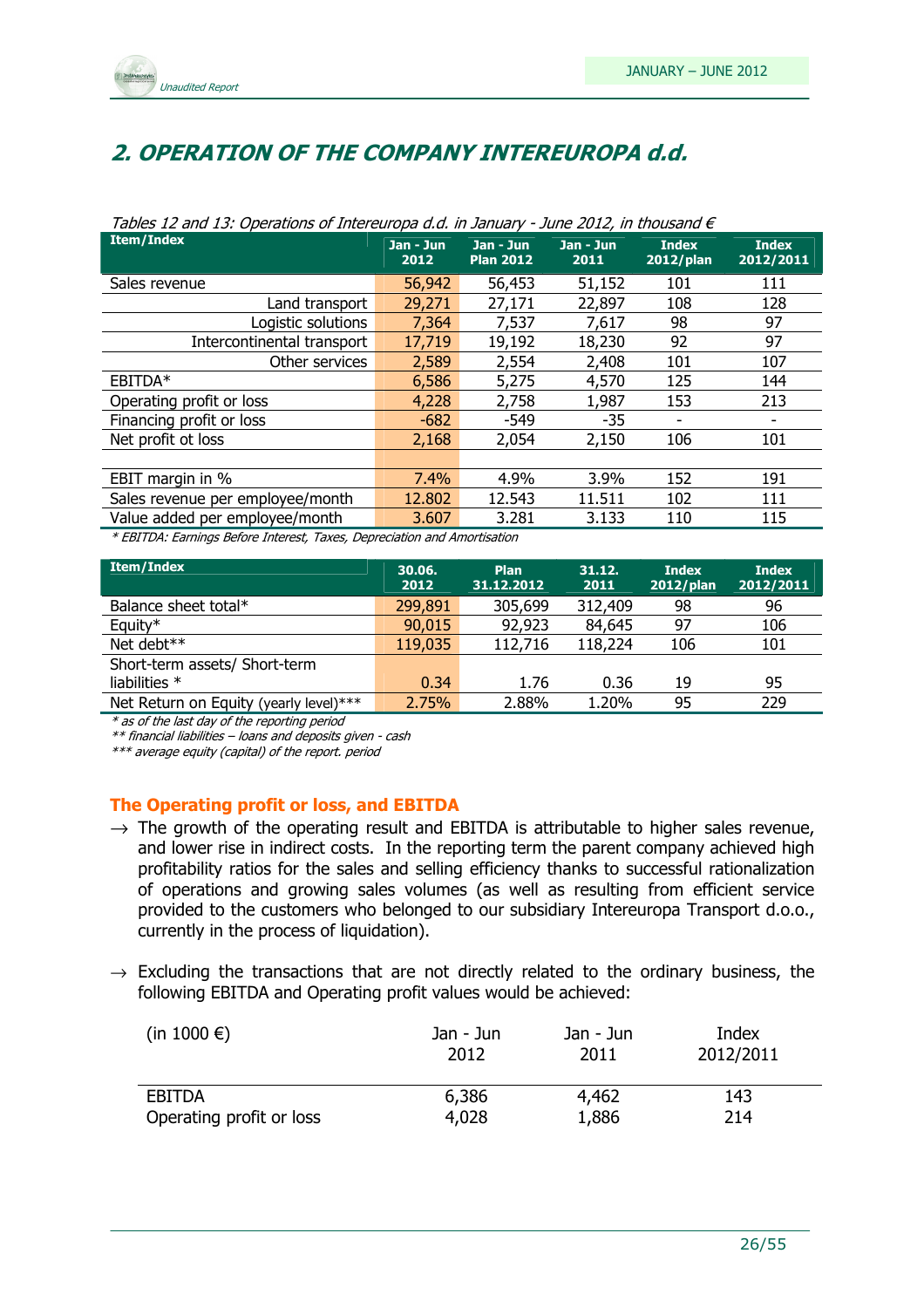

#### Financing Profit or Loss

 $\rightarrow$  The Financing profit or loss for the reporting period is negative. The deterioration of the financial result compared with the same term last year has primarily resulted from lower revenues from the shareholdings, and as regards the achievement of the plan the less favourable result is attributable to higher expenses from the financial instrument for hedging against currency risk.

#### Net Profit or Loss

 $\rightarrow$  The Net Profit /Loss is reduced by the deferred tax in the amount of  $\epsilon$  1.4 million. The reasons for that are in the changed national taxation laws.

#### Structure of Cash Flow Statement

 $\rightarrow$  The Current Ratio was very low. The reason for that is our reallocation of a large portion of long-term financial liabilities to the short-term financial liabilities at the year-end 2011. The majority of reallocations was undertaken because we did not achieve the financial commitments as required in the contracts (financial ratios), and not because the maturity of these loans be shorter than one year. We have settled all our liabilities to banks in due time.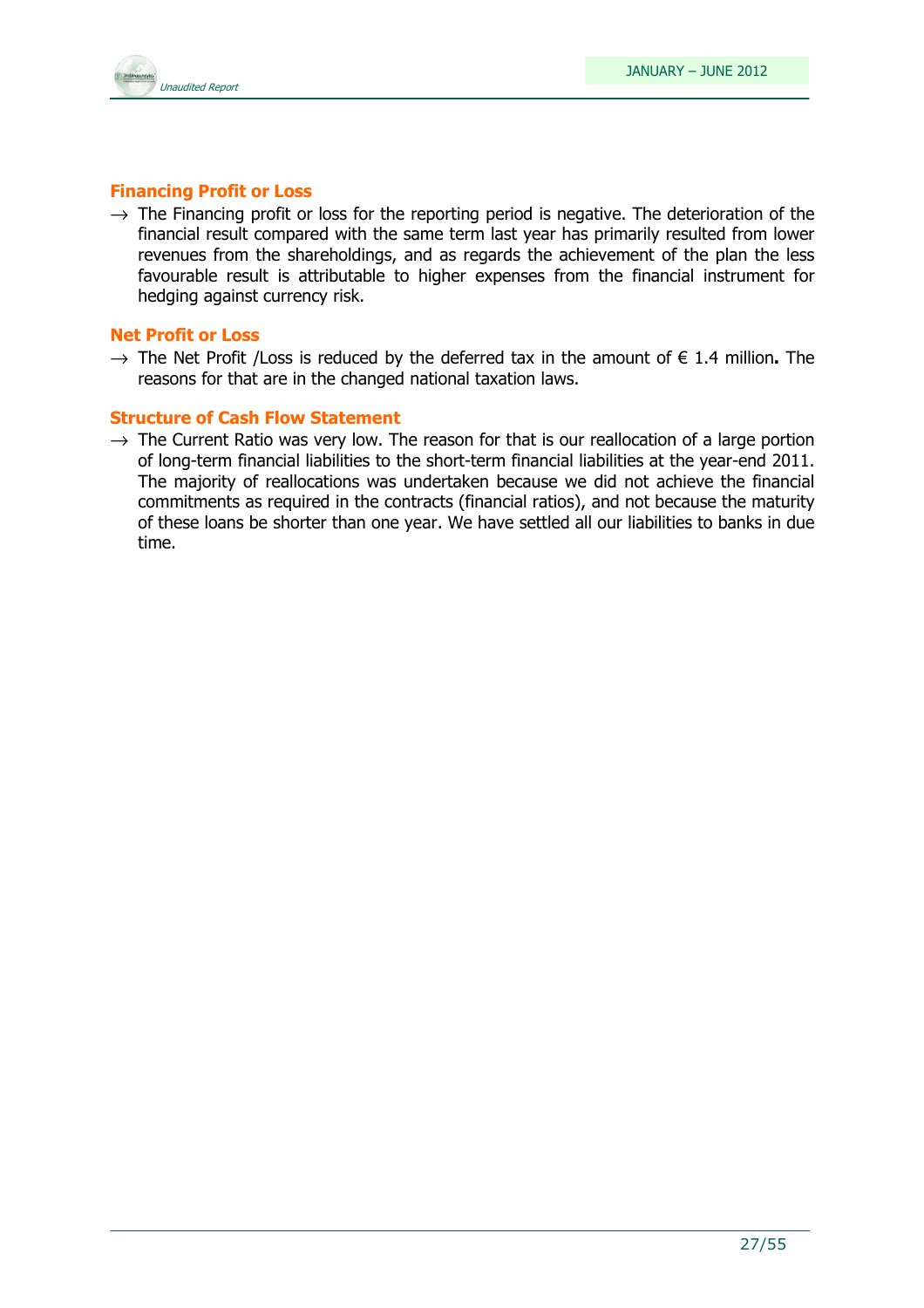## 3. OPERATION OF SUBSIDIARY INTEREUROPA-EAST Ltd., MOSCOW

#### Intercontinental Transport

The sale of cars in the Russian market grew 14 percent over the figures in comparable term last year. Our main customer for the car terminal services, General Motors, whose sales volume at the end of the reporting half-year made it to the leading supplier of cars of foreign make, greatly increased the sales volume over the last year's turnover, which reflected on the sales results of that business segment ( $\epsilon$  5.5 million). In June the average stock of GM cars rose by two thirds over the volume of January; the average vehicle turnover was 117 percent higher. As a result, the sales in the Intercontinental Transport segment outstripped the planned turnover by 30 percent, while the sales revenue of comparable term last year was exceeded by 16 percent.

#### Logistics Solutions

Practically all our warehouse capacities were occupied in the first half-year. With certain customers we negotiated higher rates for our services. In the second half-year we intend to continue with such pricing policy also for the customers whose contracts expire this year.

#### Land Transport

In Land transport the Company achieved sales revenue of  $\epsilon$  1.0 million, 14 percent lower than the plan, but 77 percent higher than in the comparable term a year ago.

The sales were greatly improved in road transport (+85 percent), however, in the segment of customs services and railway transport organization we did not achieve the targets.

For the land transport and railway transport segments, we expect the sales to improve by the year-end. If the current trends (June, July) persist, the company will be able to approach closely to the sales targets for land transport.

| Tables 14 and 15. Operations of Interegropa-East Ltd., Moscow, January - June 2012, in thousand $\epsilon$ |                   |                               |                   |                              |                           |  |
|------------------------------------------------------------------------------------------------------------|-------------------|-------------------------------|-------------------|------------------------------|---------------------------|--|
| <b>Item/Index</b>                                                                                          | Jan - Jun<br>2012 | Jan - Jun<br><b>Plan 2012</b> | Jan - Jun<br>2011 | <b>Index</b><br>$2012$ /plan | <b>Index</b><br>2012/2011 |  |
| Sales revenue                                                                                              | 8,165             | 6,759                         | 6,100             | 121                          | 134                       |  |
| Land transport                                                                                             | 1,000             | 1,164                         | 566               | 86                           | 177                       |  |
| Logistics solutions                                                                                        | 1,560             | 1,288                         | 734               | 121                          | 212                       |  |
| Intercontinental transport                                                                                 | 5,528             | 4,244                         | 4,745             | 130                          | 116                       |  |
| Other services                                                                                             | 77                | 63                            | 55                | 122                          | 140                       |  |
| EBITDA*                                                                                                    | 3,167             | 1,322                         | 1,243             | 240                          | 255                       |  |
| Operating profit or loss                                                                                   | 2,497             | 690                           | 602               | 362                          | 415                       |  |
| Financing profit or loss                                                                                   | $-935$            | $-5,051$                      | $-1,996$          |                              |                           |  |
| Net profit ot loss                                                                                         | 1,046             | $-2,784$                      | $-1,400$          |                              |                           |  |
|                                                                                                            |                   |                               |                   |                              |                           |  |
| EBIT margin in %                                                                                           | 30.6%             | 10.2%                         | 9.9%              | 299                          | 310                       |  |
| Sales revenue per employee/month                                                                           | 9.633             | 6.621                         | 5.815             | 145                          | 166                       |  |
| Value added per employee/month                                                                             | 5.486             | 2.656                         | 2.565             | 207                          | 214                       |  |

Tables 14 and 15: Operations of Intereuropa-East Ltd., Moscow, January - June 2012, in thousand  $\in$ 

\* EBITDA: Earnings Before Interest, Taxes, Depreciation and Amortisation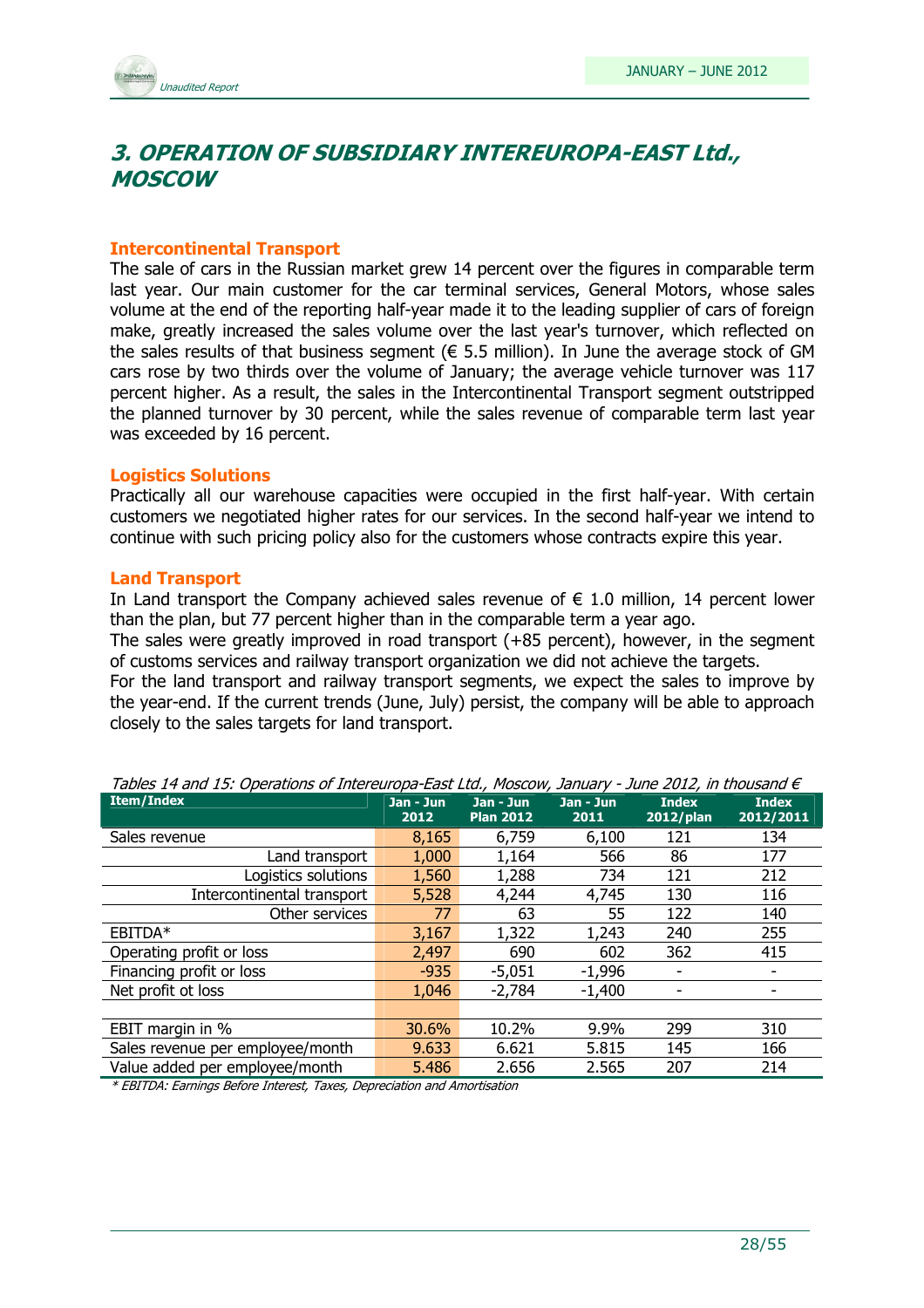

| Item/Index                             | 30.06.<br>2012 | <b>Plan</b><br>31.12.2012 | 31.12.<br>2011 | <b>Index</b><br>2012/plan | <b>Index</b><br>2012/2011 |
|----------------------------------------|----------------|---------------------------|----------------|---------------------------|---------------------------|
| Balance sheet total*                   | 58,837         | 53,752                    | 57,516         | 109                       | 102                       |
| Equity*                                | $-15,185$      | $-22,138$                 | $-16,036$      | ٠                         | ۰                         |
| Net debt**                             | 46,056         | 54,576                    | 48,770         | 84                        | 94                        |
| Short-term assets/ Short-term          |                |                           |                |                           |                           |
| liabilities $*$                        | 0.13           | 0.04                      | 0.10           | 303                       | 141                       |
| Net Return on Equity (yearly level)*** | $-6.2\%$       | 31.1%                     | $-115.8\%$     | -                         | ٠                         |

\* as of the last day of the reporting period

\*\* financial liabilities - loans and deposits given - cash

\*\*\* average equity (capital) of the report. period

Operating profit or loss, and EBITDA The growth of the operating result and EBITDA is attributable to higher sales revenue, and lower rise in indirect costs.

 $\rightarrow$  Excluding the transactions that are not directly related to the ordinary business, the following EBITDA and Operating profit values would be achieved:

| (in 1000 $\epsilon$ )    | Jan - Jun | Jan - Jun | Index     |
|--------------------------|-----------|-----------|-----------|
|                          | 2012      | 2011      | 2012/2011 |
| EBITDA                   | 2,525     | 1,243     | 203       |
| Operating profit or loss | 1,854     | 602       | 308       |

#### Financing Profit or Loss

 $\rightarrow$  The variance from the planned Financing Profit or Loss is largely attributable to the favourable of foreign exchange differences, which amounted to  $\epsilon$  663 thousand in the reporting half-year.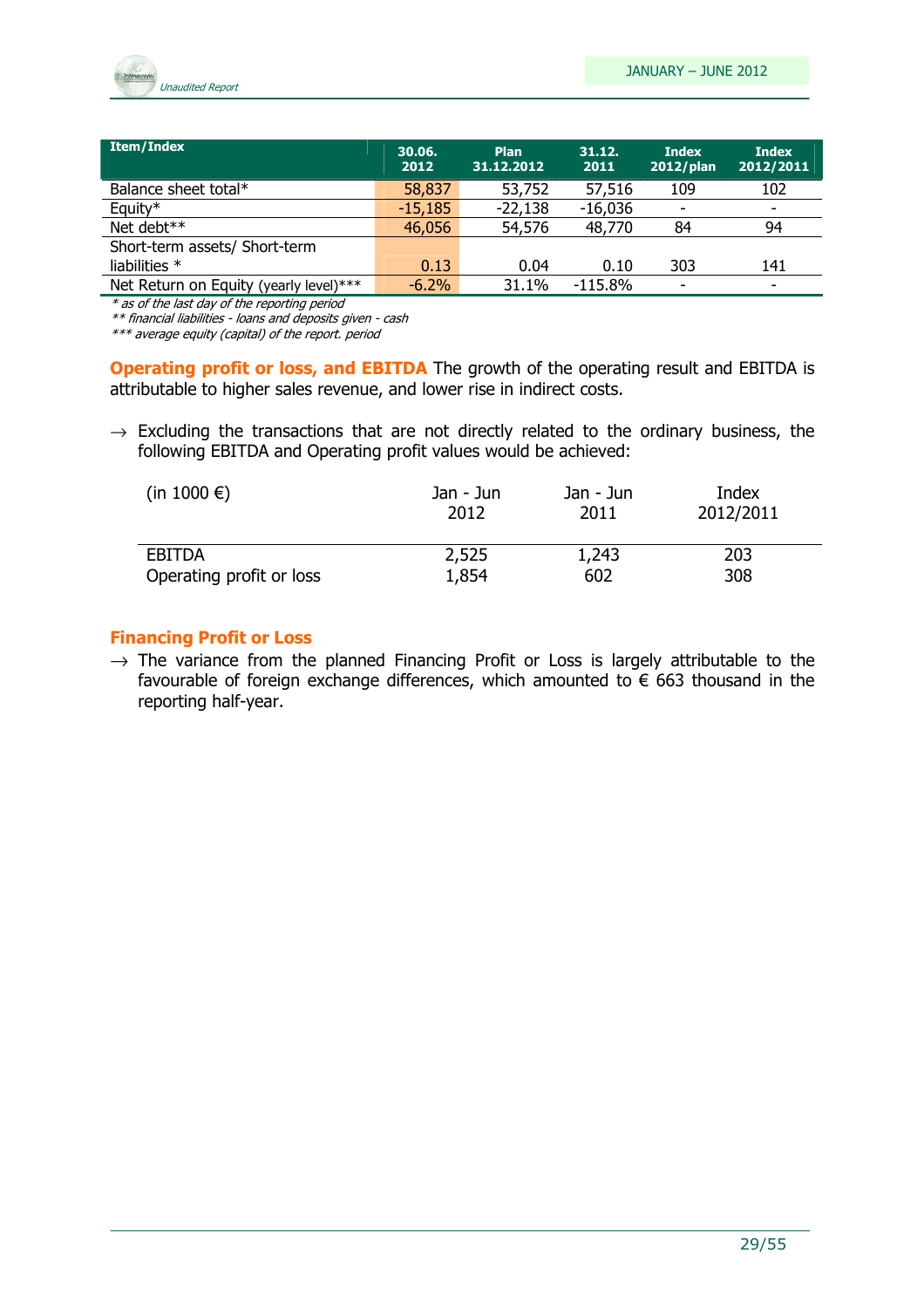

## FINANCIAL REPORT

The unaudited financial statements of the Parent Company and the consolidated financial statements for the Group are prepared in accordance with the law and the International Financial Reporting Standards (IFRS).

The same accounting guidelines were applied in the consolidated financial statements as in those of the parent company, as indicated in the accounting report for the financial year 2011. The management also reviewed the estimations, audits and presumptions and assessed that these remained unchanged in comparison with the preceding year.

#### STATEMENT OF THE MEMBERS OF THE MANAGEMENT

The Managing Board hereby confirms that according to its best knowledge and conscience, the financial report of the Company Intereuropa, Global Logistics Service Ltd. Co., and of the INTEREUROPA Group has been compiled in accordance with the applicable financial reporting framework and is a true and fair view of the assets and liabilities, the financial position and the Profit or Loss Statement of the Company Intereuropa, Global Logistics Service Ltd., and of other companies included in the consolidation. The business report includes a fair view of the information on the material transactions with related parties and has been drawn up in accordance with the relevant accounting standard.

> INTEREUROPA d.d. The Management Board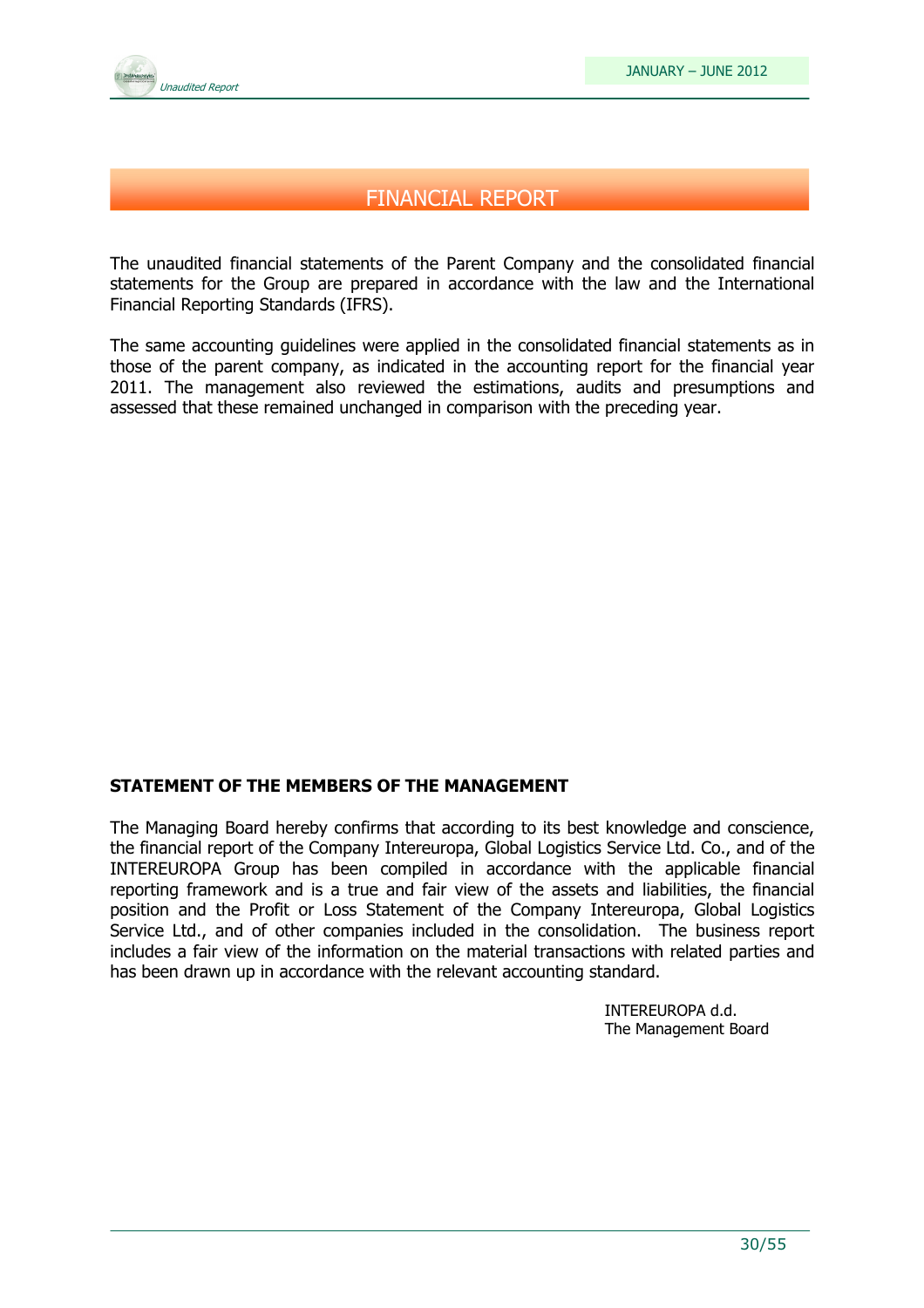

## 1. FINANCIAL REPORT FOR INTEREUROPA GROUP

## 1.1. Underlying financial statements of the Intereuropa Group

#### CONSOLIDATED INCOME STATEMENT FOR INTEREUROPA GROUP from 1.1.2012 to 30.06.2012

| in $\epsilon$ thousand                                | January - June<br>2012 | January - June<br>2011 |
|-------------------------------------------------------|------------------------|------------------------|
| <b>Sales revenues</b>                                 | 96,940                 | 109,615                |
| Other operating revenues                              | 1,160                  | 1,686                  |
| Costs of services                                     | $-62,151$              | $-71,925$              |
| Labour costs                                          | $-17,602$              | $-19,889$              |
| Depreciation                                          | $-4,764$               | $-6,220$               |
| Other operating expenses                              | $-4,424$               | $-7,647$               |
| <b>Operating profit/loss</b>                          | 9,160                  | 5,620                  |
| Financial income                                      | 1,828                  | 1,876                  |
| Financial expenses                                    | $-5,683$               | $-7,660$               |
| <b>Profit/loss from financial operations</b>          | $-3,855$               | $-5,784$               |
| Result recognized according to equity method          | 19                     | 19                     |
| <b>Profit/loss from regular operations</b>            | 5,323                  | $-145$                 |
| Corporate income tax (with deferred tax)              | $-2,365$               | $-113$                 |
| Net profit /loss for the period                       | 2,958                  | $-258$                 |
| Net profit or loss / non-controlling interest         | 86                     | 164                    |
| Net profit or loss / controlling interest             | 2,872                  | $-422$                 |
| Basic and diluted earnings per share (in $\epsilon$ ) | 0.36                   | $-0.05$                |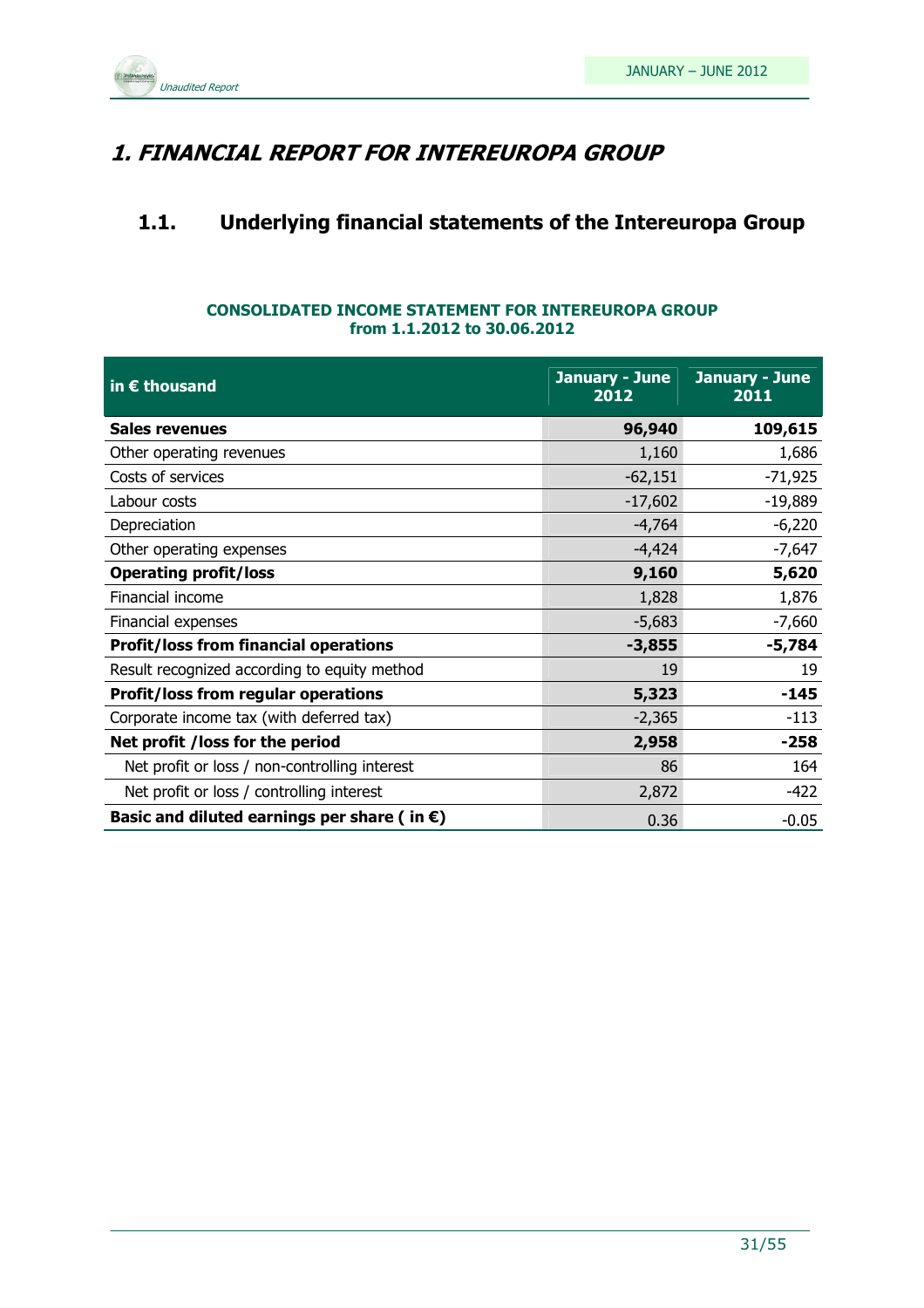

#### CONSOLIDATED STATEMENT OF COMPREHENSIVE INCOME FOR INTEREUROPA GROUP from 1.1.2012 to 30.06.2012

| in $\epsilon$ thousand                                                                                         | January - June<br>2012 | January - June<br>2011 |
|----------------------------------------------------------------------------------------------------------------|------------------------|------------------------|
| Net profit or loss                                                                                             | 2,958                  | $-258$                 |
| <b>Other Comprehensive Income</b>                                                                              | 2,487                  | $-2,863$               |
| Change in fair value of land                                                                                   | 0                      | $-3,930$               |
| Transfer of land revaluation surplus to retained earnings<br>(from sale of land)                               | 0                      | $-309$                 |
| Deferred tax in revaluation surplus of land                                                                    | 3,186                  | 817                    |
| Change in fair value of financial assets available for sale                                                    | 33                     | -40                    |
| Deferred tax in revaluation surplus of financial assets for sale                                               | $-16$                  | 9                      |
| Transfer of revaluation surplus of financial assets for sale to<br>revenues (at sale of financial investments) | O                      | $-3$                   |
| Retained earnings from land revaluation (at sale)                                                              | 0                      | 309                    |
| Deferred tax from retained earnings                                                                            | 0                      | $-3$                   |
| Current tax from retained earnings                                                                             | 0                      | $-29$                  |
| Other changes in retained earnings                                                                             | $-4$                   | $-7$                   |
| Exchange rate translation differencies                                                                         | $-712$                 | 323                    |
| <b>Comprehensive income total</b>                                                                              | 5,445                  | $-3,121$               |
| Comprehensive income total - non-controlling part                                                              | $-133$                 | 361                    |
| Comprehensive income total - controlling part                                                                  | 5,578                  | $-3,482$               |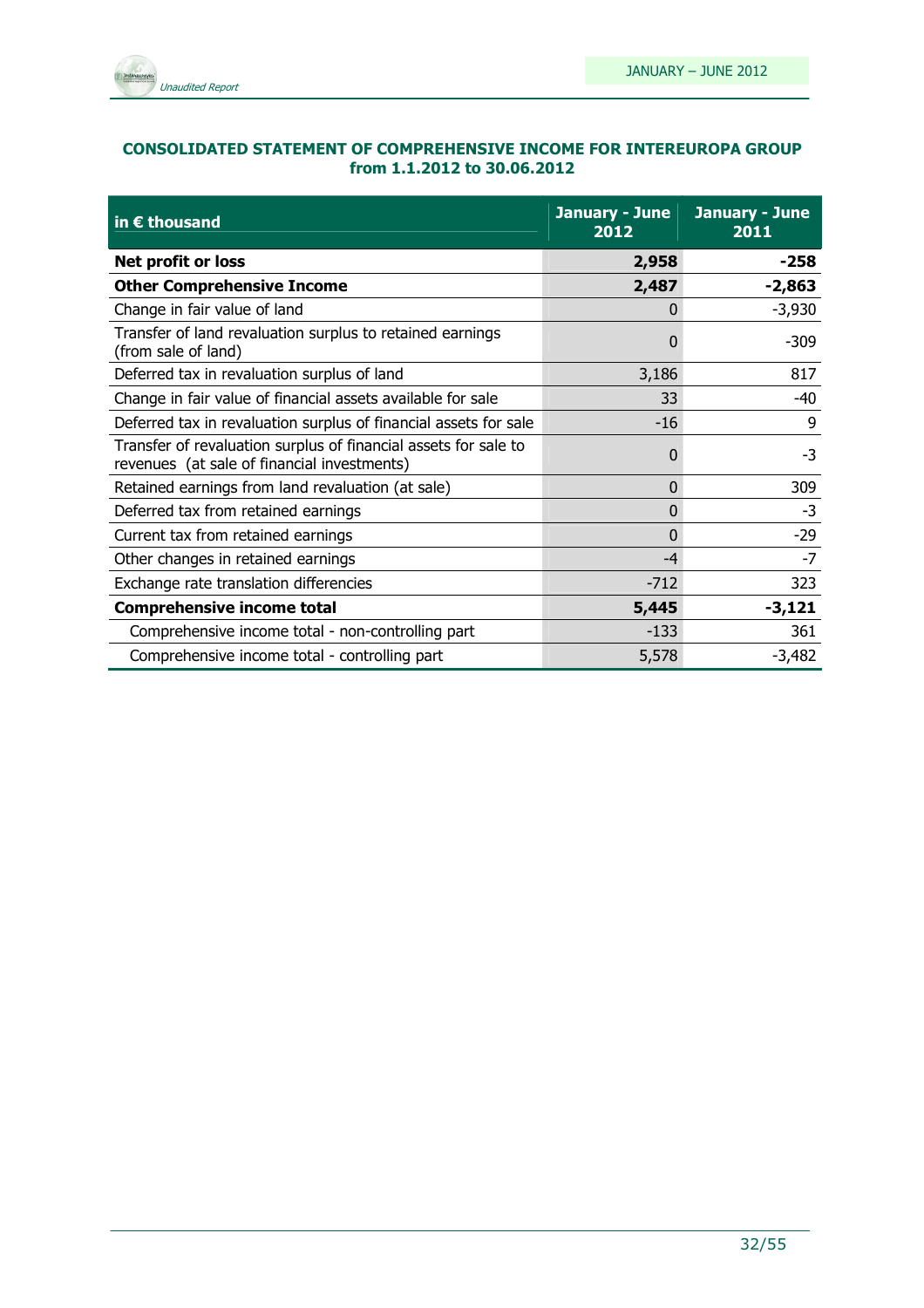

| <b>CONSOLIDATED STATEMENT OF FINANCIAL POSITION FOR INTEREUROPA GROUP</b> |
|---------------------------------------------------------------------------|
| as at 30.06.2012                                                          |

| in € thousand                              | 30.6.2012 | 31.12.2011 |
|--------------------------------------------|-----------|------------|
| <b>ASSETS</b>                              |           |            |
| Tangible fixed assets                      | 297,373   | 300,849    |
| Investment property                        | 6,261     | 6,375      |
| Intangible assets                          | 7,927     | 8,170      |
| Other non-current operating assets         | 398       | 474        |
| Deferred tax assets                        | 9,701     | 11,755     |
| Loans given                                | 60        | 75         |
| Investment in a jointly controlled company | 120       | 136        |
| Other financial investments                | 3,587     | 3,556      |
| <b>TOTAL NON-CURRENT ASSETS</b>            | 325,427   | 331,390    |
| Available-for-sale assets                  | 53        | 3,310      |
| Inventories                                | 234       | 241        |
| Loans given and deposits                   | 4,984     | 8,518      |
| Short-term operating receivables           | 45,557    | 46,053     |
| Short-term income tax receivables          | 317       | 44         |
| Cash and cash equivalents                  | 12,362    | 17,651     |
| <b>TOTAL CURRENT ASSETS</b>                | 63,507    | 75,817     |
| <b>TOTAL ASSETS</b>                        | 388,934   | 407,207    |
| <b>CAPITAL</b>                             |           |            |
| Capital - controlling interest             | 136,875   | 131,296    |
| Share capital                              | 32,976    | 32,976     |
| Treasury shares                            | $-180$    | $-180$     |
| <b>Reserves</b>                            | 62,245    | 59,143     |
| Retained earnings                          | 41,834    | 39,357     |
| Capital - non-controlling interest         | 9,201     | 9,692      |
| <b>TOTAL CAPITAL</b>                       | 146,076   | 140,988    |
| <b>LIABILITIES</b>                         |           |            |
| Provisions and long-term deferred revenues | 2,422     | 2,726      |
| Long-term borrowings                       | 28,519    | 27,401     |
| Other long-term financial liabilities      | 3,031     | 2,721      |
| Long-term operating liabilities            | 1,259     | 1,203      |
| Deferred tax liabilities                   | 13,913    | 16,982     |
| <b>TOTAL NON-CURRENT LIABILITIES</b>       | 49,144    | 51,033     |
| Short-term borrowings                      | 155,153   | 170,749    |
| Other short-term financial liabilities     | 1,587     | 1,940      |
| Short-term operating liabilities           | 36,874    | 41,988     |
| Short-term income tax liabilities          | 100       | 509        |
| <b>TOTAL CURRENT LIABILITIES</b>           | 193,714   | 215,186    |
| <b>TOTAL LIABILITIES</b>                   | 242,858   | 266,219    |
| <b>TOTAL CAPITAL AND LIABILITIES</b>       | 388,934   | 407,207    |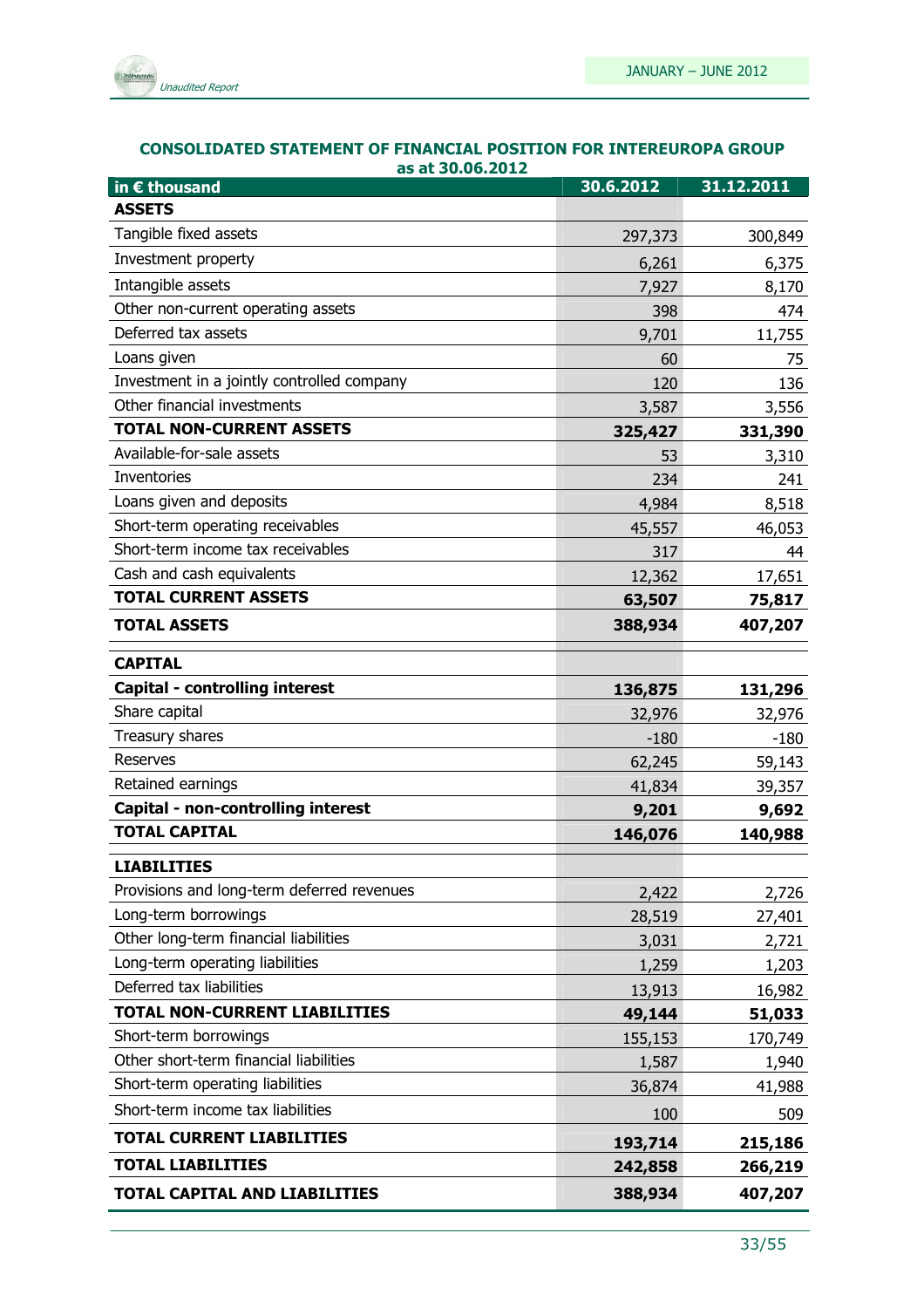

#### CONSOLIDATED STATEMENT OF CASH FLOWS FOR INTEREUROPA GROUP from 1.1.2012 to 30.06.2012

| Cash flows from operating activities<br>Net profit/loss for the period<br>$-258$<br>2,958<br><b>Adjustments for:</b><br>6,220<br>- Depreciation<br>4,764<br>- Profit from disposal of tangible fixed assets and<br>$-1,383$<br>$-189$<br>investment property<br>- Loss from disposal of tangible fixed assets<br>52<br>33<br>174<br>- Non-monetary expenses<br>35<br>$-107$<br>- Non-monetary revenues<br>-9<br>- Financial revenues<br>$-1,828$<br>$-1,876$<br>- Impaired receivables payed<br>632<br>923<br>- Recognized result of jointly controlled company according<br>$-19$<br>-19<br>to equity method<br>5,683<br>7,660<br>- Financial expenses<br>- Income tax<br>113<br>2,365<br>Operating profit before changes in net working capital<br>14,346<br>11,578<br>and taxes<br>Changes in net working capital and provisions<br>Changes in receivables<br>$-977$<br>$-1,190$<br>Changes in inventories<br>40<br>7<br>$-1,017$<br>Changes in operating liabilities<br>$-4,255$<br>$-231$<br>Changes in provisions<br>$-116$<br>$-337$<br>Changes in corporate income tax<br>$-238$<br><b>Cash from operating activities</b><br>8,652<br>8,958<br><b>Cash flows from investing activities</b><br>Disposal of subsidiary after deduction of cash received<br>-86<br>0<br>Interest income<br>645<br>657<br>Dividens and shares in profit received<br>26<br>ı<br>Inflows from disposal of tangible fixed assets and investment<br>2,832<br>5,639<br>property<br>Inflows from long-term loans given<br>17<br>4<br>Inflows from decrease of short-term loans and deposits given<br>3,599<br>0<br>Outflows for acquisition of tangible fixed assets<br>$-1,553$<br>$-423$<br>Outflows for acquisitions of intangible assets<br>$-106$<br>$-162$<br>Outflows from increase of short-term loans and deposits given<br>$-65$<br>$-7$<br>Outflows from settlement of derivative financial instruments<br>$-1,144$<br>$-950$<br><b>Cash from investing activities</b><br>5,356<br>3,568<br><b>Cash flows from financing activities</b><br>Inflows from long-term borrowings received<br>2,203<br>0<br>Paid interest<br>$-5,115$<br>$-5,503$ | in € thousand | 2012 | January - June January - June<br>2011 |
|---------------------------------------------------------------------------------------------------------------------------------------------------------------------------------------------------------------------------------------------------------------------------------------------------------------------------------------------------------------------------------------------------------------------------------------------------------------------------------------------------------------------------------------------------------------------------------------------------------------------------------------------------------------------------------------------------------------------------------------------------------------------------------------------------------------------------------------------------------------------------------------------------------------------------------------------------------------------------------------------------------------------------------------------------------------------------------------------------------------------------------------------------------------------------------------------------------------------------------------------------------------------------------------------------------------------------------------------------------------------------------------------------------------------------------------------------------------------------------------------------------------------------------------------------------------------------------------------------------------------------------------------------------------------------------------------------------------------------------------------------------------------------------------------------------------------------------------------------------------------------------------------------------------------------------------------------------------------------------------------------------------------------------------------------------------------------------------------------------------------------------------|---------------|------|---------------------------------------|
|                                                                                                                                                                                                                                                                                                                                                                                                                                                                                                                                                                                                                                                                                                                                                                                                                                                                                                                                                                                                                                                                                                                                                                                                                                                                                                                                                                                                                                                                                                                                                                                                                                                                                                                                                                                                                                                                                                                                                                                                                                                                                                                                       |               |      |                                       |
|                                                                                                                                                                                                                                                                                                                                                                                                                                                                                                                                                                                                                                                                                                                                                                                                                                                                                                                                                                                                                                                                                                                                                                                                                                                                                                                                                                                                                                                                                                                                                                                                                                                                                                                                                                                                                                                                                                                                                                                                                                                                                                                                       |               |      |                                       |
|                                                                                                                                                                                                                                                                                                                                                                                                                                                                                                                                                                                                                                                                                                                                                                                                                                                                                                                                                                                                                                                                                                                                                                                                                                                                                                                                                                                                                                                                                                                                                                                                                                                                                                                                                                                                                                                                                                                                                                                                                                                                                                                                       |               |      |                                       |
|                                                                                                                                                                                                                                                                                                                                                                                                                                                                                                                                                                                                                                                                                                                                                                                                                                                                                                                                                                                                                                                                                                                                                                                                                                                                                                                                                                                                                                                                                                                                                                                                                                                                                                                                                                                                                                                                                                                                                                                                                                                                                                                                       |               |      |                                       |
|                                                                                                                                                                                                                                                                                                                                                                                                                                                                                                                                                                                                                                                                                                                                                                                                                                                                                                                                                                                                                                                                                                                                                                                                                                                                                                                                                                                                                                                                                                                                                                                                                                                                                                                                                                                                                                                                                                                                                                                                                                                                                                                                       |               |      |                                       |
|                                                                                                                                                                                                                                                                                                                                                                                                                                                                                                                                                                                                                                                                                                                                                                                                                                                                                                                                                                                                                                                                                                                                                                                                                                                                                                                                                                                                                                                                                                                                                                                                                                                                                                                                                                                                                                                                                                                                                                                                                                                                                                                                       |               |      |                                       |
|                                                                                                                                                                                                                                                                                                                                                                                                                                                                                                                                                                                                                                                                                                                                                                                                                                                                                                                                                                                                                                                                                                                                                                                                                                                                                                                                                                                                                                                                                                                                                                                                                                                                                                                                                                                                                                                                                                                                                                                                                                                                                                                                       |               |      |                                       |
|                                                                                                                                                                                                                                                                                                                                                                                                                                                                                                                                                                                                                                                                                                                                                                                                                                                                                                                                                                                                                                                                                                                                                                                                                                                                                                                                                                                                                                                                                                                                                                                                                                                                                                                                                                                                                                                                                                                                                                                                                                                                                                                                       |               |      |                                       |
|                                                                                                                                                                                                                                                                                                                                                                                                                                                                                                                                                                                                                                                                                                                                                                                                                                                                                                                                                                                                                                                                                                                                                                                                                                                                                                                                                                                                                                                                                                                                                                                                                                                                                                                                                                                                                                                                                                                                                                                                                                                                                                                                       |               |      |                                       |
|                                                                                                                                                                                                                                                                                                                                                                                                                                                                                                                                                                                                                                                                                                                                                                                                                                                                                                                                                                                                                                                                                                                                                                                                                                                                                                                                                                                                                                                                                                                                                                                                                                                                                                                                                                                                                                                                                                                                                                                                                                                                                                                                       |               |      |                                       |
|                                                                                                                                                                                                                                                                                                                                                                                                                                                                                                                                                                                                                                                                                                                                                                                                                                                                                                                                                                                                                                                                                                                                                                                                                                                                                                                                                                                                                                                                                                                                                                                                                                                                                                                                                                                                                                                                                                                                                                                                                                                                                                                                       |               |      |                                       |
|                                                                                                                                                                                                                                                                                                                                                                                                                                                                                                                                                                                                                                                                                                                                                                                                                                                                                                                                                                                                                                                                                                                                                                                                                                                                                                                                                                                                                                                                                                                                                                                                                                                                                                                                                                                                                                                                                                                                                                                                                                                                                                                                       |               |      |                                       |
|                                                                                                                                                                                                                                                                                                                                                                                                                                                                                                                                                                                                                                                                                                                                                                                                                                                                                                                                                                                                                                                                                                                                                                                                                                                                                                                                                                                                                                                                                                                                                                                                                                                                                                                                                                                                                                                                                                                                                                                                                                                                                                                                       |               |      |                                       |
|                                                                                                                                                                                                                                                                                                                                                                                                                                                                                                                                                                                                                                                                                                                                                                                                                                                                                                                                                                                                                                                                                                                                                                                                                                                                                                                                                                                                                                                                                                                                                                                                                                                                                                                                                                                                                                                                                                                                                                                                                                                                                                                                       |               |      |                                       |
|                                                                                                                                                                                                                                                                                                                                                                                                                                                                                                                                                                                                                                                                                                                                                                                                                                                                                                                                                                                                                                                                                                                                                                                                                                                                                                                                                                                                                                                                                                                                                                                                                                                                                                                                                                                                                                                                                                                                                                                                                                                                                                                                       |               |      |                                       |
|                                                                                                                                                                                                                                                                                                                                                                                                                                                                                                                                                                                                                                                                                                                                                                                                                                                                                                                                                                                                                                                                                                                                                                                                                                                                                                                                                                                                                                                                                                                                                                                                                                                                                                                                                                                                                                                                                                                                                                                                                                                                                                                                       |               |      |                                       |
|                                                                                                                                                                                                                                                                                                                                                                                                                                                                                                                                                                                                                                                                                                                                                                                                                                                                                                                                                                                                                                                                                                                                                                                                                                                                                                                                                                                                                                                                                                                                                                                                                                                                                                                                                                                                                                                                                                                                                                                                                                                                                                                                       |               |      |                                       |
|                                                                                                                                                                                                                                                                                                                                                                                                                                                                                                                                                                                                                                                                                                                                                                                                                                                                                                                                                                                                                                                                                                                                                                                                                                                                                                                                                                                                                                                                                                                                                                                                                                                                                                                                                                                                                                                                                                                                                                                                                                                                                                                                       |               |      |                                       |
|                                                                                                                                                                                                                                                                                                                                                                                                                                                                                                                                                                                                                                                                                                                                                                                                                                                                                                                                                                                                                                                                                                                                                                                                                                                                                                                                                                                                                                                                                                                                                                                                                                                                                                                                                                                                                                                                                                                                                                                                                                                                                                                                       |               |      |                                       |
|                                                                                                                                                                                                                                                                                                                                                                                                                                                                                                                                                                                                                                                                                                                                                                                                                                                                                                                                                                                                                                                                                                                                                                                                                                                                                                                                                                                                                                                                                                                                                                                                                                                                                                                                                                                                                                                                                                                                                                                                                                                                                                                                       |               |      |                                       |
|                                                                                                                                                                                                                                                                                                                                                                                                                                                                                                                                                                                                                                                                                                                                                                                                                                                                                                                                                                                                                                                                                                                                                                                                                                                                                                                                                                                                                                                                                                                                                                                                                                                                                                                                                                                                                                                                                                                                                                                                                                                                                                                                       |               |      |                                       |
|                                                                                                                                                                                                                                                                                                                                                                                                                                                                                                                                                                                                                                                                                                                                                                                                                                                                                                                                                                                                                                                                                                                                                                                                                                                                                                                                                                                                                                                                                                                                                                                                                                                                                                                                                                                                                                                                                                                                                                                                                                                                                                                                       |               |      |                                       |
|                                                                                                                                                                                                                                                                                                                                                                                                                                                                                                                                                                                                                                                                                                                                                                                                                                                                                                                                                                                                                                                                                                                                                                                                                                                                                                                                                                                                                                                                                                                                                                                                                                                                                                                                                                                                                                                                                                                                                                                                                                                                                                                                       |               |      |                                       |
|                                                                                                                                                                                                                                                                                                                                                                                                                                                                                                                                                                                                                                                                                                                                                                                                                                                                                                                                                                                                                                                                                                                                                                                                                                                                                                                                                                                                                                                                                                                                                                                                                                                                                                                                                                                                                                                                                                                                                                                                                                                                                                                                       |               |      |                                       |
|                                                                                                                                                                                                                                                                                                                                                                                                                                                                                                                                                                                                                                                                                                                                                                                                                                                                                                                                                                                                                                                                                                                                                                                                                                                                                                                                                                                                                                                                                                                                                                                                                                                                                                                                                                                                                                                                                                                                                                                                                                                                                                                                       |               |      |                                       |
|                                                                                                                                                                                                                                                                                                                                                                                                                                                                                                                                                                                                                                                                                                                                                                                                                                                                                                                                                                                                                                                                                                                                                                                                                                                                                                                                                                                                                                                                                                                                                                                                                                                                                                                                                                                                                                                                                                                                                                                                                                                                                                                                       |               |      |                                       |
|                                                                                                                                                                                                                                                                                                                                                                                                                                                                                                                                                                                                                                                                                                                                                                                                                                                                                                                                                                                                                                                                                                                                                                                                                                                                                                                                                                                                                                                                                                                                                                                                                                                                                                                                                                                                                                                                                                                                                                                                                                                                                                                                       |               |      |                                       |
|                                                                                                                                                                                                                                                                                                                                                                                                                                                                                                                                                                                                                                                                                                                                                                                                                                                                                                                                                                                                                                                                                                                                                                                                                                                                                                                                                                                                                                                                                                                                                                                                                                                                                                                                                                                                                                                                                                                                                                                                                                                                                                                                       |               |      |                                       |
|                                                                                                                                                                                                                                                                                                                                                                                                                                                                                                                                                                                                                                                                                                                                                                                                                                                                                                                                                                                                                                                                                                                                                                                                                                                                                                                                                                                                                                                                                                                                                                                                                                                                                                                                                                                                                                                                                                                                                                                                                                                                                                                                       |               |      |                                       |
|                                                                                                                                                                                                                                                                                                                                                                                                                                                                                                                                                                                                                                                                                                                                                                                                                                                                                                                                                                                                                                                                                                                                                                                                                                                                                                                                                                                                                                                                                                                                                                                                                                                                                                                                                                                                                                                                                                                                                                                                                                                                                                                                       |               |      |                                       |
|                                                                                                                                                                                                                                                                                                                                                                                                                                                                                                                                                                                                                                                                                                                                                                                                                                                                                                                                                                                                                                                                                                                                                                                                                                                                                                                                                                                                                                                                                                                                                                                                                                                                                                                                                                                                                                                                                                                                                                                                                                                                                                                                       |               |      |                                       |
|                                                                                                                                                                                                                                                                                                                                                                                                                                                                                                                                                                                                                                                                                                                                                                                                                                                                                                                                                                                                                                                                                                                                                                                                                                                                                                                                                                                                                                                                                                                                                                                                                                                                                                                                                                                                                                                                                                                                                                                                                                                                                                                                       |               |      |                                       |
|                                                                                                                                                                                                                                                                                                                                                                                                                                                                                                                                                                                                                                                                                                                                                                                                                                                                                                                                                                                                                                                                                                                                                                                                                                                                                                                                                                                                                                                                                                                                                                                                                                                                                                                                                                                                                                                                                                                                                                                                                                                                                                                                       |               |      |                                       |
|                                                                                                                                                                                                                                                                                                                                                                                                                                                                                                                                                                                                                                                                                                                                                                                                                                                                                                                                                                                                                                                                                                                                                                                                                                                                                                                                                                                                                                                                                                                                                                                                                                                                                                                                                                                                                                                                                                                                                                                                                                                                                                                                       |               |      |                                       |
|                                                                                                                                                                                                                                                                                                                                                                                                                                                                                                                                                                                                                                                                                                                                                                                                                                                                                                                                                                                                                                                                                                                                                                                                                                                                                                                                                                                                                                                                                                                                                                                                                                                                                                                                                                                                                                                                                                                                                                                                                                                                                                                                       |               |      |                                       |
|                                                                                                                                                                                                                                                                                                                                                                                                                                                                                                                                                                                                                                                                                                                                                                                                                                                                                                                                                                                                                                                                                                                                                                                                                                                                                                                                                                                                                                                                                                                                                                                                                                                                                                                                                                                                                                                                                                                                                                                                                                                                                                                                       |               |      |                                       |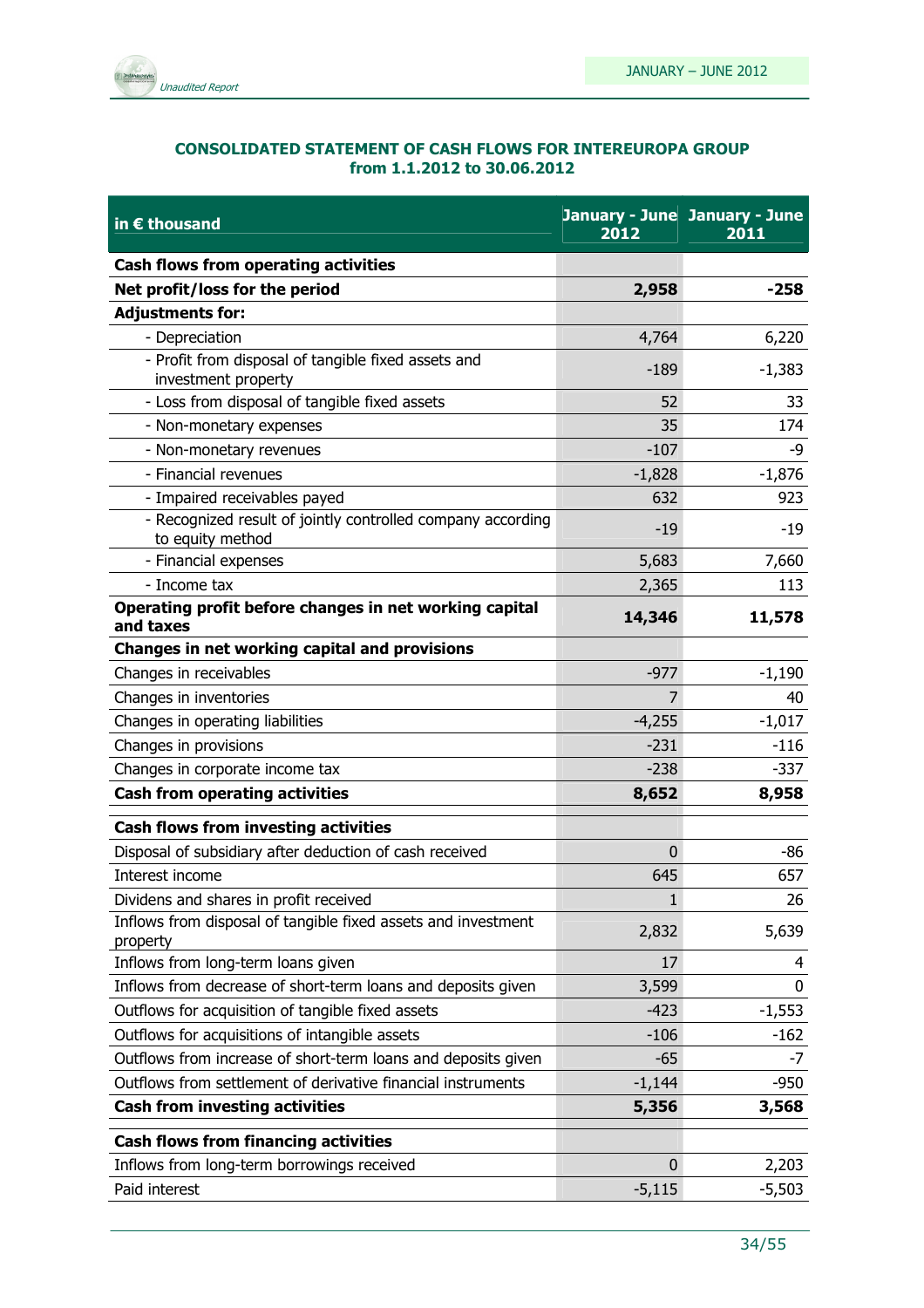

| Outflows from repayment of long-term borrowings  | $-2,564$  | $-6,286$  |
|--------------------------------------------------|-----------|-----------|
| Outflows from decrease of short-term borrowings  | $-11,602$ | $-1,567$  |
| Paid dividend                                    | $-26$     | $-238$    |
| <b>Cash from financing activities</b>            | $-19,307$ | $-11,391$ |
|                                                  |           |           |
| Cash and cash equivalents at beginning of period | 17,651    | 12,216    |
| Exchange rate differences from cash              | 10        | $-22$     |
| Net increase/decrease in cash                    | $-5,289$  | 1,113     |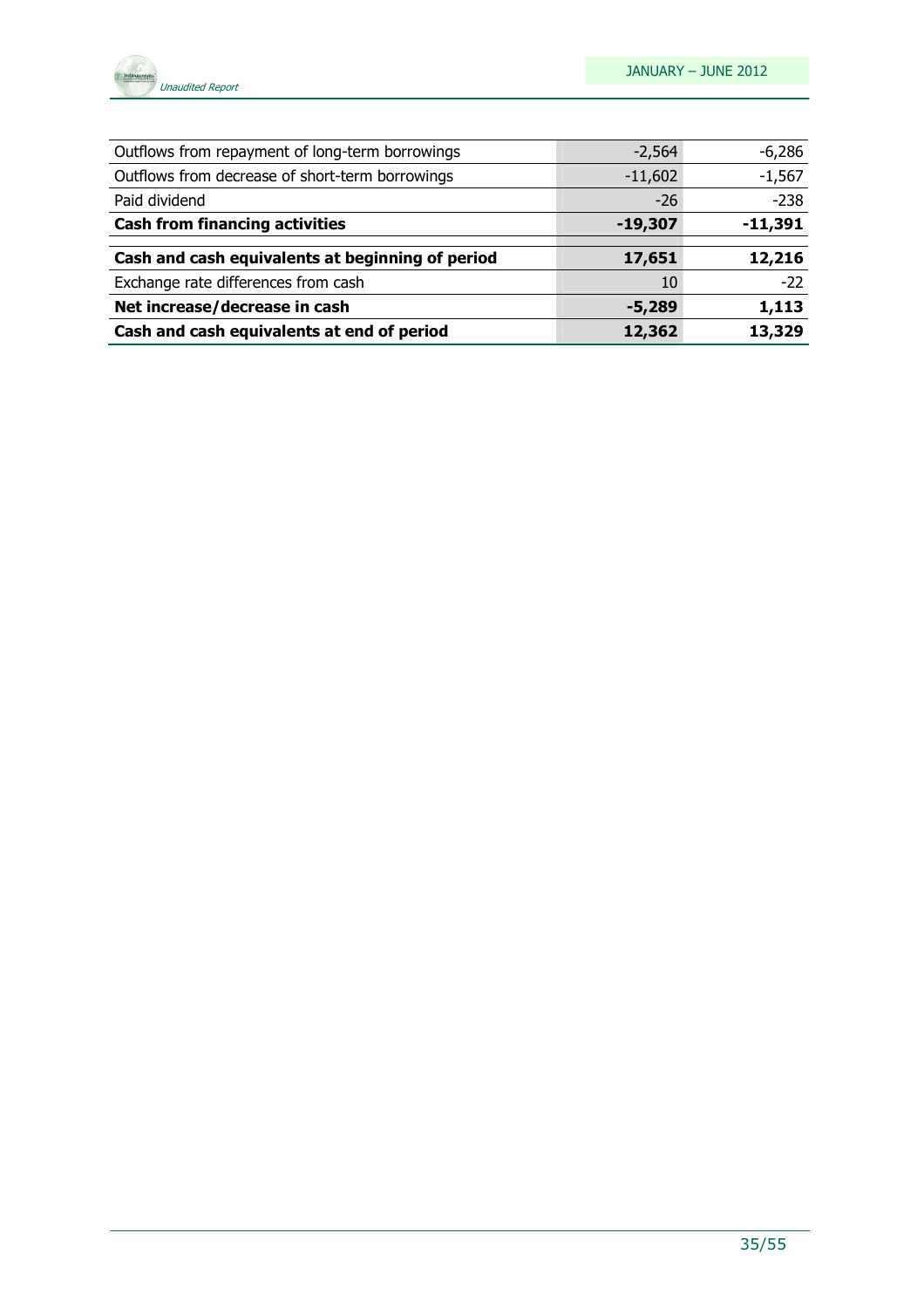

#### CONSOLIDATED STATEMENT OF CHANGES IN EQUITY FOR INTEREUROPA GROUP from 1.1.2012 to 30.06.2012

|                                                  |                         |                      | <b>RESERVES</b>                   |                                |                                   | Capital -   | Capital - non-  |                         |                                |                         |
|--------------------------------------------------|-------------------------|----------------------|-----------------------------------|--------------------------------|-----------------------------------|-------------|-----------------|-------------------------|--------------------------------|-------------------------|
| in $\epsilon$ thousand                           | <b>Share</b><br>capital | Own<br><b>shares</b> | <b>Reserves</b><br>from<br>profit | <b>Translation</b><br>reserves | <b>Reserves for</b><br>fair value | earnings    | <b>Retained</b> | controlling<br>interest | controlling<br><b>interest</b> | <b>Total</b><br>capital |
| Opening balance as at 1.1.2012                   | 32,976                  | $-180$               | 2,585                             | $-11,346$                      | 67,905                            | 39,357      | 131,296         | 9,692                   | 140,988                        |                         |
| <b>Total comprehensive income</b>                | $\mathbf{0}$            | $\mathbf 0$          | 0                                 | $-494$                         | 3,203                             | 2,869       | 5,578           | $-133$                  | 5,445                          |                         |
| Net profit/loss                                  | 0                       | $\mathbf{0}$         | $\Omega$                          | 0                              | $\overline{0}$                    | 2,872       | 2,872           | 86                      | 2,958                          |                         |
| Other comprehensive income                       | 0                       | $\mathbf{0}$         | $\mathbf{0}$                      | -494                           | 3,203                             | $-3$        | 2,706           | $-219$                  | 2,487                          |                         |
| <b>Transactions with owners</b>                  |                         |                      |                                   |                                |                                   |             |                 |                         |                                |                         |
| Payment of dividends or profit<br>participations |                         | $\mathbf{0}$         | $\mathbf{0}$                      | 0                              | $\overline{0}$                    | $\mathbf 0$ |                 | $-358$                  | $-358$                         |                         |
| Transfer of retained earnings to<br>reserves     |                         | $\mathbf{0}$         | 392                               | 0                              | $\Omega$                          | $-392$      |                 | $\Omega$                | $\mathbf{0}$                   |                         |
| <b>Closing balance as at</b><br>30.6.2012        | 32,976                  | $-180$               | 2,977                             | $-11,840$                      | 71,108                            | 41,834      | 136,874         | 9,201                   | 146,076                        |                         |

CONSOLIDATED STATEMENT OF CHANGES IN EQUITY FOR INTEREUROPA GROUP from 1.1.2012 to 30.06.2011

|                                                  | <b>Share</b>   | Own           |                                  | <b>RESERVES</b>                |                                | <b>Retained</b> | Capital -                      | Capital - non-                 | <b>Total</b> |
|--------------------------------------------------|----------------|---------------|----------------------------------|--------------------------------|--------------------------------|-----------------|--------------------------------|--------------------------------|--------------|
| $\vert$ in $\bm{\epsilon}$ thousand              | capital        | <b>shares</b> | <b>Capital</b><br><b>surplus</b> | <b>Reserves</b><br>from profit | Translation<br><b>reserves</b> | <b>earnings</b> | controlling<br><b>interest</b> | controlling<br><i>interest</i> | capital      |
| Opening balance as at<br>1.1.2011                | 32,976         | $-180$        | 6,247                            | $-10,636$                      | 71,378                         | 38,136          | 137,921                        | 10,242                         | 148,163      |
| <b>Total comprehensive income</b>                | $\mathbf{0}$   | 0             | $\mathbf 0$                      | 123                            | $-3,443$                       | $-162$          | $-3,482$                       | 361                            | $-3,121$     |
| Net profit/loss                                  | $\overline{0}$ | 0             | $\overline{0}$                   | 0                              |                                | $-422$          | $-422$                         | 164                            | $-258$       |
| Other comprehensive income                       | 0              | 0             | $\overline{0}$                   | 123                            | $-3,443$                       | 260             | $-3,060$                       | 197                            | $-2,863$     |
| <b>Transactions with owners</b>                  |                |               |                                  |                                |                                |                 |                                |                                |              |
| Payment of dividends or profit<br>participations |                | $\mathbf 0$   | $\mathbf{0}$                     | $\mathbf 0$                    | $\overline{0}$                 | $\mathbf 0$     |                                | $-773$                         | $-773$       |
| Disposal of subisidiary                          | 0              | $\mathbf 0$   | $\overline{0}$                   | $\mathbf{0}$                   | $\overline{0}$                 | $\mathbf 0$     | $\overline{0}$                 | $-14$                          | $-14$        |
| Transfer of retained earnings to<br>reserves     | 0              | $\Omega$      | 29                               | 0                              | $\overline{0}$                 | $-29$           |                                | 0                              | $\mathbf{0}$ |
| <b>Closing balance as at</b><br>30.6.2011        | 32,976         | $-180$        | 6,276                            | $-10,513$                      | 67,935                         | 37,945          | 134,439                        | 9,816                          | 144,255      |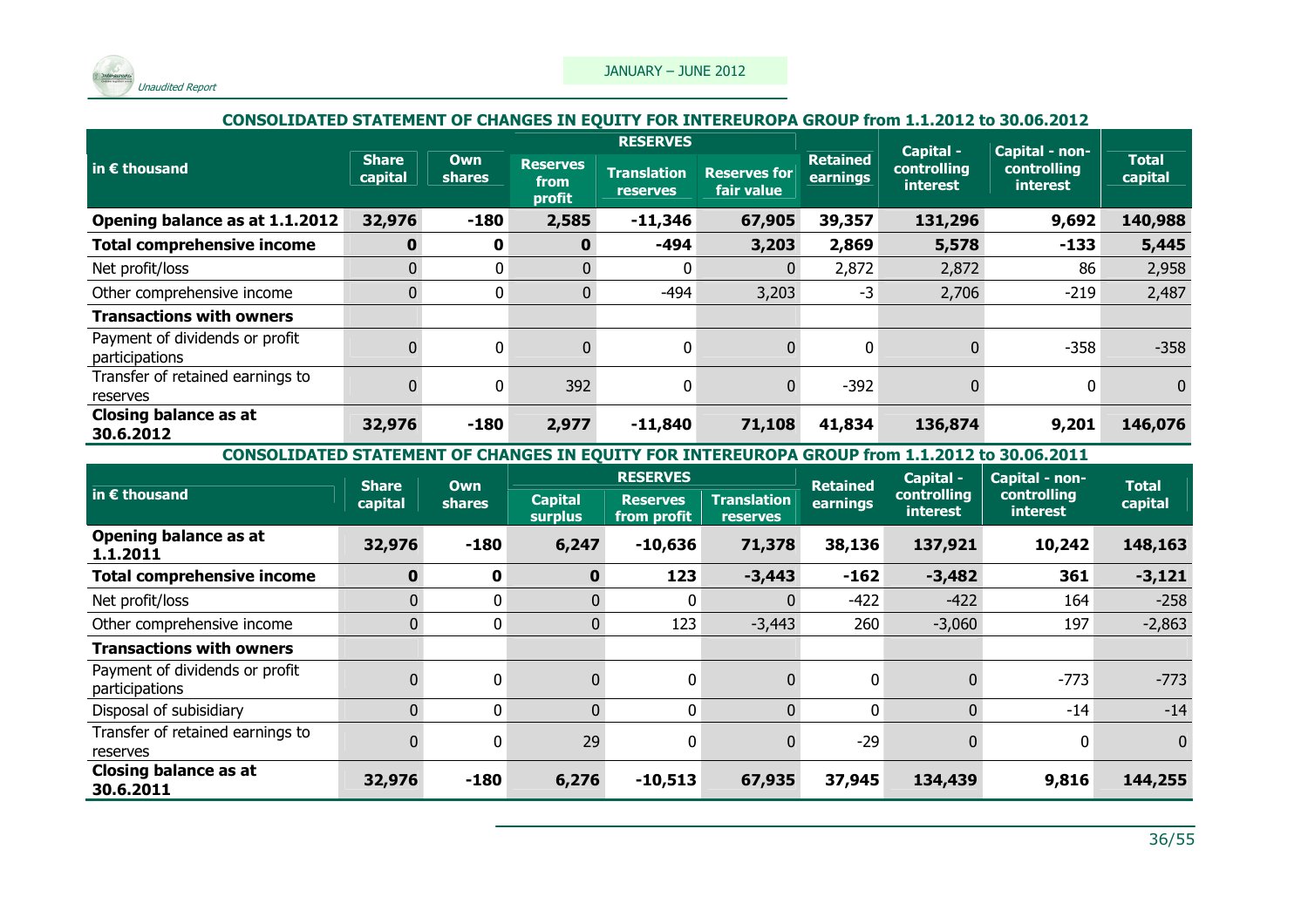

## 1.2. Notes to Financial Statements of the Intereuropa Group

#### a) Notes to the CONSOLIIDATED INCOME STATEMENT

Sales revenues amounting to  $\epsilon$  96,940 thousand represent the revenues from services supplied. The Group also earned Other Operating Revenue in the amount of  $\epsilon$  1,160 thousand.

The highest share in the costs of services totalling  $\epsilon$  62,151 thousand represents the direct costs ( $\epsilon$  53,556 thousand).

#### Labour costs

Table 16: Labour cost of the Intereuropa group in the term January-June 2012, in thousand  $\epsilon$ 

| $\vert$ in $\epsilon$ thousand | January - June January - June<br>2012 | 2011   |
|--------------------------------|---------------------------------------|--------|
| Wages and salaries             | 12,745                                | 14,414 |
| Pension insurance costs        | 1,512                                 | 1,488  |
| Other social security costs    | 1,211                                 | 1,485  |
| Other labour costs:            | 2,134                                 | 2,502  |
| holiday allowance              | 614                                   | 629    |
| transport and meals            | 1,288                                 | 1,417  |
| other labour costs             | 232                                   | 456    |
| <b>Total labour costs</b>      | 17,602                                | 19,889 |

The **depreciation and amortization costs** amounted to  $\epsilon$  4.764 thousand, which is almost one quarter less than in the comparable term last year.

Other operating expenses of the group came to  $\epsilon$  4,424 thousand, which was lower than the figure achieved in the comparable term a year ago mainly on account of lower costs of materials.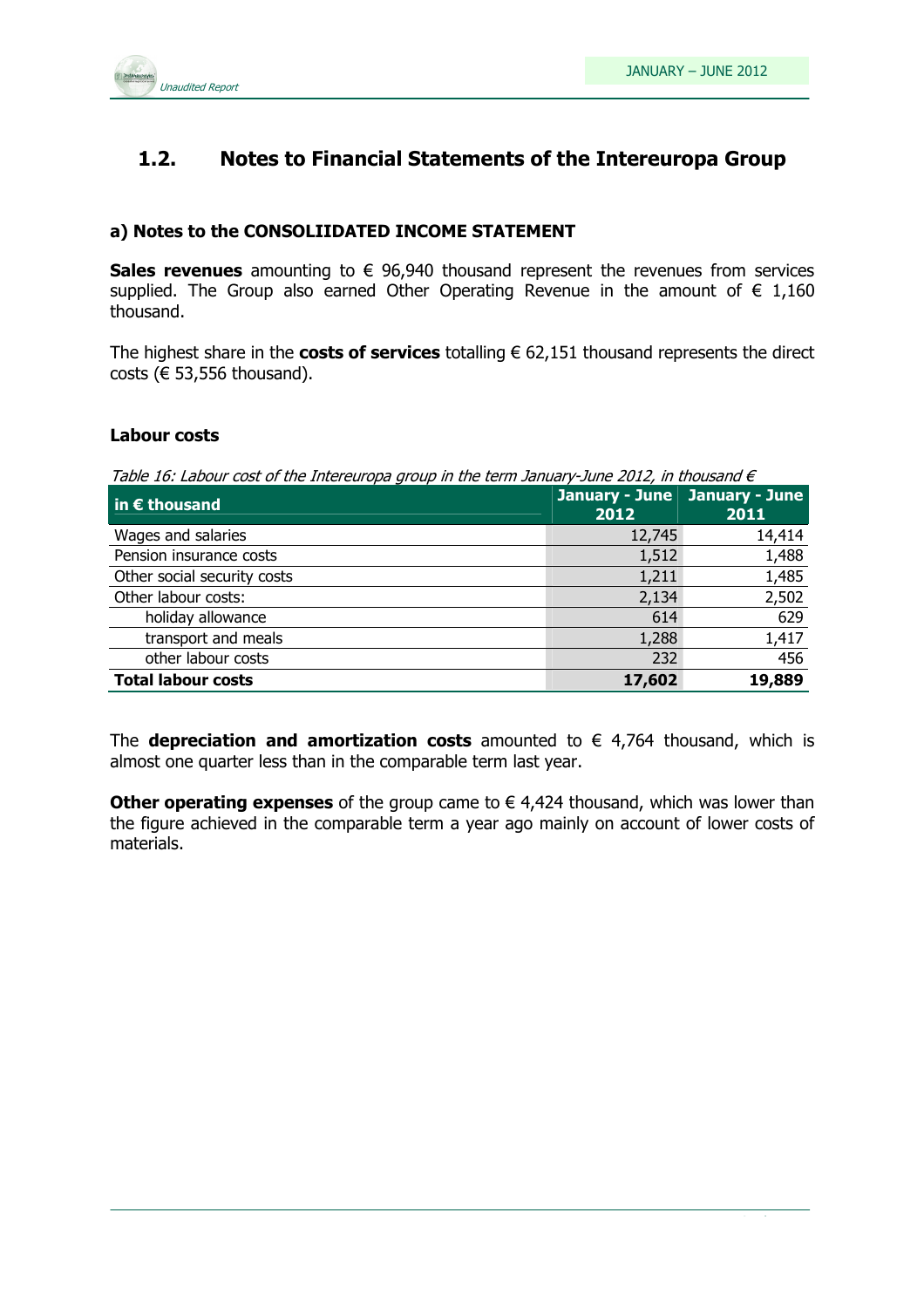

### The effect of Financial Revenues and Expenses on the Profit or Loss

Table 17: The effect of financial revenues and expenses on the profit or loss of the Intereuropa Group in the term January-June 2012, in thousand  $\epsilon$ 

| $\overline{\mathsf{in}}$ E thousand                                                               | January - June January - June<br>2012 | 2011     |
|---------------------------------------------------------------------------------------------------|---------------------------------------|----------|
| Interest income                                                                                   | 541                                   | 463      |
| Dividend income and participation in profit of others                                             |                                       | 4        |
| Profit from disposal of financial investments                                                     | 0                                     | 5        |
| Income from cancelled value adjustments of receivables and<br>recovery of written-off receivables | 632                                   | 923      |
| Income from written-off debt                                                                      | $\overline{2}$                        |          |
| Net exchange rate differences                                                                     | 652                                   | 480      |
| <b>Total financial income</b>                                                                     | 1,828                                 | 1,876    |
| Interest expenses                                                                                 | $-4,452$                              | $-5,807$ |
| Financial expenses from impairments and written-off financial<br>investments                      | -1                                    | O        |
| Expenses from derivative financial instruments                                                    | $-515$                                | $-413$   |
| Expenses from value adjustments and written-off receivables                                       | $-715$                                | $-1,440$ |
| <b>Total financial expenses</b>                                                                   | $-5,683$                              | $-7,660$ |
| <b>Financing profit/loss</b>                                                                      | $-3,855$                              | $-5,784$ |

Two expense items that were lower than expected: Interest paid, and Expenses for allowances and write-offs of receivables, contributed to a less negative Financing Profit /Loss.

The Group achieved the **Profit or Loss from ordinary activities** in the amount of  $\epsilon$  5,323 thousand, which is further reduced by the deferred tax expense of  $\epsilon$  2,365 thousand. The net profit achieved in the reporting half-year amounted to  $\epsilon$  2,958 thousand, thereof the amount of  $\epsilon$  2,872 thousand for the controlling part, and  $\epsilon$  86 thousand for the controlled part.

#### b) Notes to the CONSOLIDATED STATEMENT OF FINANCIAL POSITION

#### Tangible fixed assets

Table 18: Tangible fixed assets of the Intereuropa Group as at 30.06.2012, in thousand  $\epsilon$ 

| $\vert$ in $\epsilon$ thousand           | $\overline{.30.6.2012}$ | 31.12.2011 |
|------------------------------------------|-------------------------|------------|
| Land and buildings                       | 285,528                 | 285,194    |
| a) Land                                  | 133,534                 | 130,488    |
| b) Buildings                             | 151,994                 | 154,706    |
| Other property, plant and equipment      | 6,705                   | 10,648     |
| Tangible fixed assets under construction | 5,140                   | 5,007      |
| <b>Total tangible fixed assets</b>       | 297,373                 | 300,849    |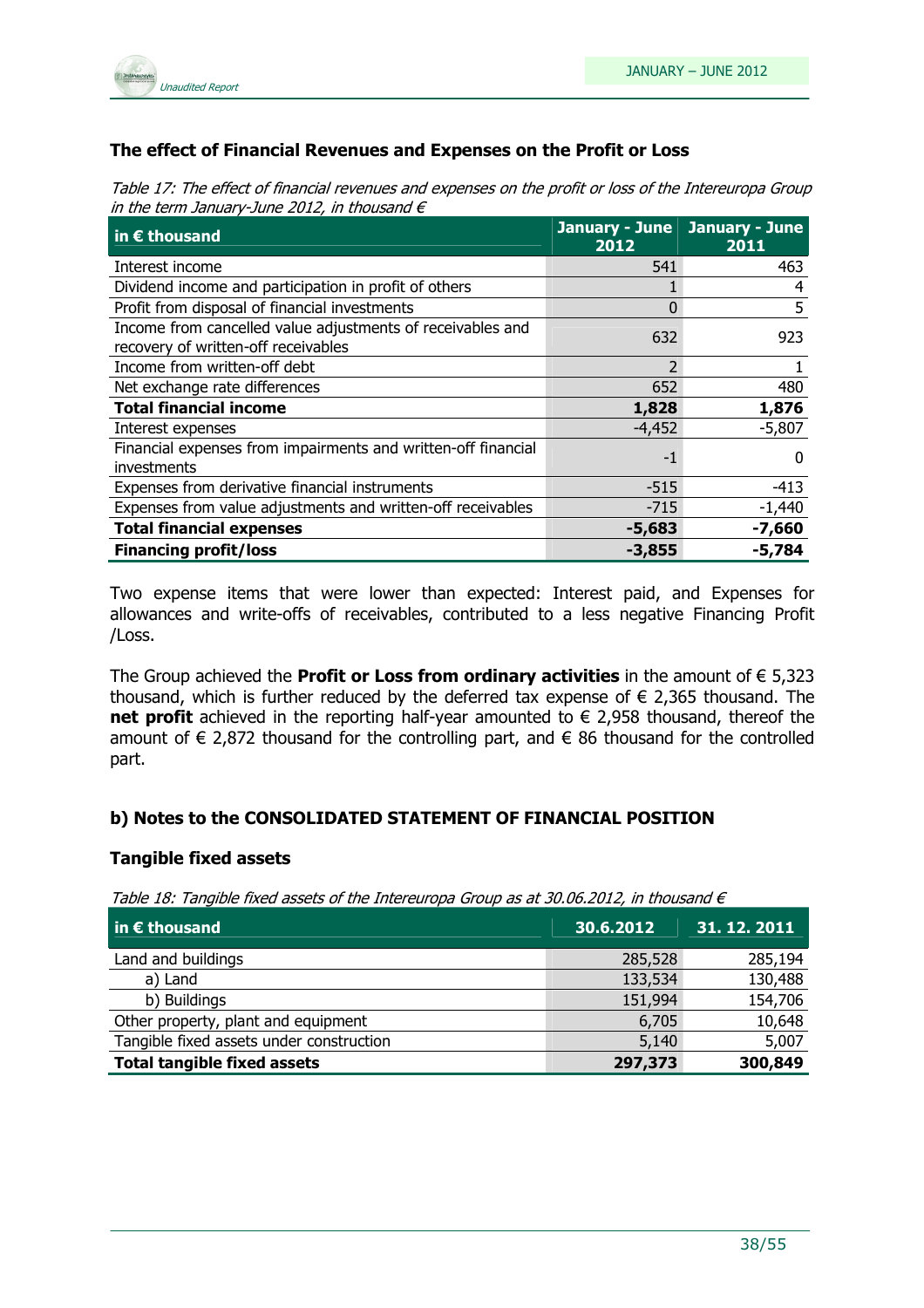

#### Intangible assets

Table 19: Intangible assets of the Intereuropa Group as at 30.06.2012, in thousand  $\epsilon$ 

| $\overline{\mathsf{in}\, \mathsf{\mathsf{E}}}$ thousand | 30.6.2012 | 31.12.2011 |
|---------------------------------------------------------|-----------|------------|
| Long-term title rights                                  | 2,584     | 2,923      |
| Goodwill                                                | 1,281     | 1,281      |
| Long-term deferred development costs                    | 4,063     | 3,966      |
| <b>Total intangible assets</b>                          | 7,927     | 8,170      |

#### Loans and deposits given

Table 20: Loans and deposits given of the Intereuropa group as at 30.06.2012, in thousand  $\epsilon$ 

| $\vert$ in $\epsilon$ thousand      | 30.6.2012 | 31.12.2011 |
|-------------------------------------|-----------|------------|
| Long-term loans given and deposits  | 60        | 75         |
| - loans given                       | 41        | 39         |
| - deposits                          | 19        | 36         |
| Short-term loans given and deposits | 4,984     | 8,518      |
| - loans given                       | 98        | 33         |
| - deposits                          | 4,886     | 8,485      |
| <b>Total loans given</b>            | 5,044     | 8,593      |

Other financial investments in the amount of  $\epsilon$  3,587 thousand relate to the item ''Financial assets available for sale''.

Among the Assets held for sale, the Financial assets available for sale were decreased due to the affiliation of the company that was recognized as a financial investment held for disposal. These assets amount to  $\epsilon$  53 thousand and represent the tangible fixed assets held for sale.

#### Short-term operating receivables

|  |  |  | Table 21: Short-term operating receivables of the Intereuropa group as at 30.06.2012, in thousand $\epsilon$ |
|--|--|--|--------------------------------------------------------------------------------------------------------------|
|--|--|--|--------------------------------------------------------------------------------------------------------------|

| $\mathsf I$ in $\bm{\epsilon}$ thousand       | 30.6.2012 | 31.12.2011 |
|-----------------------------------------------|-----------|------------|
| Short-term operating receivables from buyers  | 43,012    | 42,451     |
| Short-term operating receivables from others  | 2,545     | 3,603      |
| <b>Total short-term operating receivables</b> | 45,557    | 46,053     |

#### Equity

On the group level, the Equity amounts to at  $\epsilon$  146,076 thousand and represents 38 percent of the liabilities to sources of funding. Compared to the reporting date a year ago, this amount has increased by  $\epsilon$  5,088 thousand.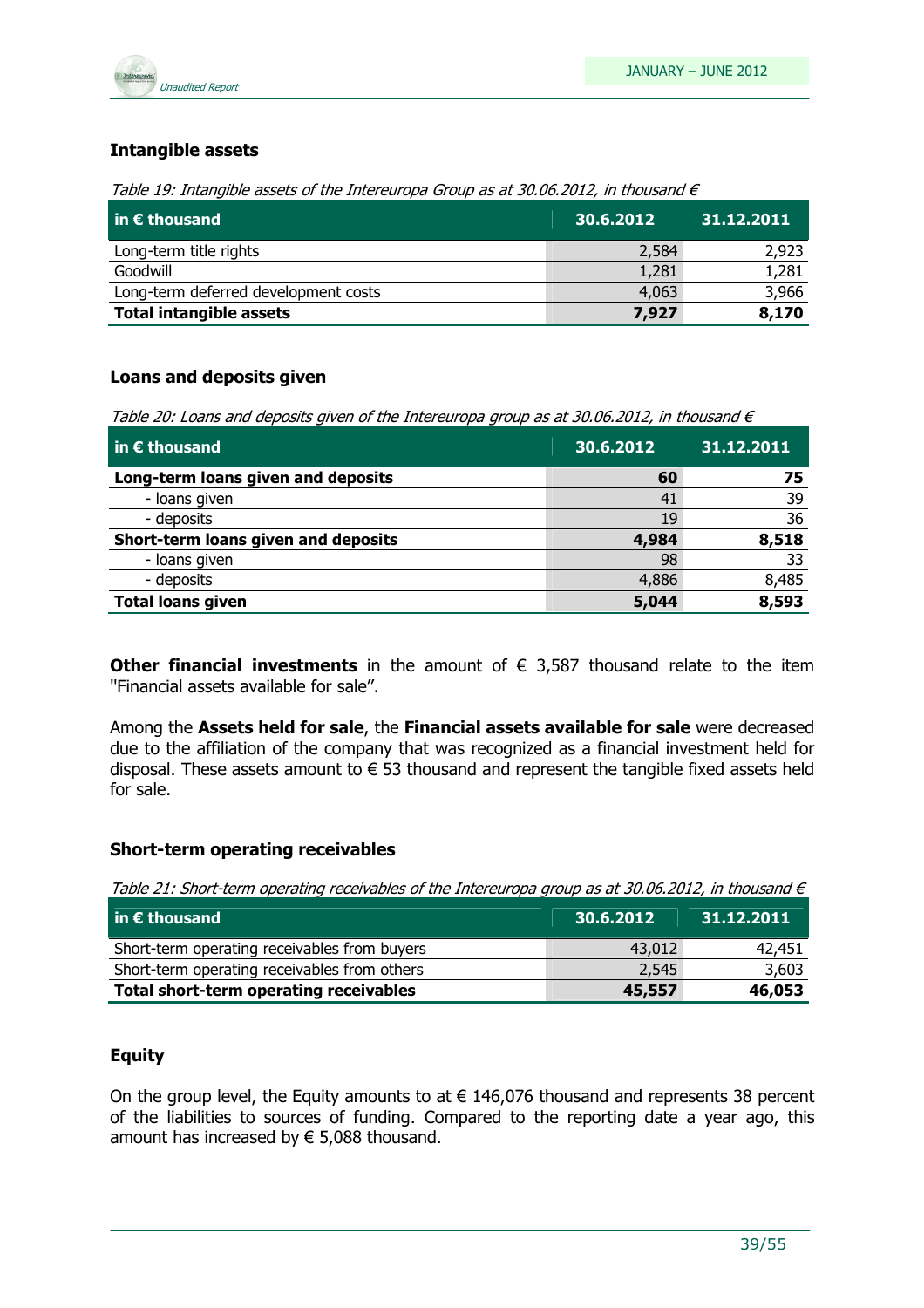

#### Provisions and long-term deferred revenue

Table 22: Provisions and long-term deferred revenue of the Intereuropa Group as at 30.06.2012, in thousand  $\epsilon$ 

| $\overline{\mathsf{in}}$ E thousand                  | 30.6.2012 | 31.12.2011 |
|------------------------------------------------------|-----------|------------|
| Provisions for terminal bonus payments on retirement | 1,833     | 1,877      |
| Provisions on litigations and other provisions       | 471       | 729        |
| Long-term deferred income                            | 118       | 119        |
| Total provisions and long-term deferred revenue      | 2,422     | 2,726      |

The **long-term loans received and financial leases** amounted to  $\epsilon$  28,519 thousand. This item was increased in the reporting period from the grace period granted under the short-term portion of the loan  $\epsilon$  1,175 thousand, and decreased on account of foreign exchange differences ( $\epsilon$  -57 thousand). As of the reporting date, all the due liabilities under the loan agreements have been settled. However, the financial commitments under some loan agreements have not been fulfilled yet or changed respectively; for that reason we reallocated – as of the reporting date 31.12.2011 - all the long-term financial liabilities under these agreements to short-term financial liabilities.

The short-term received loans and financial leases showed a decrease by  $\epsilon$  15,596 thousand.

#### Other long-term and short-term financial liabilities

Table 23: Other long-term and short-term financial liabilities of the Intereuropa Group as at 30.06.2012, in thousand  $\epsilon$ 

| $\vert$ in $\epsilon$ thousand                                     | 30.6.2012 | 31.12.2011 |
|--------------------------------------------------------------------|-----------|------------|
| Long-term liabilities at fair value through profit/loss            | 3,031     | 2,721      |
| <b>Total other long-term financial liabilities</b>                 | 3,031     | 2,721      |
| Short-term financial liabilities at fair value through profit/loss | 821       | 1,505      |
| Liabilities for dividends and other participations                 | 766       | 435        |
| <b>Total other short-term financial liabilities</b>                | 1,587     | 1,940      |

The item **Other long-term financial liabilities** in the amount of  $\epsilon$  3,031 thousand and Other short-term financial liabilities at  $\epsilon$  821 thousand relate to the liabilities under financial instruments at fair value through Profit of Loss. They stand for the net present value of the derivative financial instrument of cross-currency swap with currency option.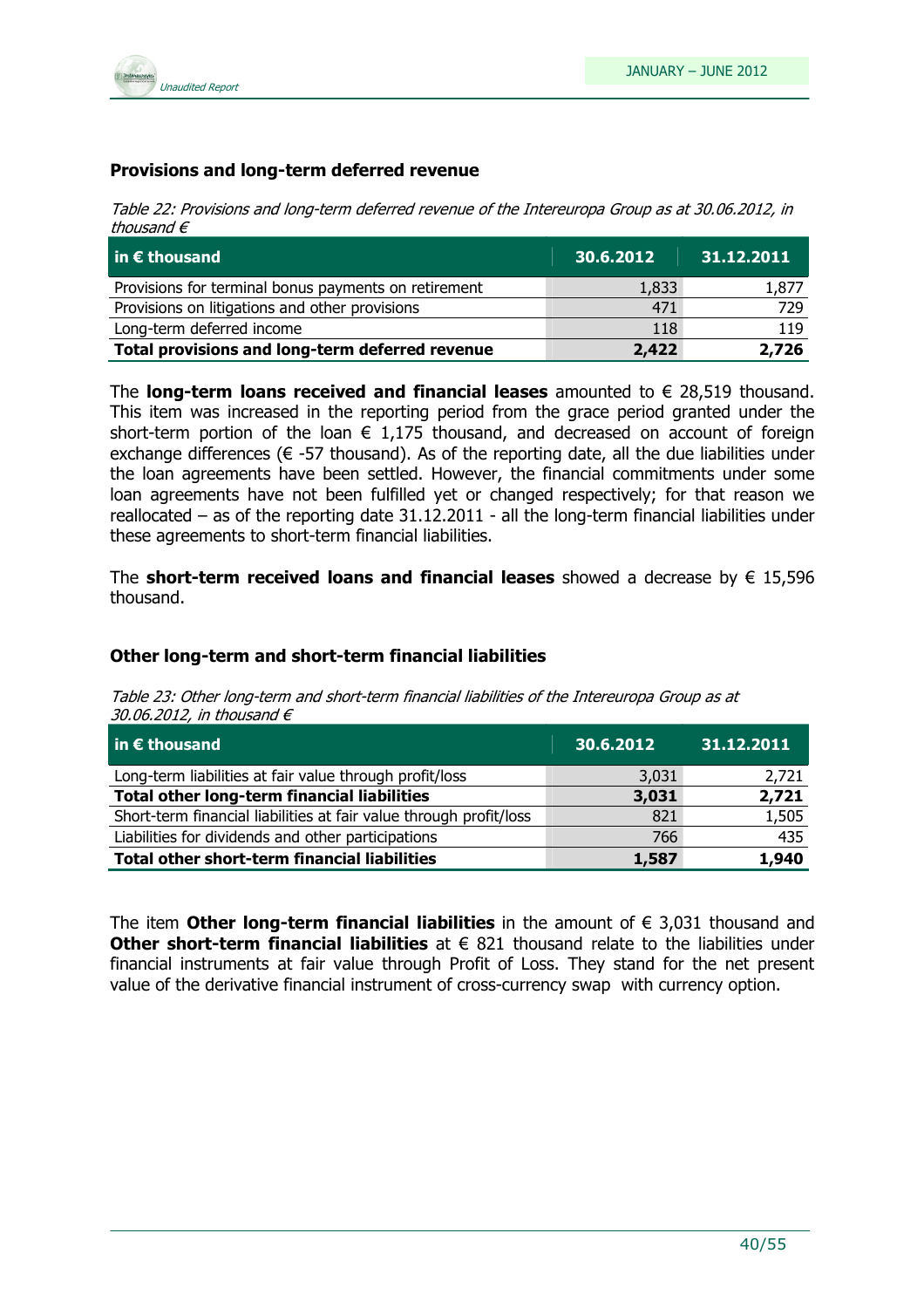

## Short-term operating liabilities

Table 24: Short-term operating liabilities of the Intereuropa Group as at 30.06.2012, in thousand  $\epsilon$ 

| $\vert$ in $\epsilon$ thousand                 | 30.6.2012 | 31.12.2011 |
|------------------------------------------------|-----------|------------|
| Short-term operating liabilities to suppliers  | 30,514    | 33,503     |
| Short-term operating liabilities from advances | 1,290     | 1,099      |
| Other short-term operating liabilities         | 5,069     | 7,387      |
| <b>Total short-term operating liabilities</b>  | 36,874    | 41,988     |
|                                                |           |            |

Contingent liabilities

Table 25: Contingent liabilities of the Intereuropa Group as at 30.06.2012, in thousand  $\epsilon$ 

| $\vert$ in $\epsilon$ thousand                   | 30.6.2012 | 31.12.2011 |
|--------------------------------------------------|-----------|------------|
| Arising from bank guarantees and guaratees given | 11,203    | 11,328     |
| Arising from legal proceedings                   | 1,898     | 2,990      |
| From D.S.U., družba za svetovanje in upravljanje | 250       | 250        |
| <b>Total contingent liabilities</b>              | 13,351    | 14,569     |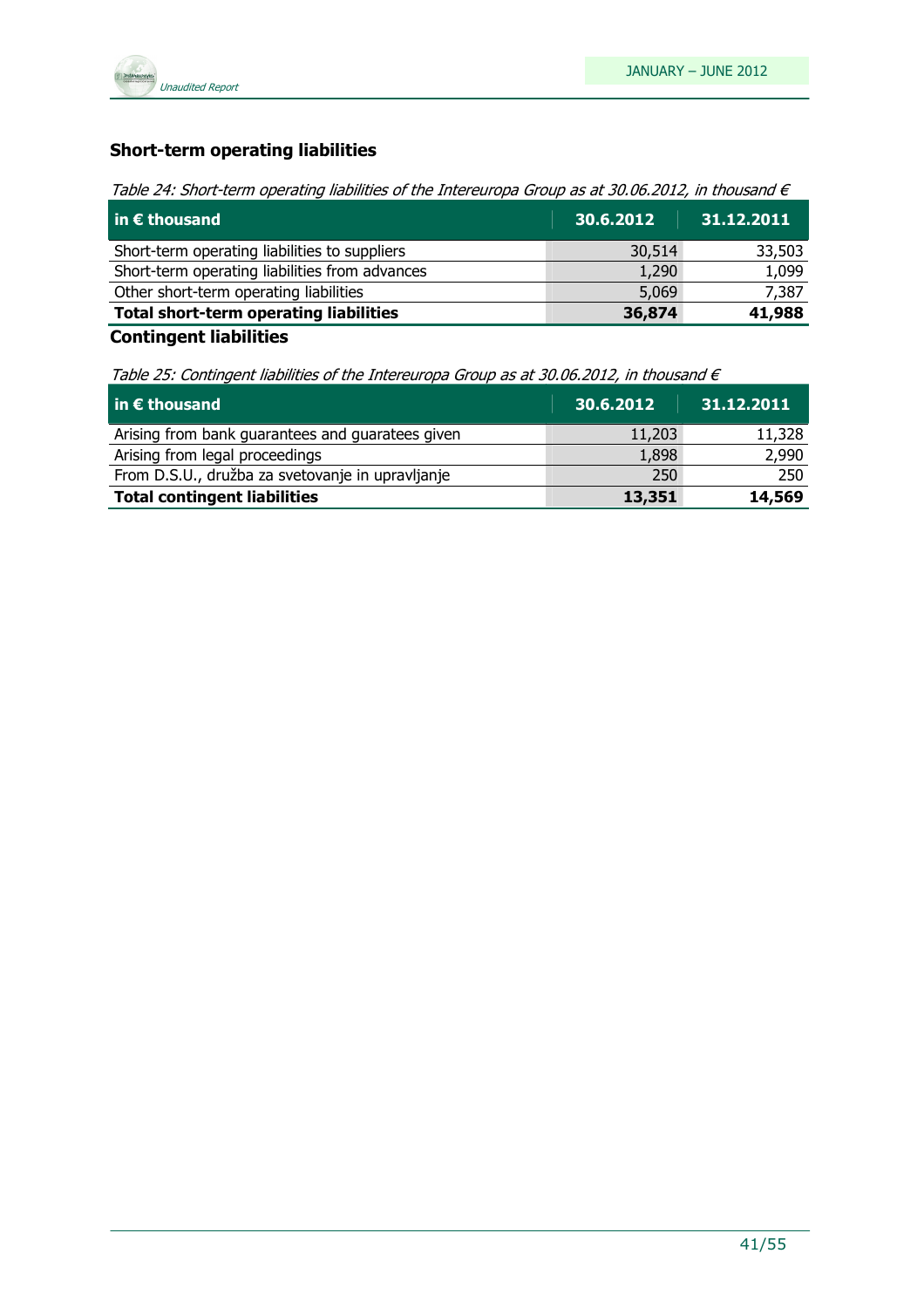

#### INFORMATION ACCORDING TO BUSINESS SEGMENTS FOR JANUARY - JUNE 2012

|                                                         | <b>Slovenia</b> |                 | <b>Croatia</b>  |                 |                 |                 | <b>Bosnia &amp; Herzegovina</b><br><b>Serbia</b> |                 |                 |                 |  |  | Montenegro |  |
|---------------------------------------------------------|-----------------|-----------------|-----------------|-----------------|-----------------|-----------------|--------------------------------------------------|-----------------|-----------------|-----------------|--|--|------------|--|
| in $1000 \in$                                           | Jan-Jun<br>2012 | Jan-Jun<br>2011 | Jan-Jun<br>2012 | Jan-Jun<br>2011 | Jan-Jun<br>2012 | Jan-Jun<br>2011 | Jan-Jun<br>2012                                  | Jan-Jun<br>2011 | Jan-Jun<br>2012 | Jan-Jun<br>2011 |  |  |            |  |
| Revenues from external customers                        | 55,646          | 59,577          | 15,773          | 16,496          | 2,954           | 3,529           | 1,727                                            | 1,580           | 2,522           | 2,707           |  |  |            |  |
| Revenues from business with other segments              | 2,379           | 3,603           | 333             | 420             | 240             | 258             | 345                                              | 358             | 39              | 26              |  |  |            |  |
| Total revenues                                          | 58,026          | 63,180          | 16,106          | 16,916          | 3,193           | 3,788           | 2,072                                            | 1,938           | 2,561           | 2,733           |  |  |            |  |
| Depreciation                                            | 2,363           | 3,556           | 991             | 1,177           | 203             | 227             | 124                                              | 141             | 302             | 311             |  |  |            |  |
| Operating profit or loss                                | 3,877           | 1,393           | 1,824           | 2,461           | 213             | 796             | 274                                              | 213             | 260             | 330             |  |  |            |  |
| Revenues from interest rates                            | 2,109           | 2,323           | 114             | 186             |                 |                 | 12 <sup>2</sup>                                  | 28              | 49              | 73              |  |  |            |  |
| Expenses from interest rates                            | 4,115           | 5,338           | 210             | 407             | 41              | 62              | 127                                              | 154             |                 |                 |  |  |            |  |
| Net profit or loss from ordinary activities             | 3,210           | 1,236           | 1,792           | 1,933           | 142             | 561             | $-128$                                           | 180             | 297             | 368             |  |  |            |  |
| Corporate income tax                                    | 1,389           | $-184$          | 369             | 122             | 15              | 68              | $-1$                                             | 13              | 31              | 46              |  |  |            |  |
| Assets                                                  | 302,135         | 324,061         | 72,452          | 80,143          | 17,539          | 18,425          | 10,272                                           | 12,738          | 23,279          | 24,580          |  |  |            |  |
| Tangible fixed assets under construction                | 120             | 12              | 84              | 85              | 60              | 636             |                                                  | 16              | 239             | 100             |  |  |            |  |
| Long-term assets                                        | 241,105         | 257,437         | 60,686          | 60,877          | 16,176          | 16,847          | 9,254                                            | 11,510          | 19,426          | 19,792          |  |  |            |  |
| Operating liabilities                                   | 33,525          | 44,733          | 10,549          | 12,124          | 1,784           | 2,158           | 1,485                                            | 1,676           | 985             | 1,004           |  |  |            |  |
| <b>Financial liabilities</b>                            | 178,948         | 186,489         | 7,836           | 13,967          | 1,052           | 1,537           | 2,658                                            | 3,479           | 1,340           | 2,231           |  |  |            |  |
| Investment in jointly controlled entities               | 75              | 75              |                 |                 |                 |                 |                                                  |                 |                 |                 |  |  |            |  |
| Revenues from investment in jointly controlled entities | 35              | 22              |                 |                 |                 |                 |                                                  |                 |                 |                 |  |  |            |  |

Table 26: Business segments of the Intereuropa Group in the term January-June 2012, in thousand  $\epsilon$ 

|                                                         | <b>Ukraine</b>  |                 | <b>Russia</b>   |                 | <b>Others</b>   |                 | <b>Total</b>    |                 | Adjustments*    |                 | <b>Group</b>    |                 |
|---------------------------------------------------------|-----------------|-----------------|-----------------|-----------------|-----------------|-----------------|-----------------|-----------------|-----------------|-----------------|-----------------|-----------------|
| in 1000 $\epsilon$                                      | Jan-Jun<br>2012 | Jan-Jun<br>2011 | Jan-Jun<br>2012 | Jan-Jun<br>2011 | Jan-Jun<br>2012 | Jan-Jun<br>2011 | Jan-Jun<br>2012 | Jan-Jun<br>2011 | Jan-Jun<br>2012 | Jan-Jun<br>2011 | Jan-Jun<br>2012 | Jan-Jun<br>2011 |
| Revenues from external customers                        | 8,308           | 14,651          | 8,164           | 6,031           | 1,805           | 5,055           | 96,899          | 109,626         | 41              | $-11$           | 96,940          | 109,615         |
| Revenues from business with other segments              | 57              | $\Omega$        |                 | 69              | 195             | 309             | 3,588           | 5,043           | $-3,588$        | $-5,043$        |                 |                 |
| Total revenues                                          | 8,365           | 14,651          | 8,165           | 6,100           | 2,000           | 5,364           | 100,487         | 114,669         | $-3,547$        | $-5,054$        | 96,940          | 109,615         |
| Depreciation                                            | 68              | 113             | 670             | 641             | 43              | 54              | 4,764           | 6,220           |                 | $\Omega$        | 4,764           | 6,220           |
| Operating profit or loss                                | 170             | 92              | 2,497           | 602             | 45              | 29              | 9,160           | 5,915           |                 | $-295$          | 9,160           | 5,620           |
| Revenues from interest rates                            |                 | $\Omega$        | 27              | 23              |                 |                 | 2,312           | 2,637           | $-1,771$        | $-2,174$        | 541             | 463             |
| Expenses from interest rates                            | 88              | 73              | 1,642           | 1,944           |                 |                 | 6,223           | 7,981           | $-1,771$        | $-2,174$        | 4,452           | 5,807           |
| Net profit or loss from ordinary activities             | 202             | $-291$          | 1,562           | $-1,395$        | 32              | 27              | 7,109           | 2,620           | $-1,786$        | $-2,765$        | 5,323           | $-145$          |
| Corporate income tax                                    | 44              | 40              | 516             |                 |                 |                 | 2,365           | 113             |                 | $\Omega$        | 2,365           | 113             |
| Assets                                                  | 5,768           | 5,879           | 58,837          | 65,998          | 2,999           | 3,175           | 493,281         | 534,998         | $-104,347$      | $-121,784$      | 388,934         | 413,214         |
| Tangible fixed assets under construction                |                 | $\overline{4}$  | 4,626           | 5,265           |                 | $\Omega$        | 5,140           | 6,118           |                 | $\Omega$        | 5,140           | 6,118           |
| Long-term assets                                        | 4,244           | 3,853           | 52,916          | 54,481          | 1,200           | 1,266           | 405,007         | 426,063         | $-79,579$       | $-86,948$       | 325,427         | 339,114         |
| Operating liabilities                                   | 1,290           | 1,961           | 25,428          | 21,296          | 920             | 905             | 75,965          | 85,857          | $-21,397$       | $-18,308$       | 54,568          | 67,549          |
| <b>Financial liabilities</b>                            | 2,472           | 2,511           | 48,595          | 57,585          | 21              | 104             | 242,922         | 267,902         | $-54,633$       | $-66,492$       | 188,290         | 201,410         |
| Investment in jointly controlled entities               |                 | $\Omega$        |                 |                 |                 |                 | 75              | 75              | 44              | 57              | 120             | 132             |
| Revenues from investment in jointly controlled entities |                 | $\Omega$        |                 |                 |                 |                 | 35 <sup>5</sup> | 22              | $-17$           | $-3$            | 19              | 19              |

\* All adjustments are subject to consolidation procedures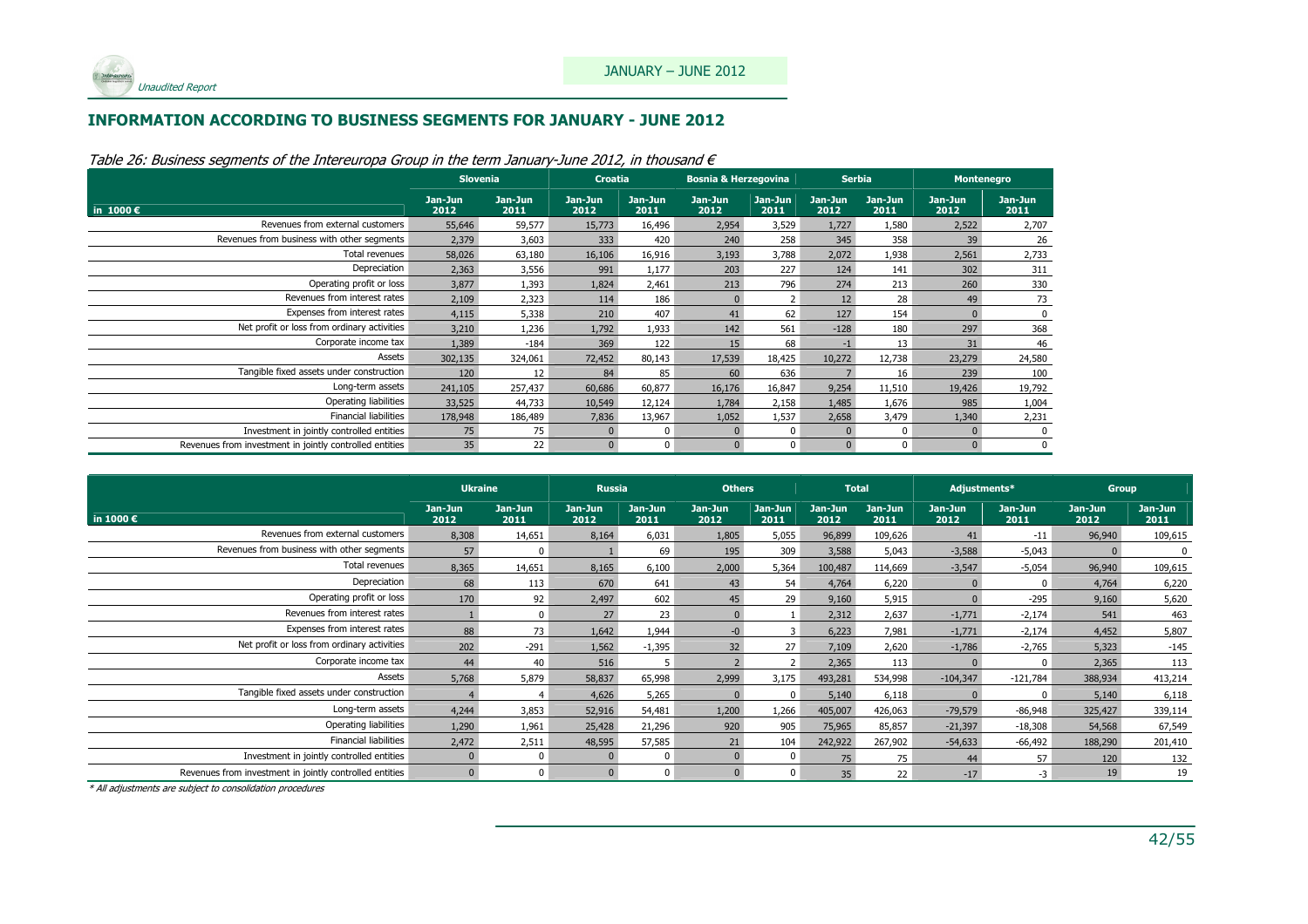

## 2. FINANCIAL REPORT FOR THE PARENT COMPANY INTEREUROPA d.d

## 2.1. Underlying financial statements of the Parent Company Intereuropa d.d.

#### INCOME STATEMENT OF INTEREUROPA d.d. from 1.1.2012 to 30.06.2012

| in € thousand                                         | 2012      | <b>January - June January - June</b><br>2011 |
|-------------------------------------------------------|-----------|----------------------------------------------|
| Sales revenues                                        | 56,942    | 51,152                                       |
| Other operating revenues                              | 200       | 107                                          |
| Costs of services                                     | $-39,424$ | $-35,693$                                    |
| Labour costs                                          | $-9,459$  | $-9,352$                                     |
| Depreciation                                          | $-2,358$  | $-2,576$                                     |
| Other operating expenses                              | $-1,673$  | $-1,651$                                     |
| <b>Operating profit/loss</b>                          | 4,228     | 1,987                                        |
| Financial income                                      | 4,233     | 6,295                                        |
| Financial expenses                                    | $-4,915$  | $-6,330$                                     |
| <b>Profit/loss from financial operations</b>          | $-682$    | $-35$                                        |
| <b>Profit/loss from regular operations</b>            | 3,546     | 1,952                                        |
| Corporate income tax (with deferred tax)              | $-1,378$  | 198                                          |
| Net profit /loss for the period                       | 2,168     | 2,150                                        |
| Basic and diluted earnings per share (in $\epsilon$ ) | 0.27      | 0.27                                         |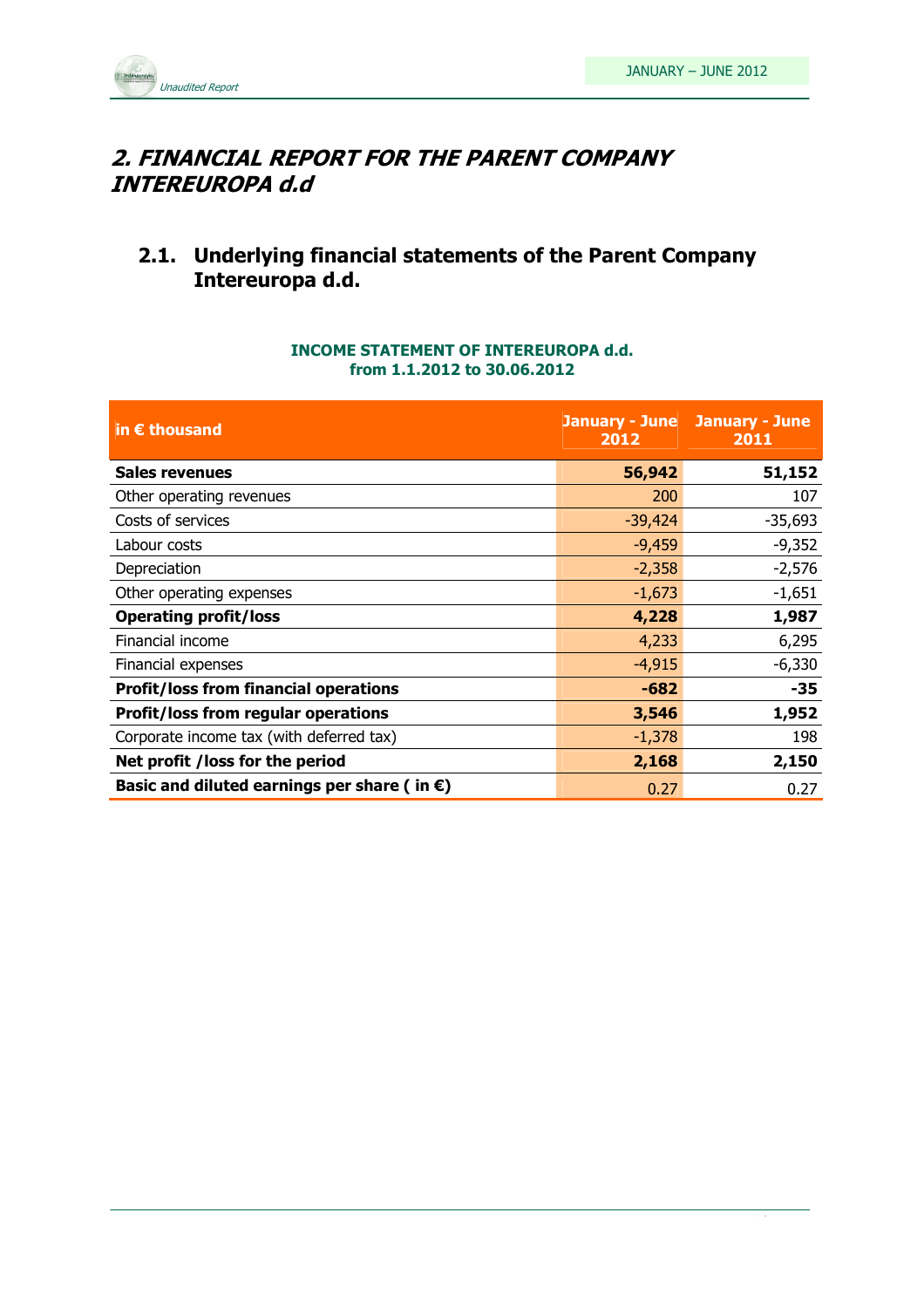

#### STATEMENT OF COMPREHENSIVE INCOME FOR INTEREUROPA d.d. from 1.1.2012 to 30.06.2012

| in $\epsilon$ thousand                                                                                             | 2012  | <b>January - June January - June</b><br>2011 |
|--------------------------------------------------------------------------------------------------------------------|-------|----------------------------------------------|
| Net profit or loss                                                                                                 | 2,168 | 2,150                                        |
| <b>Other Comprehensive Income</b>                                                                                  | 3,202 | $-34$                                        |
| Transfer of land revaluation surplus to retained earnings from<br>sale of land                                     | 0     | $-18$                                        |
| Deferred tax in revaluation surplus of land                                                                        | 3,186 | 4                                            |
| Fair value revaluation of financial investments available for sale                                                 | 32    | -40                                          |
| Transfer of revaluation surplus of financial assets for sale to<br>revenues/expenses (at sale of financial assets) | 0     | -3                                           |
| Deferred tax in revaluation surplus of financial assets for sale                                                   | $-16$ | 9                                            |
| Retained earnings from land revaluation (at sale)                                                                  | 0     | 18                                           |
| Deferred tax from retained earnings                                                                                | 0     | -4                                           |
| <b>Comprehensive income total</b>                                                                                  | 5,370 |                                              |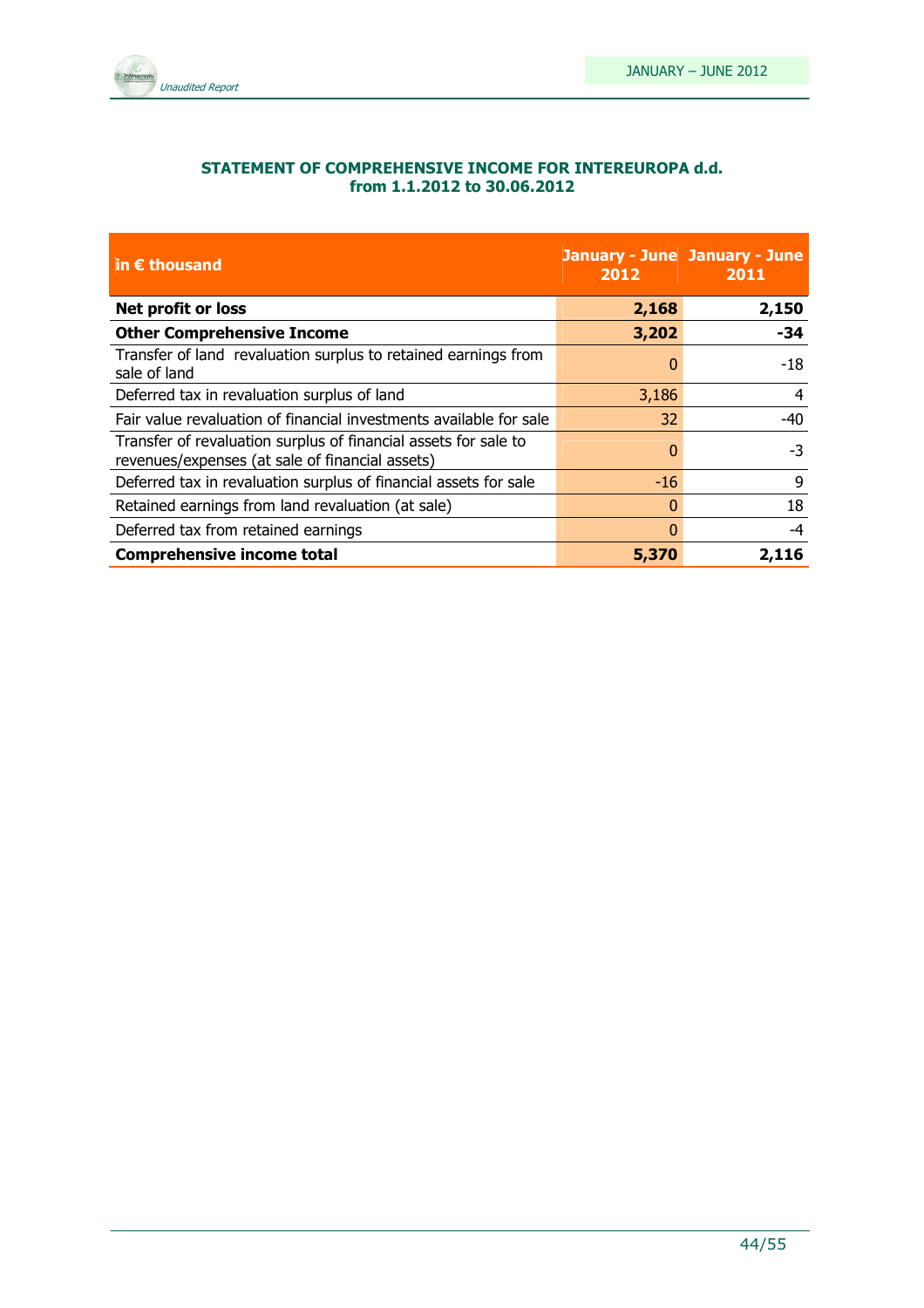

| STATEMENT OF FINANCIAL POSITION FOR INTEREUROPA d.d. |
|------------------------------------------------------|
| as at 30.06.2012                                     |

| v 1000 €                                   | 30.6.2012 | 31.12.2011 |
|--------------------------------------------|-----------|------------|
| <b>ASSETS</b>                              |           |            |
| Tangible fixed assets                      | 140,849   | 142,629    |
| Investment property                        | 5,620     | 5,724      |
| Intangible assets                          | 6,444     | 6,634      |
| Other non-current operating assets         | 390       | 474        |
| Deferred tax assets                        | 4,452     | 5,846      |
| Loans given                                | 29,839    | 29,840     |
| Investment in subsidiaries                 | 49,842    | 49,842     |
| Investment in a jointly controlled company | 75        | 75         |
| Other financial investments                | 3,568     | 3,536      |
| <b>TOTAL NON-CURRENT ASSETS</b>            | 241,079   | 244,600    |
| <b>Inventories</b>                         | 33        | 35         |
| Loans given and deposits                   | 23,370    | 29,250     |
| Short-term operating receivables           | 30,145    | 29,149     |
| Short-term income tax receivables          | 30        | 4          |
| Cash and cash equivalents                  | 5,234     | 9,371      |
| <b>TOTAL CURRENT ASSETS</b>                | 58,812    | 67,809     |
| <b>TOTAL ASSETS</b>                        | 299,891   | 312,409    |
| <b>CAPITAL</b>                             |           |            |
| Share capital                              | 32,976    | 32,976     |
| Treasury shares                            | $-180$    | $-180$     |
| Reserves                                   | 55,051    | 51,849     |
| Retained earnings                          | 2,168     | 0          |
| <b>TOTAL CAPITAL</b>                       | 90,015    | 84,645     |
| <b>LIABILITIES</b>                         |           |            |
| Provisions and long-term deferred revenues | 1,729     | 2,001      |
| Long-term borrowings and financial leases  | 22,086    | 20,911     |
| Other long-term financial liabilities      | 3,031     | 2,721      |
| Long-term operating liabilities            | 1,159     | 1,101      |
| Deferred tax liabilities                   | 9,558     | 12,744     |
| TOTAL NON-CURRENT LIABILITIES              | 37,563    | 39,478     |
| Short-term borrowings and financial leases | 151,465   | 161,474    |
| Other short-term financial liabilities     | 896       | 1,579      |
| Short term operating liabilities           | 19,952    | 25,233     |
| <b>TOTAL CURRENT LIABILITIES</b>           | 172,313   | 188,286    |
| <b>TOTAL LIABILITIES</b>                   | 209,876   | 227,764    |
| TOTAL CAPITAL AND LIABILITIES              | 299,891   | 312,409    |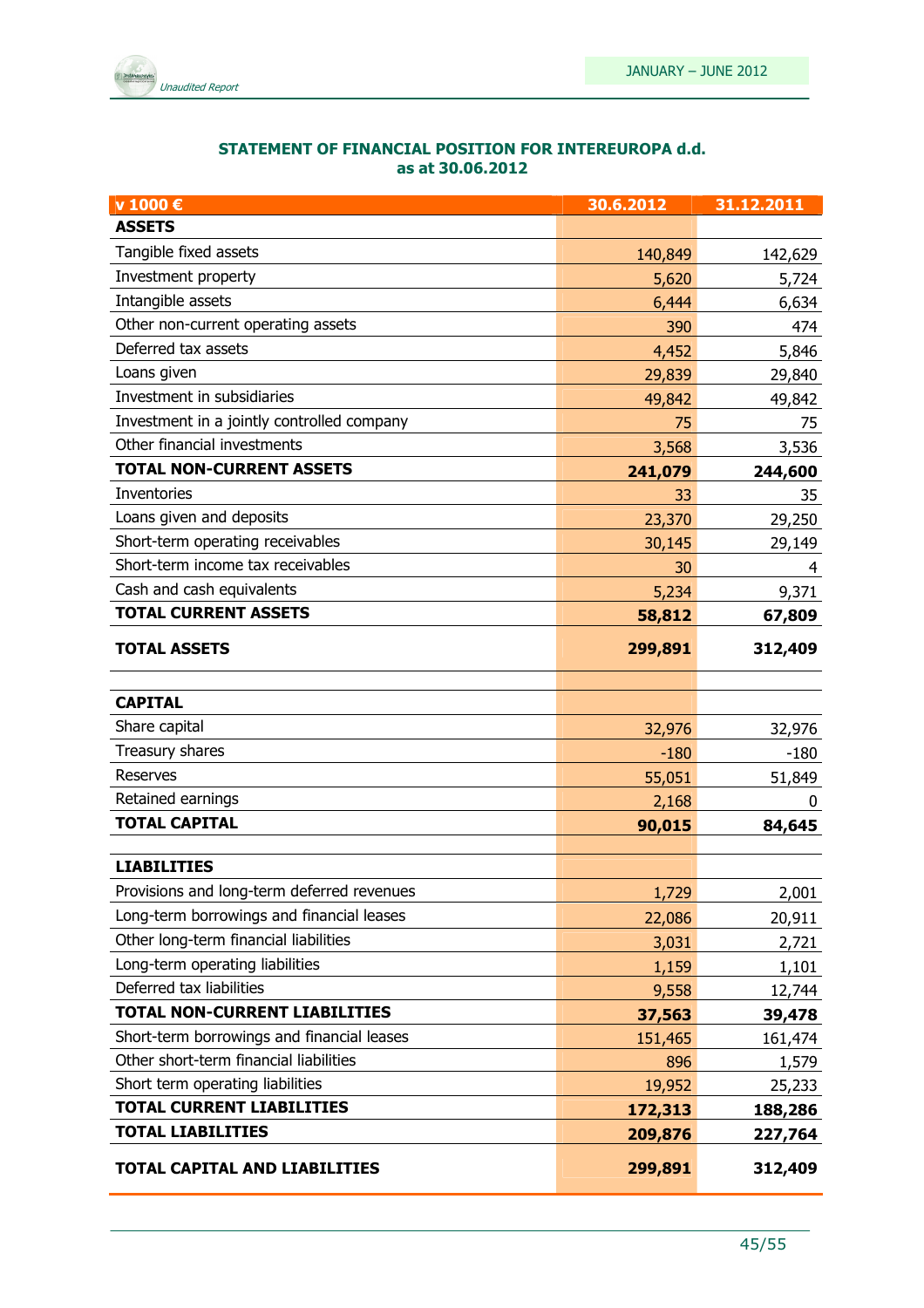

#### STATEMENT OF CASH FLOWS FOR INTEREUROPA d.d. from 1.1. 2012 to 30.06.2012

| in $\epsilon$ thousand                                                     | 2012         | <b>January - June January - June</b><br>2011 |
|----------------------------------------------------------------------------|--------------|----------------------------------------------|
| <b>Cash flows from operating activities</b>                                |              |                                              |
| Net profit/loss for the period                                             | 2,168        | 2,150                                        |
| <b>Adjustments for:</b>                                                    |              |                                              |
| - Depreciation                                                             | 2,358        | 2,576                                        |
| - Profit from disposal of tangible fixed assets and investment<br>property | $-48$        | -46                                          |
| - Loss from disposal of tangible fixed assets                              | $\Omega$     | 6                                            |
| - Non-monetary expenses                                                    | 32           | $\overline{7}$                               |
| - Non-monetary revenues                                                    | $-105$       | -9                                           |
| - Financial revenues                                                       | $-4,233$     | $-6,295$                                     |
| - Impaired receivables payed                                               | 187          | 482                                          |
| - Financial expenses                                                       | 4,915        | 6,330                                        |
| - Income tax (deferred tax incl.)                                          | 1,378        | $-198$                                       |
| Operating profit before changes in net working capital<br>and taxes        | 6,652        | 5,003                                        |
| Changes in net working capital and provisions                              |              |                                              |
| Changes in receivables                                                     | 1,884        | $-781$                                       |
| Changes n inventories                                                      | 2            | 3                                            |
| Changes in operating liabilities                                           | $-4,501$     | $-1,721$                                     |
| Changes in provisions                                                      | $-197$       | 2                                            |
| Profit tax paid                                                            | $-26$        | $\mathbf{0}$                                 |
| <b>Cash from operating activities</b>                                      | 3,814        | 2,506                                        |
| <b>Cash flows from investing activities</b>                                |              |                                              |
| Interest income                                                            | 535          | 668                                          |
| Dividend income and participations in profit                               | 315          | 4                                            |
| Inflows from disposal of tangible fixed assets                             | 59           | 147                                          |
| Inflows from long-term loans given                                         | 1,716        | 553                                          |
| Inflows from decrease of short-term loans given                            | 714          | 5,990                                        |
| Inflows from decrease of short-term deposits                               | 3,450        | 0                                            |
| Outflows for acquisition of tangible fixed assets                          | $-97$        | $-214$                                       |
| Outflows for acquisitions of intangible assets                             | $-214$       | $-157$                                       |
| Outflows from settlement of derivative financial instruments               | $-889$       | $-821$                                       |
| <b>Cash from investing activities</b>                                      | 5,589        | 6,170                                        |
| <b>Cash flows from financing activities</b>                                |              |                                              |
| Inflows from long-term loans received                                      | $\mathbf{0}$ | 1,963                                        |
| Paid interest                                                              | $-4,707$     | $-4,965$                                     |
| Outflows from repayment of long-term borrowings                            | $-164$       | $-4,796$                                     |
| Outflows from decrease of short-term borrowings                            | $-8,669$     | $-747$                                       |
| <b>Cash from financing activities</b>                                      | $-13,540$    | $-8,545$                                     |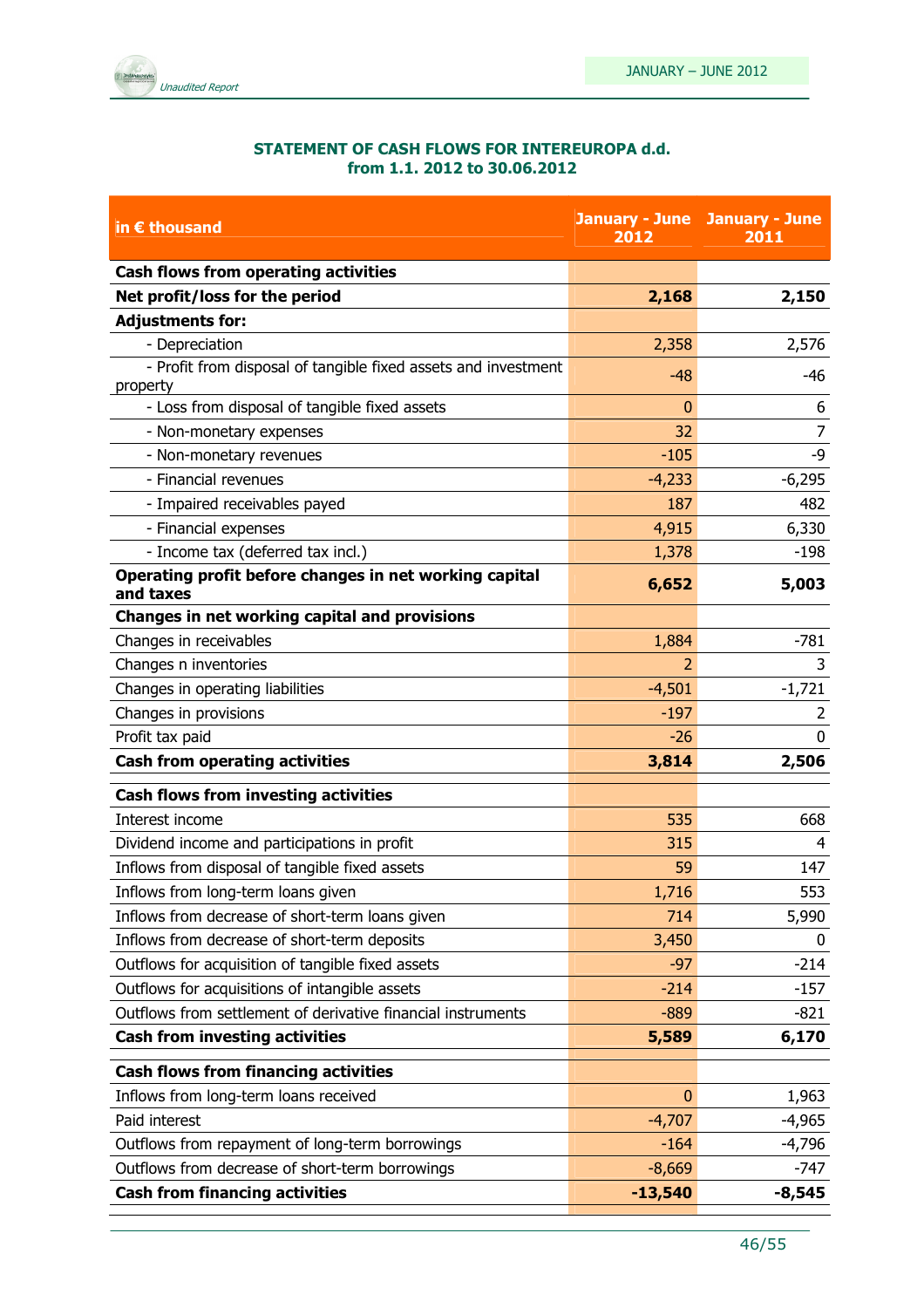

| Cash and cash equivalents at beginning of period      | 9,371    | 155 |
|-------------------------------------------------------|----------|-----|
| Net increase/decrease in cash from regular operations | $-4.137$ | 131 |
| Cash and cash equivalents at end of period            | 5,234    | 286 |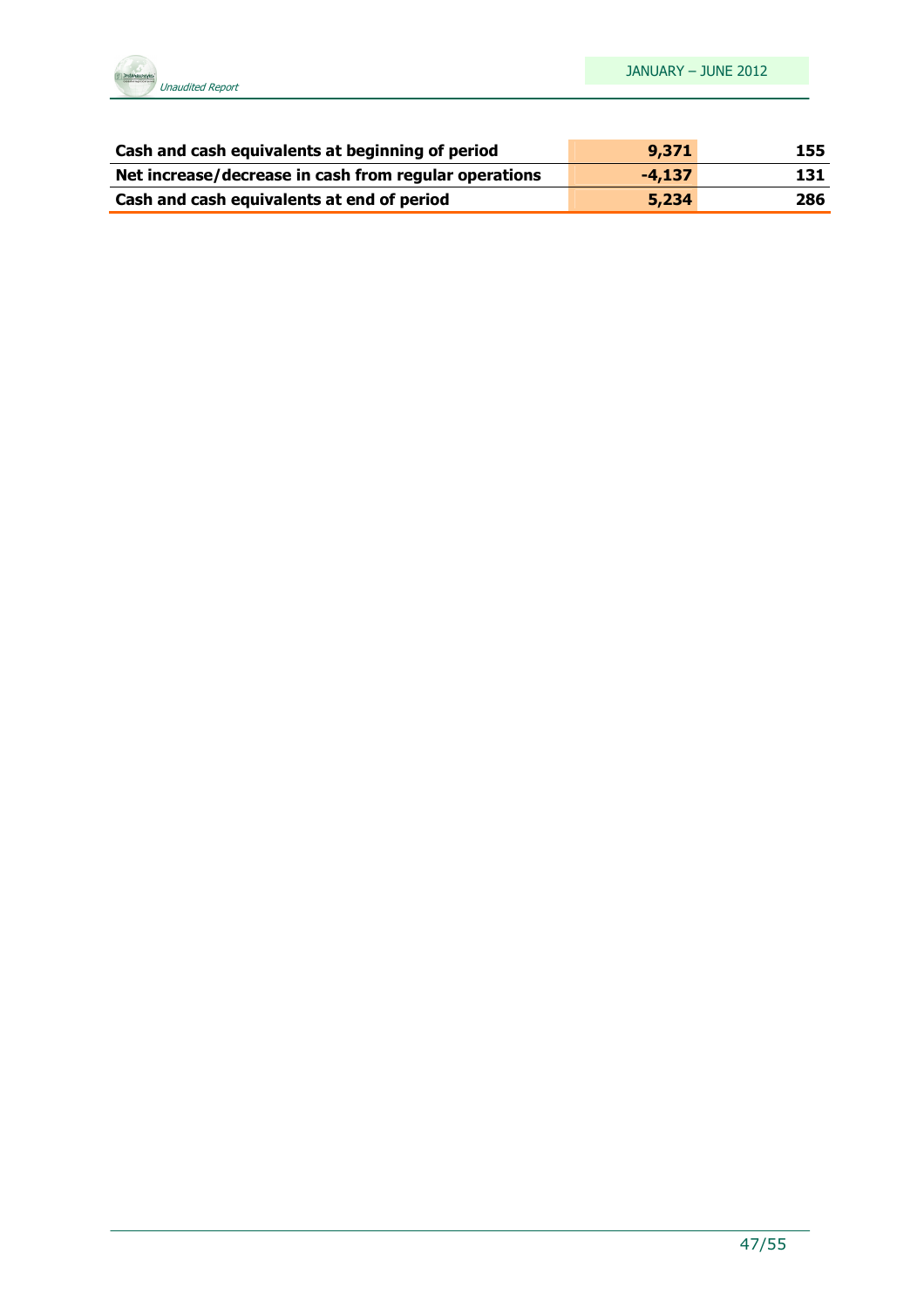

## STATEMENT OF CHANGES IN EQUITY FOR INTEREUROPA d.d. from 1.1.2012 to 30.06.2012

|                                   | <b>RESERVES</b>      |                                  |                                |                                      |                             |               |
|-----------------------------------|----------------------|----------------------------------|--------------------------------|--------------------------------------|-----------------------------|---------------|
| $\vert$ in $\epsilon$ thousand    | <b>Share capital</b> | <b>Treasury</b><br><b>shares</b> | <b>Reserves</b><br>from profit | <b>Reserves</b><br>for fair<br>value | <b>Retained</b><br>earnings | Total capital |
| Opening balance as at 1.1.2012    | 32,976               | $-180$                           | 1,056                          | 50,793                               |                             | 84,645        |
| <b>Total comprehensive income</b> |                      | 0                                |                                | 3,202                                | 2,168                       | 5,370         |
| Net profit/loss                   |                      |                                  |                                | 0                                    | 2,168                       | 2,168         |
| Other comprehensive income        |                      |                                  |                                | 3,202                                |                             | 3,202         |
| Closing balance as at 30.6.2012   | 32,976               | $-180$                           | 1,056                          | 53,995                               | 2,168                       | 90,015        |

## STATEMENT OF CHANGES IN EQUITY FOR INTEREUROPA d.d. from 1.1.2011 to 30.06.2011

|                                                  |                      |                                  | <b>RESERVES</b>                |                                      |                             |                      |
|--------------------------------------------------|----------------------|----------------------------------|--------------------------------|--------------------------------------|-----------------------------|----------------------|
| $\mathsf{I}$ in $\boldsymbol{\epsilon}$ thousand | <b>Share capital</b> | <b>Treasury</b><br><b>shares</b> | <b>Reserves</b><br>from profit | <b>Reserves</b><br>for fair<br>value | <b>Retained</b><br>earnings | <b>Total capital</b> |
| Opening balance as at 1.1.2011                   | 32,976               | $-180$                           | 4,754                          | 50,848                               |                             | 88,398               |
| <b>Total comprehensive income</b>                | 0                    | 0                                |                                | -48                                  | 2,164                       | 2,116                |
| Net profit/loss                                  |                      |                                  |                                |                                      | 2,150                       | 2,150                |
| Other comprehensive income                       |                      |                                  |                                | -48                                  | 14                          | -34                  |
| Closing balance as at 30.6.2011                  | 32,976               | $-180$                           | 4,754                          | 50,800                               | 2,164                       | 90,514               |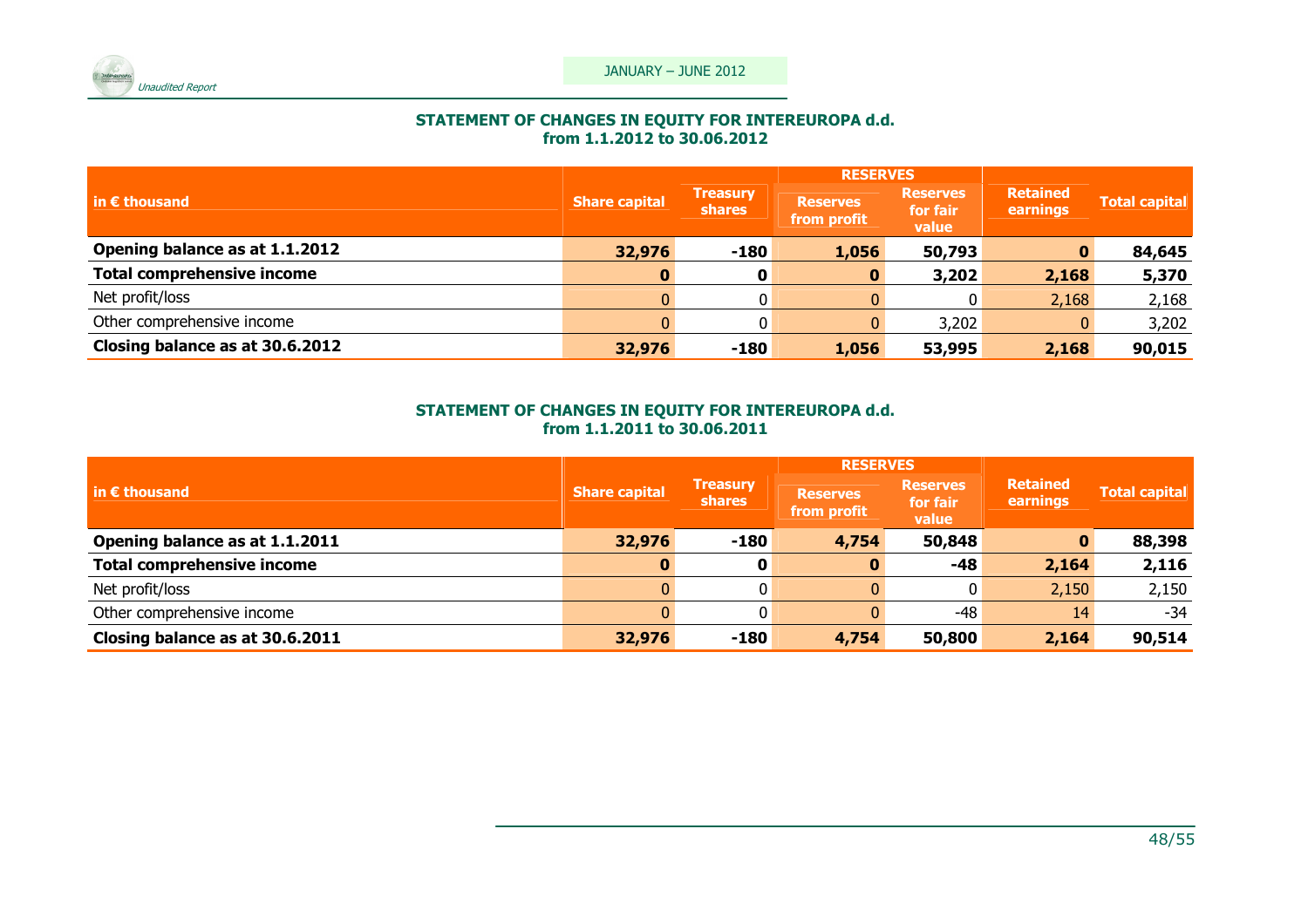

## 2.2. Notes to Financial Statements of the parent company Intereuropa d.d.

#### a) Notes to the INCOME STATEMENT

Sales revenues amounting to  $\epsilon$  56,942 thousand represent the revenues arising from the services supplied. Compared with the same period a year ago, the sales revenue was higher by € 5,790 thousand. The cost of services were at € 39,424 thousand, but they were higher by € 3,731 thousand. Direct costs represent 87 percent in the cost structure of services.

#### Labour costs

Table 27: Labour cost of the company Intereuropa d.d. in the term January-June 2012, in thousand  $\epsilon$ 

| in $\epsilon$ thousand      | <b>January - June</b><br>2012 | <b>January - June</b><br>2011 |
|-----------------------------|-------------------------------|-------------------------------|
| Wages and salaries          | 6,627                         | 6,474                         |
| Pension insurance costs     | 732                           | 573                           |
| Other social security costs | 480                           | 479                           |
| Other labour costs:         | 1,620                         | 1,826                         |
| holiday allowance           | 581                           | 572                           |
| transport and meals         | 987                           | 980                           |
| other labour costs          | 52                            | 274                           |
| <b>Taotal labour costs</b>  | 9,459                         | 9,352                         |

#### Other operating expenses

Table 28: Other operating expenses of the company Intereuropa d.d. in the term January-June 2012, in thousand  $\epsilon$ 

| $\vert$ in $\epsilon$ thousand            | January - June January - June<br>2012 | 2011  |
|-------------------------------------------|---------------------------------------|-------|
| Costs of material                         | 998                                   | 1,067 |
| Loss in disposal of tangible fixed assets |                                       | 6     |
| City land tax and similar expenses        | 525                                   | 485   |
| Other operating expenses                  | 150                                   | 93    |
| <b>Total other operating expenses</b>     | 1,673                                 | 1,651 |

The **Operating Profit/Loss** for the reporting half-year was  $\epsilon$  4,227 thousand, which is attributable to higher revenues earned and lower cost categories incurred than in the comparable term last year.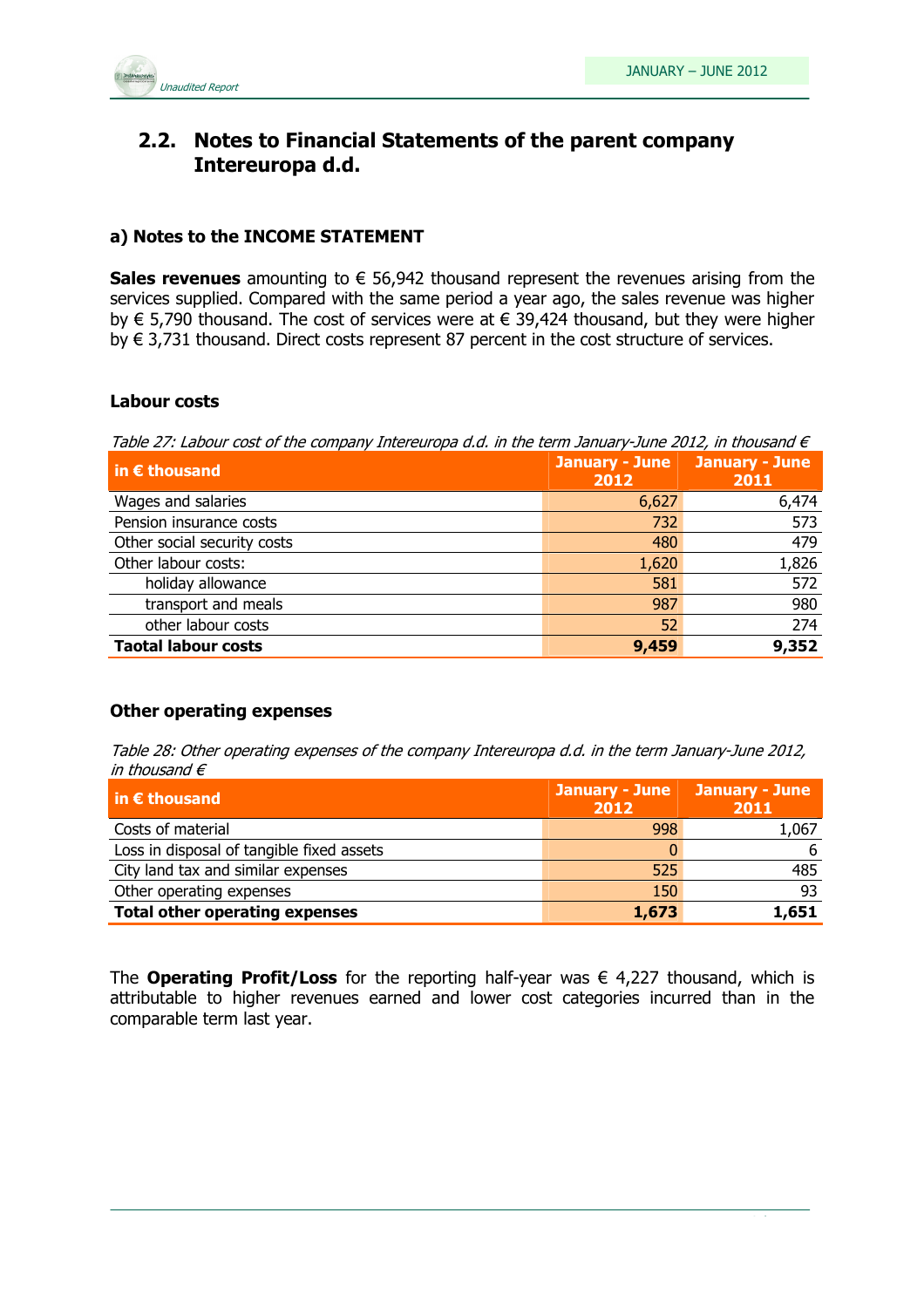

#### The effect of Financial Income and Expenses on the Profit or Loss

Table 29: The effect of financial income and expenses on the profit or loss of the company Intereuropa d.d. in the term January-June 2012, in thousand  $\epsilon$ 

| in $\epsilon$ thousand                                                                            | <b>January - June January - June</b><br>2012 | 2011     |
|---------------------------------------------------------------------------------------------------|----------------------------------------------|----------|
| Interest income from group members                                                                | 1,771                                        | 2,168    |
| Interest income from others                                                                       | 311                                          | 144      |
| Income from intra-group participations                                                            | 1,926                                        | 3,447    |
| Income from stakes in jointly controlled company                                                  | 35                                           | 22       |
| Income from dividend and participations in profit to others                                       |                                              | 4        |
| Profit from disposal of financial investments                                                     | 0                                            | 5        |
| Net exchange rate differences                                                                     | 0                                            | 24       |
| Income from cancelled value adjustments of receivables and<br>recovery of written-off receivables | 187                                          | 482      |
| Income from written-off debt                                                                      |                                              | $\Omega$ |
| <b>Total financial income</b>                                                                     | 4,233                                        | 6,295    |
| Interest expenses                                                                                 | $-4,077$                                     | $-5,240$ |
| Loss from disposal of financial investments within the Group                                      | 0                                            | $-198$   |
| Expenses from derivative financial instruments                                                    | $-515$                                       | $-392$   |
| Net exchange rate differences                                                                     | $-19$                                        | 0        |
| Expenses from value adjustments and written-off receivables                                       | $-304$                                       | $-501$   |
| <b>Total financial expenses</b>                                                                   | $-4,915$                                     | $-6,330$ |
| <b>Financing profit/loss</b>                                                                      | $-682$                                       | -35      |

**Financial revenues, as well as Financial expenses** were lower than in the comparable term last year, the Financing profit or loss came to  $\epsilon$  -682 thousand. The achieved **Profit or loss from ordinary activities** of  $\epsilon$  3,546 thousand resulted from the achieved Operating Profit/Loss from ordinary activities in the amount of  $\epsilon$  4,228 thousand and the Financing Profit/Loss.

The Tax on corporate income stands for the expenses for deferred tax at  $\epsilon$  1,378 thousand, which resulted primarily from the recalculation applying the changed tax rate under the taxation laws adopted in April 2012.

#### b) Notes to the STATEMENT OF FINANCIAL POSITION

#### Tangible fixed assets

Table 30: Tangible fixed assets of the company Intereuropa d.d. as at 30.06.2012, in thousand  $\epsilon$ 

| $\vert$ in $\epsilon$ thousand           | 30.6.2012 | 31.12.2011 |
|------------------------------------------|-----------|------------|
| Land and buildings                       | 137,847   | 139,100    |
| a) Land                                  | 86,116    | 86,116     |
| b) Buildings                             | 51,731    | 52,984     |
| Other property, plant and equipment      | 2,882     | 3,524      |
| Tangible fixed assets under construction | 120       | 6          |
| <b>Total tangible fixed assets</b>       | 140,849   | 142,629    |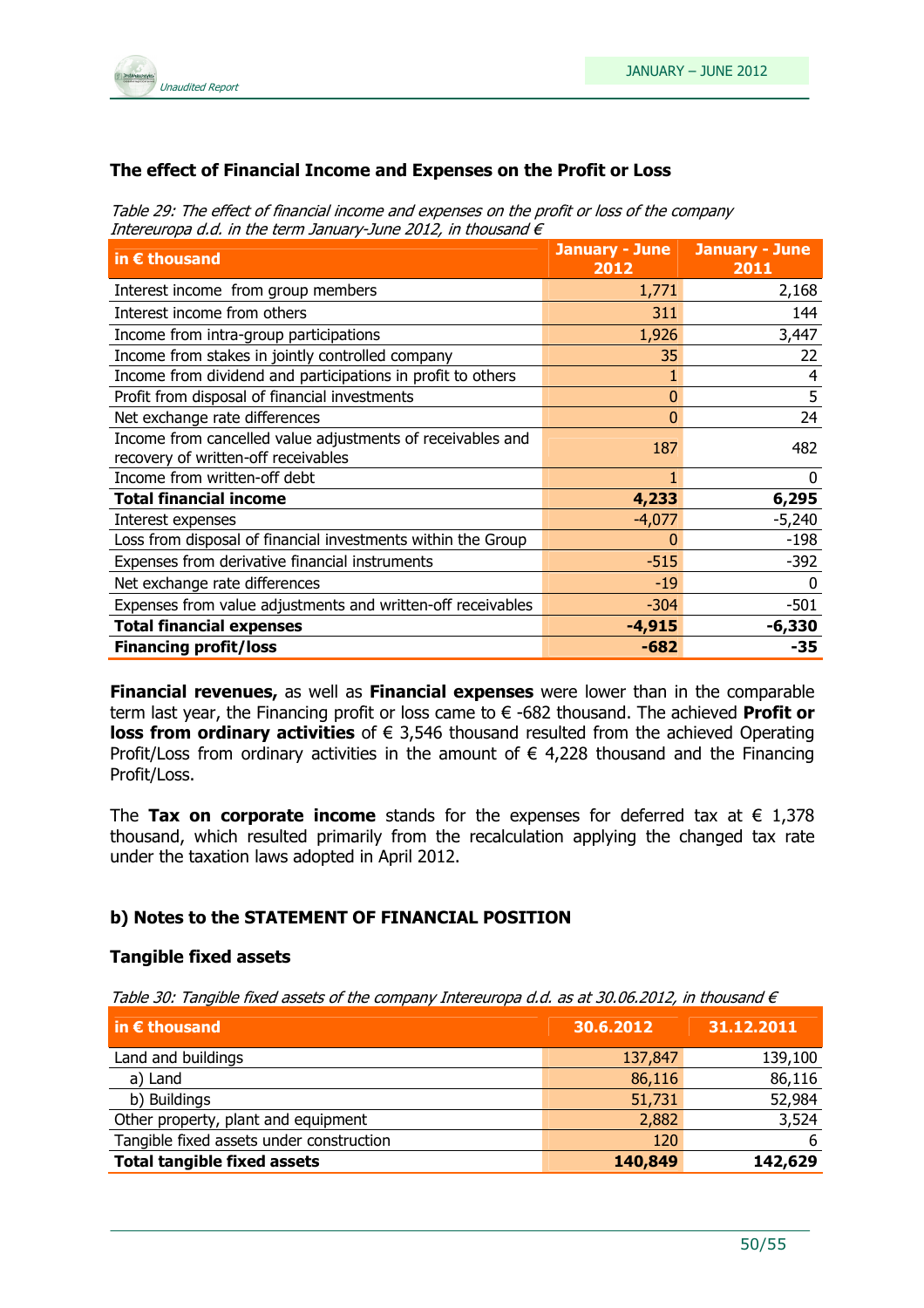

#### Intangible assets

Table 31: Intangible assets of the company Intereuropa d.d. as at 30.06.2012, in thousand  $\epsilon$ 

| $\mathsf{in} \, \boldsymbol{\epsilon}$ thousand | 30.6.2012 | 31.12.2011 |
|-------------------------------------------------|-----------|------------|
| Long-term title rights                          | 2,381     | 2,668      |
| Long-term deferred development costs            | 4,063     | 3,966      |
| <b>Total intangible assets</b>                  | 6,444     | 6,634      |

#### Loans and deposits given

Table 32: Loans and deposits given of the company Intereuropa d.d. as at 30.06.2012, in thousand  $\epsilon$ 

| in $\epsilon$ thousand              | 30.6.2012 | 31.12.2011 |  |
|-------------------------------------|-----------|------------|--|
| Long-term loans given               | 29,839    | 29,840     |  |
| - to subsidiaries                   | 29,829    | 29,829     |  |
| - to others                         | 10        | 10         |  |
| Short-term loans given and deposits | 23,370    | 29,250     |  |
| - to subsidiaries                   | 19,806    | 22,232     |  |
| - to others                         | 8         | 13         |  |
| - deposits                          | 3,556     | 7,006      |  |
| <b>Total loans given</b>            | 53,210    | 59,090     |  |

Other financial investments in the amount of  $\epsilon$  3,568 thousand relate to the item ''Financial assets available for sale''.

#### Short-term operating receivables

Table 33: Short-term operating receivables of the company Intereuropa d.d. as at 30.06.2012, in thousand  $\epsilon$ 

| in $\epsilon$ thousand                                            | 30.6.2012 | 31.12.2011 |
|-------------------------------------------------------------------|-----------|------------|
| Short-term operating receivables within the Group                 | 1,110     | 1,242      |
| Short-term interest receivables from Group companies              | 1,774     | 184        |
| Other short-term operating receivables from Group<br>companies    | 1,746     | 135        |
| Short-term operating receivables from buyers (excl. the<br>Group) | 25,101    | 26,684     |
| Short-term operating receivables from others                      | 372       | 739        |
| Other short-term assets                                           | 43        | 166        |
| Total short-term operating receivables                            | 30,145    | 29,149     |

#### Equity

The capital expresses equity financing of the Company and is regarded as its liability to the owners. In view of the comparable reporting date a year ago, the share of the capital in the liabilities structure rose by 6 percentage points, amounting to 30 percent of all liabilities to sources.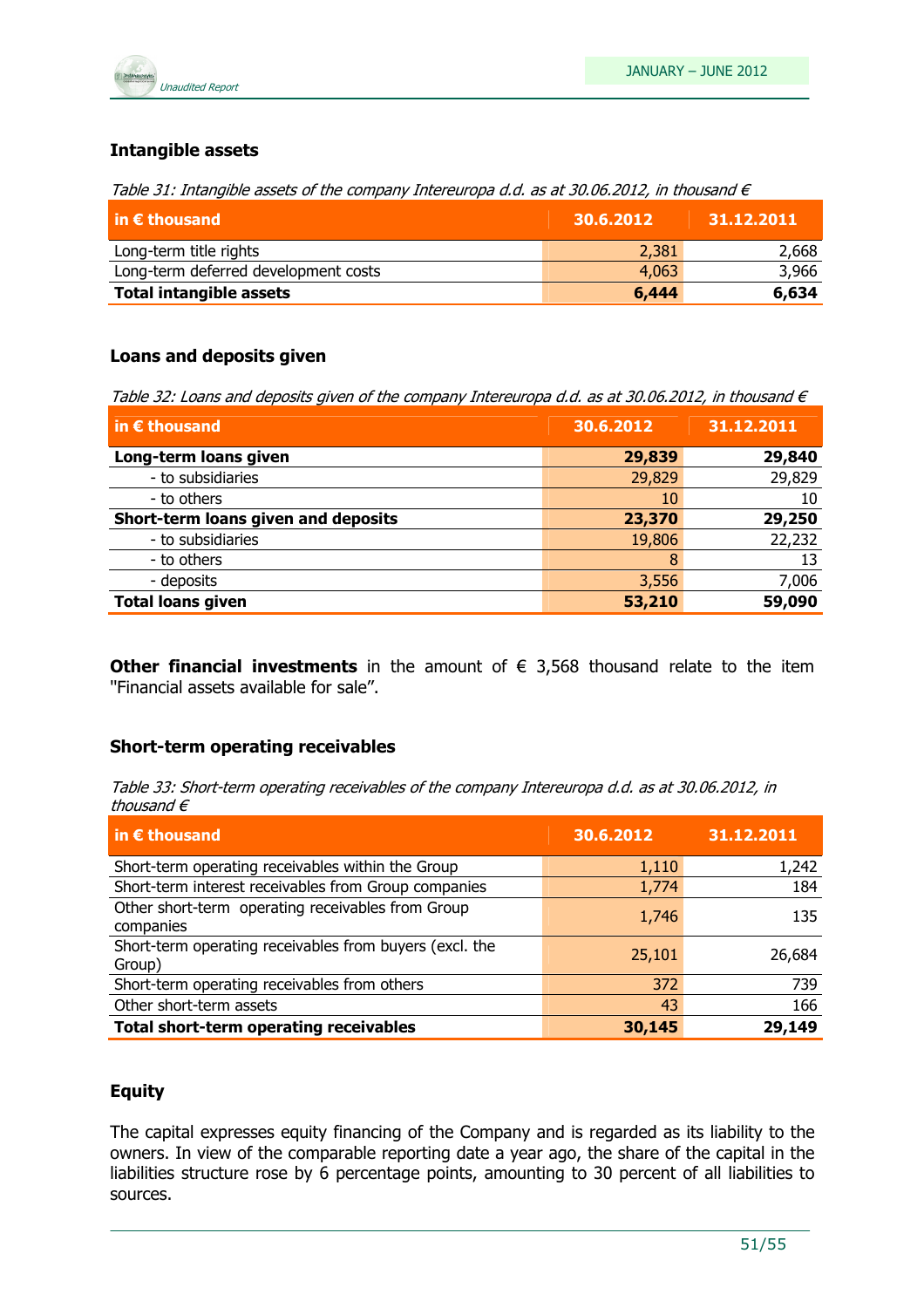

**Provisions and Long-term deferred revenues** amount to  $\in$  1,729 thousand, the major part thereof stands for the provisions for termination benefits on retirement and years-ofservice rewards.

The **long-term received loans and financial leases** are stated at  $\epsilon$  22,086 thousand. This item was increased in the reporting period by  $\in 1.175$  thousand owing to the deferral of repayment granted for the short-term portion of the long-term loan, while in the shortterm loans received and financial leases we recorded a decrease by  $\in$  10,009 thousand. As of the reporting date, all the due liabilities under the loan agreements have been settled. However, the financial commitments under some loan agreements have not been fulfilled yet or changed respectively; for that reason we reallocated  $-$  as of 31.12.2011 - all the longterm financial liabilities under these agreements to short-term financial liabilities.

#### Other long-term and short-term financial liabilities

Table 34: Other long-term and short-term financial liabilities of the company Intereuropa d.d. as at 30.06.2012, in thousand  $\epsilon$ 

| $\vert$ in $\bm{\epsilon}$ thousand                     | 30.6.2012 | 31.12.2011 |
|---------------------------------------------------------|-----------|------------|
| Long-term liabilities at fair value through profit/loss | 3,031     | 2,721      |
| Total other long-term financial liabilities             | 3,031     | 2,721      |
| Short-term liabilities                                  | 821       | 1,505      |
| Liabilities for dividends                               | 74        | 74         |
| Total other short-term financial liabilities            | 896       | 1,579      |

The item Other long-term financial liabilities in the amount of  $\epsilon$  3.031 thousand relates to the liabilities under financial instruments at fair value through Profit of Loss. They stand for the net present value of the derivative financial instrument of cross-currency swap with currency option. The short-term portion of the financial instrument due for payment in the year 2012 is posted under **Other short-term financial liabilities** in the amount of  $\epsilon$  821 thousand.

#### Short-term operating liabilities

Table 35: Short-term operating liabilities of the company Intereuropa d.d. as at 30.06.2012, in thousand €

| $\vert$ in $\epsilon$ thousand                                 | 30.6.2012 | 31.12.2011 |
|----------------------------------------------------------------|-----------|------------|
| Short-term opertaing liabilities to companies within the Group | 305       | 1,251      |
| Short-term opertaing liabilities to suppliers                  | 16,910    | 20,334     |
| Short-term opertaing liabilities from advances                 | 61        | 24         |
| Other short-term opertaing liabilities                         | 2,676     | 3,623      |
| <b>Total short-term opertaing liabilities</b>                  | 19,952    | 25,233     |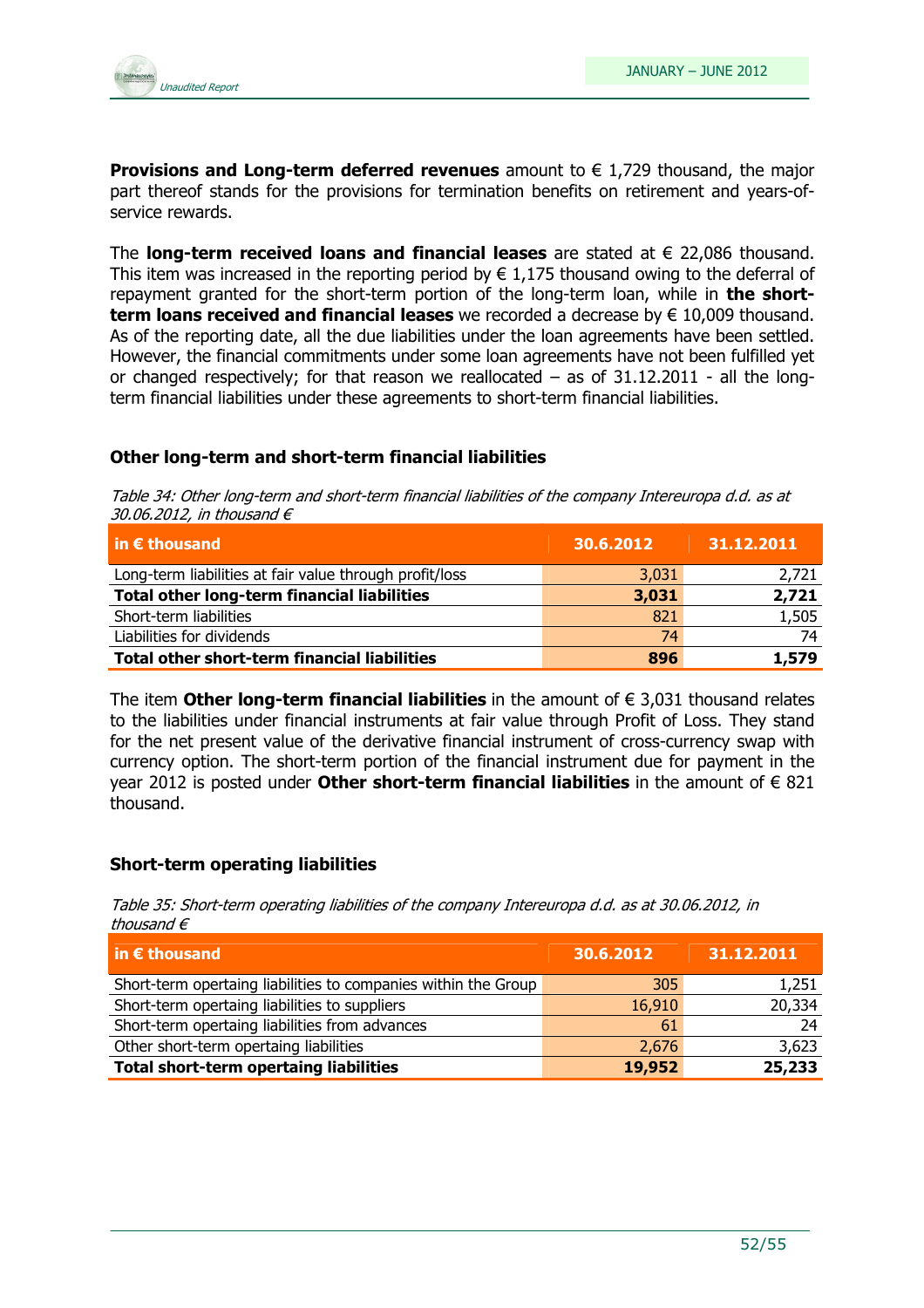

### Contingent liabilities

| in $\epsilon$ thousand                                         | 30.6.2012 | 31.12.2011 |
|----------------------------------------------------------------|-----------|------------|
| Arising from bank guarantees and guaratees given               | 16,161    | 19,847     |
| - from bank guarantees and guaratees given to Group<br>members | 9,967     | 13,737     |
| - from bank guarantees and guaratees given to others           | 6,194     | 6,110      |
| Arising from legal proceedings                                 | 1,672     | 2,761      |
| From D.S.U., družba za svetovanje in upravljanje               | 250       | 250        |
| <b>Total contingent liabilities</b>                            | 18,083    | 22,858     |

Related parties are the subsidiaries and the joint venture in the form of an entity in joint control, and the key managerial staff members/executives of the parent company and of the controlled companies. Transactions with the controlled companies in the business and financial area are conducted under market conditions.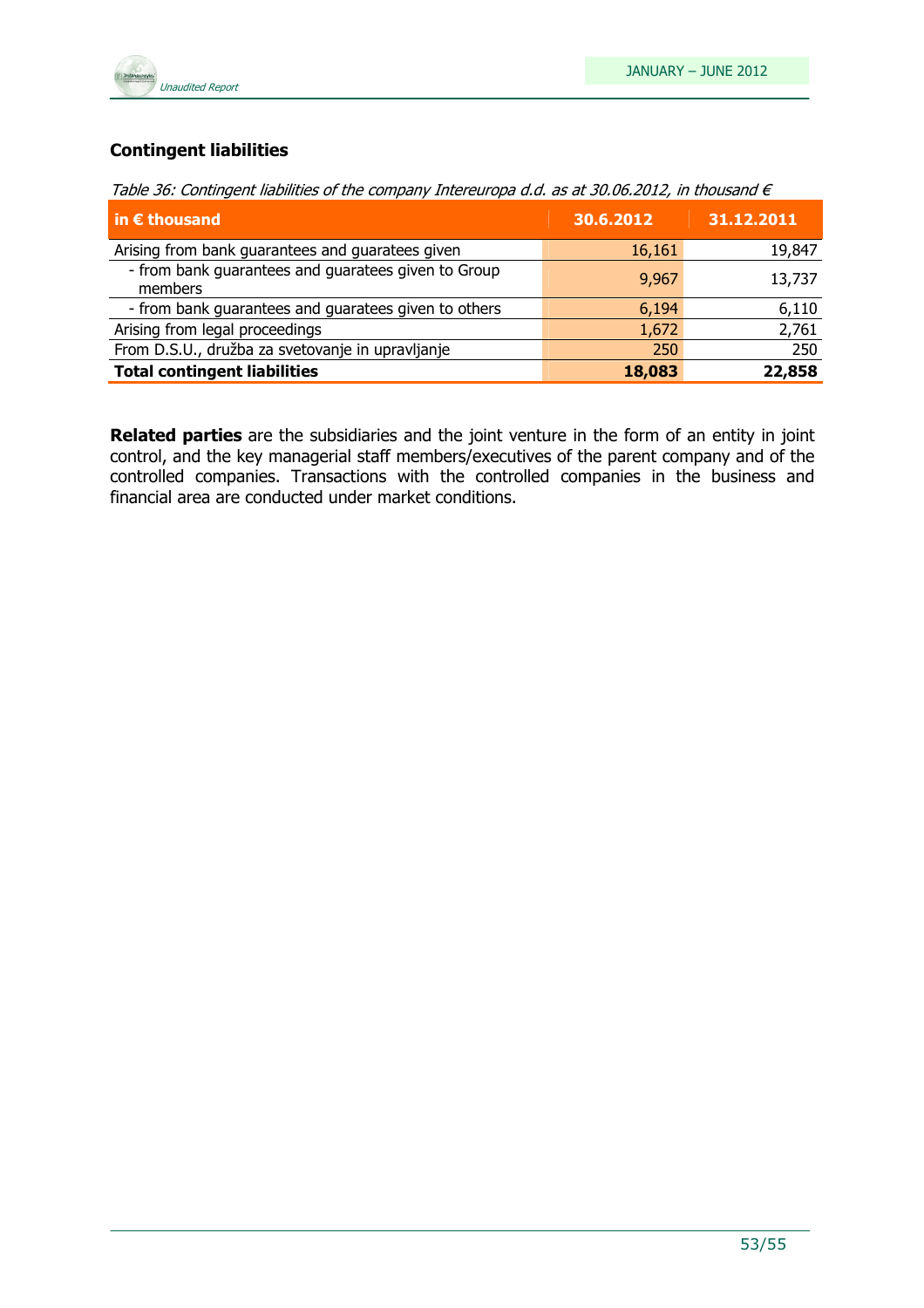

#### IN BRIEF …

In the second quarter the Intereuropa Group was able to maintain the positive trend of this year's first quarterly term, and achieved most of the financial goals by the end of the first half-year. Negative trends prevailed and governed the economic environment, which slowed down the growth in some markets and slashed in others. The aggregate sales revenue of the group was lower than in the first half-year 2011 due to the stoppage of operation of some companies in the group, however, still complying with our sales targets. We continued with our activities towards business optimization (enhanced restructuring of transport services, IT-implementation of processes and simplification of supporting processes) which had already yielded positive results in efficiency, cost-effectiveness and return during the preceding months.

The Intereuropa Group generated a **sales revenue of**  $\epsilon$  **96.9 million** in the first half-year 2012, which was on the planned sales level. In the products road transport in Slovenia and cr logistics in Russia we achieved better sales results than planned, and lower in the warehousing product in Croatia, where the impact of shrinking economy and stronger competition of foreign logistics providers reflected on the performance of our companies. In line with our planning, the sales result in the reporting term was 12 percent lower than in the first half-year 2011. The biggest share of that decline in the sales volume has resulted from the stoppage of operation of some group members, while the other factors leading to the downturn are attributable to decreased volume of operations planned for our Ukrainian company, and partly a consequence of a less favourable sales achievements in Croatia and Bosnia and Herzegovina due to a slow-down in the economic activity in that region.

The Operating Profit or Loss of the Group was increased by 63 percent to  $\epsilon$  9.2 million over the figure achieved in the first half-year 2011. Such a rise has primarily resulted from the growing sales revenue in the parent company and subsidiary in Russia, in addition to efficient containment of indirect costs. Also in the remaining companies of the group we succeeded to retain the indirect costs at the same or even lower level, and improved the profitability on the level of the group.

The **Financing profit or Loss** at  $\epsilon$  -3.9 million was by  $\epsilon$  4.6 million better than planned, primarily on account of non-occurrence of negative foreign exchange differences; it also exceeded the achievement in the first half-year 2011 by  $\epsilon$  1.9 million. After tax, the net **profit** of the group as at 30 June came to  $\epsilon$  3.0 million.

At the end of the term the group recorded a net financial debt at  $\epsilon$  170.9 million, which is 3 percent lower than at the year-end 2011.

After the respite granted in February for the repayment of principals by 30 September 2012, we carried on negotiations with creditor banks who expressed their readiness to approach to financial restructuring. The major shareholders are not willing to participate in the capital increase of the parent company, therefore the restructuring is only feasible by the engagement of creditor banks. The concept of restructuring requires further disinvestment (primarily of the company Intereuropa - East, Ltd., Moscow) and increase in share capital by new contributions in kind, representing the claims receivable of creditor banks from Intereuropa d.d., to be followed by the residual debt rescheduling in a modality that provides for financial sustainability, along with a quest for strategic partner who would assure development to the company in the long run.